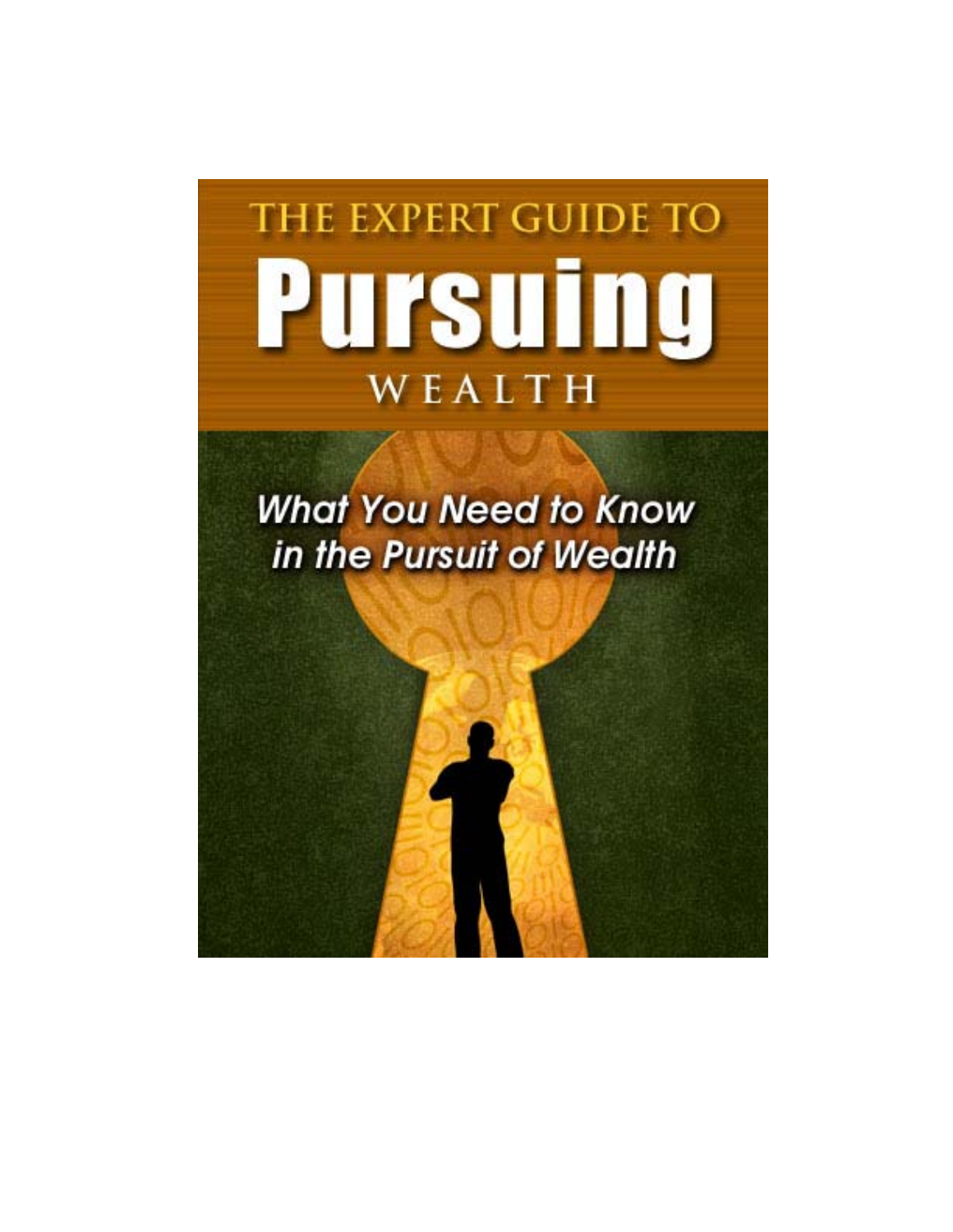# **The Expert Guide to Pursuing Wealth**

# *"What You Need to Know in the Pursuit of Wealth"*

# **LEGAL NOTICE**

The Publisher has strived to be as accurate and complete as possible in the creation of this report, notwithstanding the fact that he does not warrant or represent at any time that the contents within are accurate due to the rapidly changing nature of the Internet.

This book is a common sense guide to pursuing wealth. In practical advice books, like anything else in life, there are no guarantees of income made. Readers are cautioned to reply on their own judgment about their individual circumstances to act accordingly.

This book is not intended for use as a source of legal, business, accounting or financial advice. All readers are advised to seek services of competent professionals in legal, business, accounting, and finance field.

Any perceived slights of specific people or organizations are unintentional.

This guide is written in Times New Roman for easy reading. You are encouraged to print this book.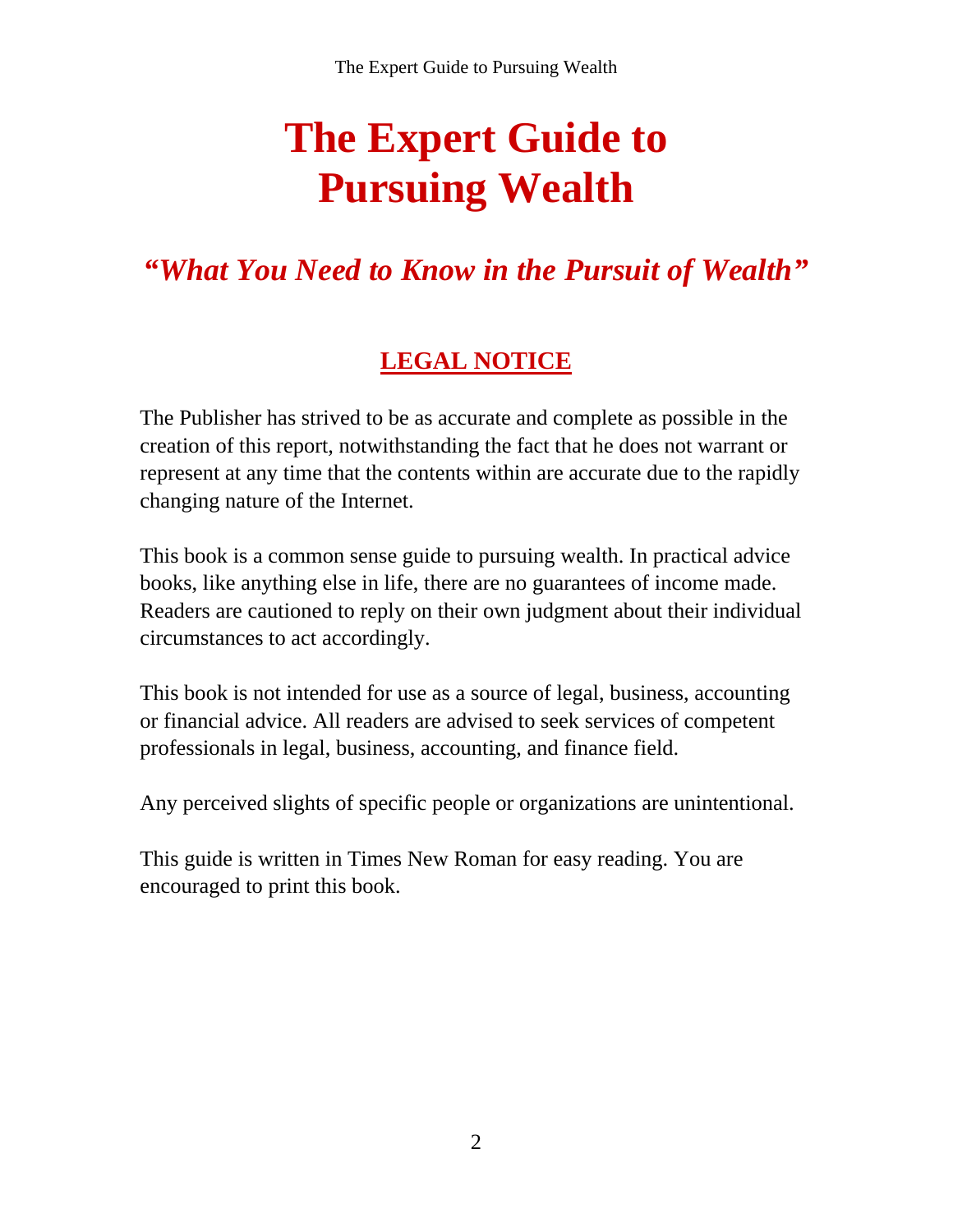# **Table of Content**

| <b>Preface</b>                       | 6  |
|--------------------------------------|----|
| <i><b>Introduction</b></i>           | 7  |
| The 5 Principles to Unlocking Wealth | 8  |
| It Can Never Happen?                 | 9  |
| <b>Pursuing Wealth</b>               | 10 |
| Has This Happened to You?            | 11 |
| <b>The Ladder to Success</b>         | 12 |
| <b>Formula to Success</b>            | 15 |
| The Basic Steps                      | 16 |
| <b>Steps to Personal Wealth</b>      | 18 |
| <b>Achieving Your Goal</b>           | 19 |
| The Keys to Success                  | 20 |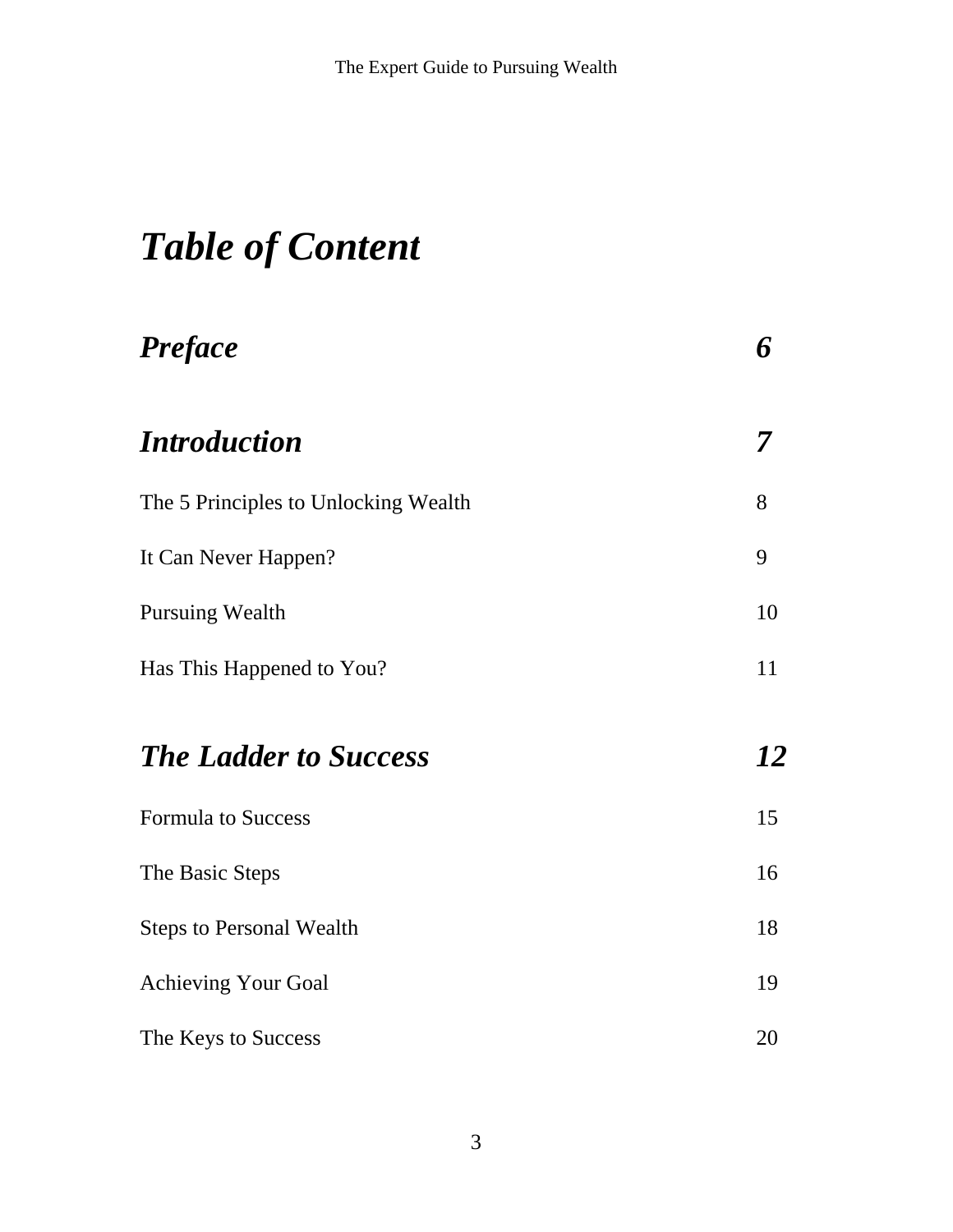| <b>The Power of Thoughts</b>      | 23 |
|-----------------------------------|----|
| <b>Factors that Bring Inertia</b> | 26 |
| The Risk Factor                   | 28 |
| <b>What You Must Avoid</b>        | 30 |
| The Inevitable Mistakes           | 33 |
| <b>The Law of Success</b>         | 35 |
| Time to Learn Who You Are         | 37 |
| The Need for Change               | 38 |
| <b>Understanding Failure</b>      | 40 |
| <b>The Final Goal</b>             | 42 |
| Paving Your Path to Success       | 43 |
| The Law of Prosperity             | 46 |
| Power of Words                    | 48 |
| The Power of Unconditional Love   | 50 |
| <b>Conclusion</b>                 | 52 |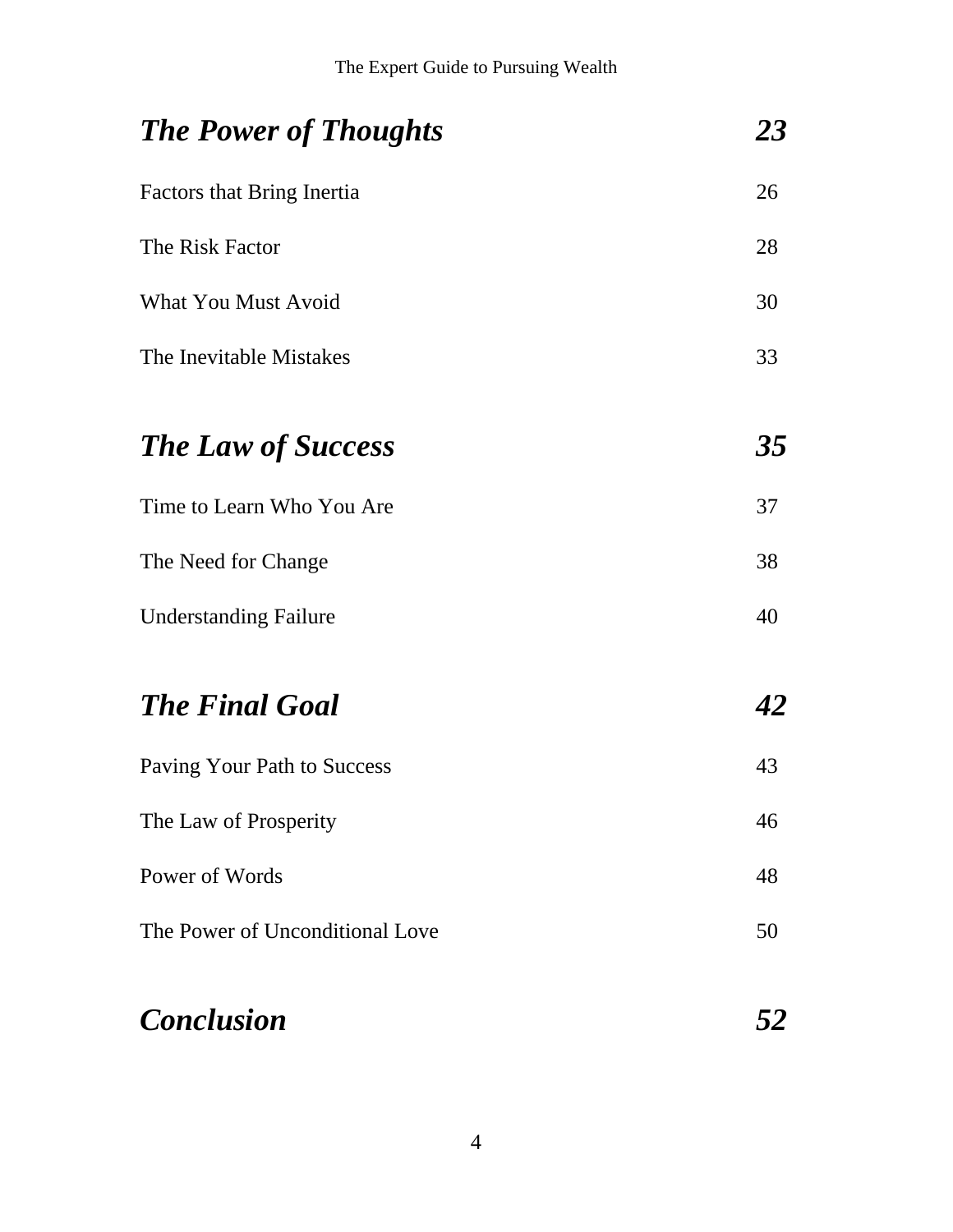The Expert Guide to Pursuing Wealth

# $\Gamma$ <sub>In</sub>  $\Gamma$ <sub>Inneed</sub>  $\Gamma$ <sub>I</sub>,  $d_{\rho}$  to IIC EApcit Guiuc W. **The Expert Guide to Pursuing Wealth**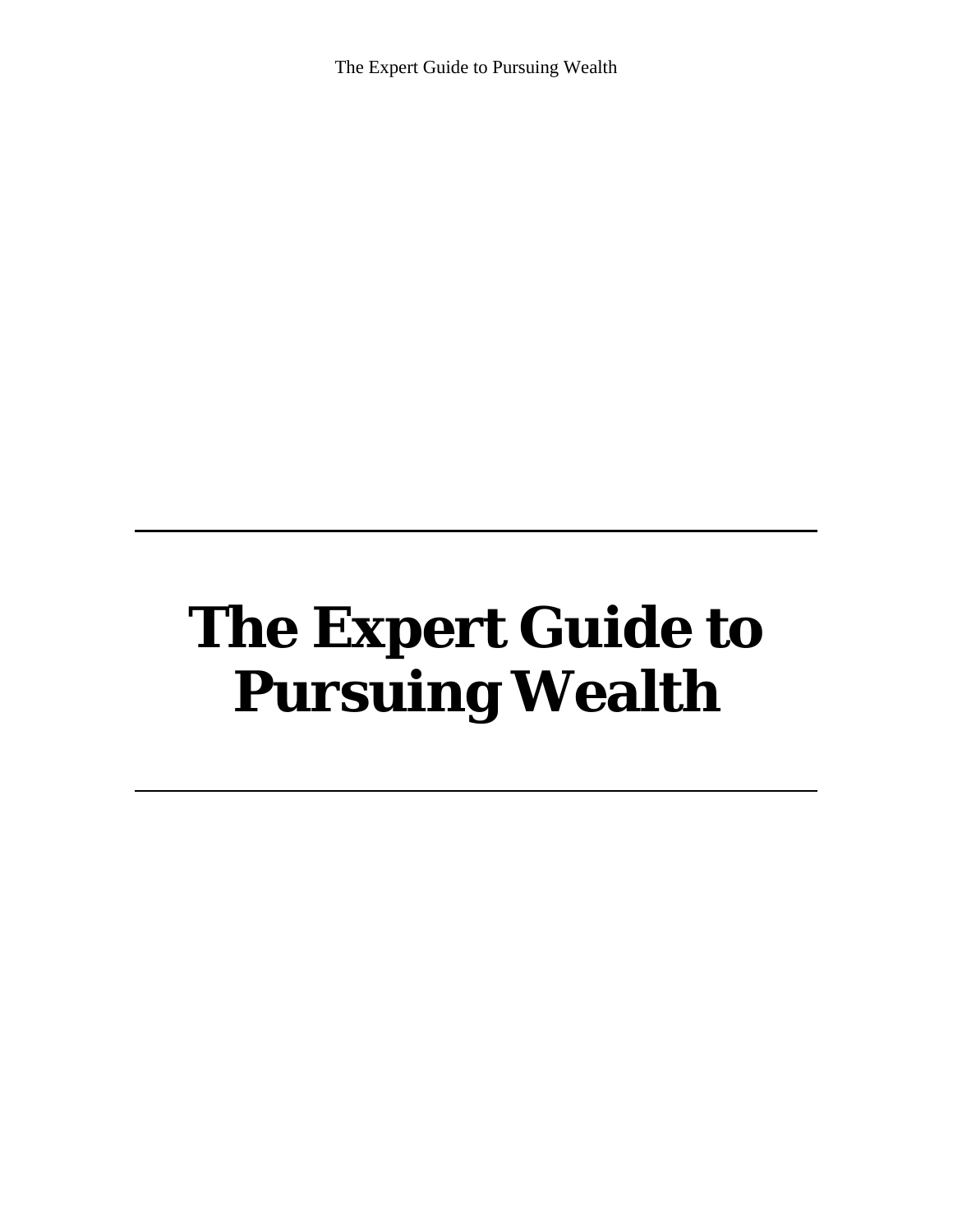# *Preface*

This book is designed to meet the requirements of people who desire of achieving greater heights by implementing very simple and yet powerful concepts that have the potential to change your life completely.

It is not intended to be a book based on hypothetical research nor is it a philosophical treatise, but it is a book that uncovers information that will bring a lasting incentive allowing us to unleash the inner resources of strength and dynamic willpower to the fore.

In fact it is a compilation of facts presented in simple layman's English containing information that is going to bring immense joy and success in your life.

It covers profound and dynamic truths conveyed in few potent words that kindle a renewed sense of awareness of our limitless latent inner resources waiting to burst into the open. It comprises practical expressions that have the potential to bring success, health, wealth and enduring happiness.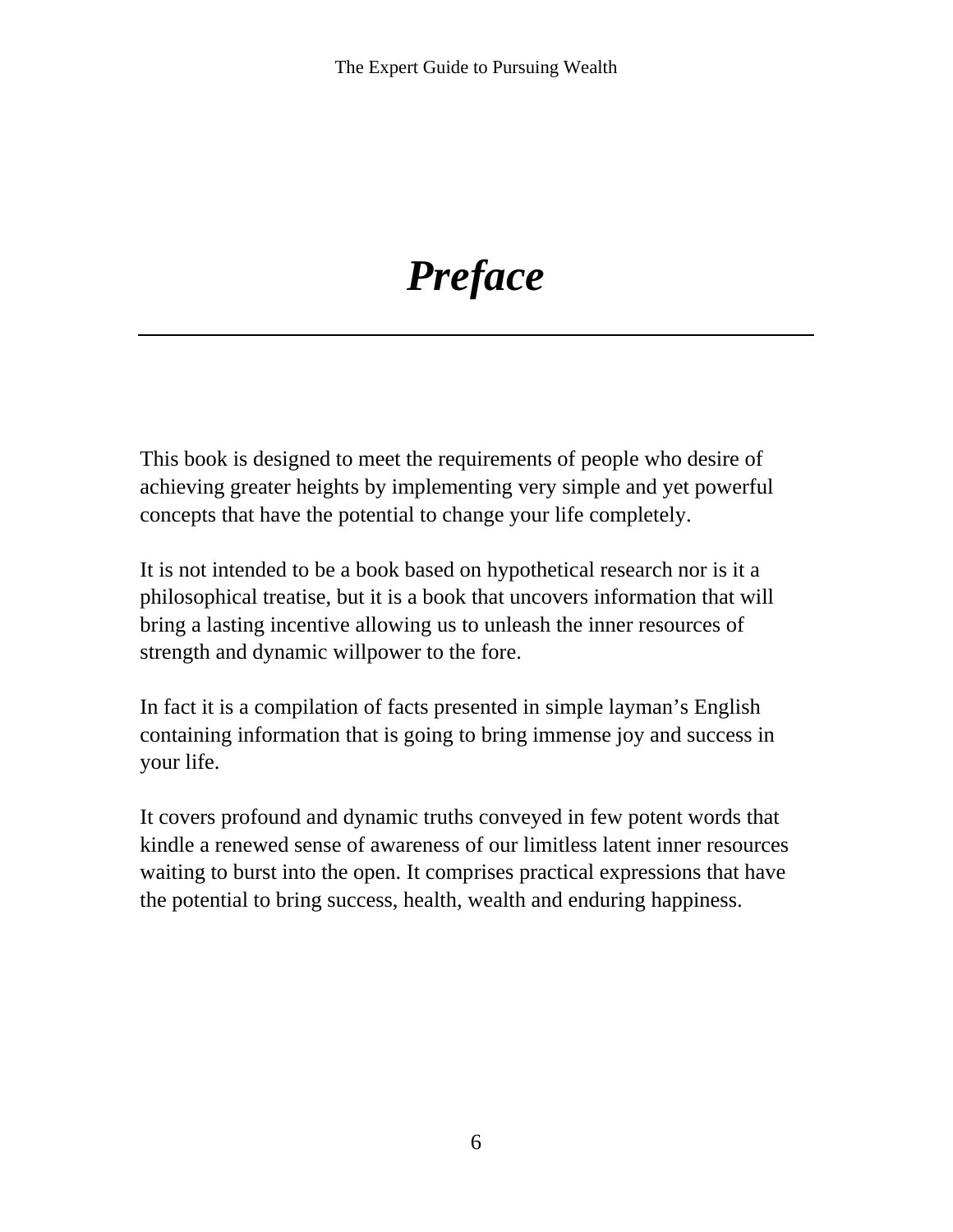# *Introduction*

One of the most difficult points to reconcile in life is the paradox that suffering exists in this world. Suffering is eminent.

Of course, what is equally important is realizing that the acquisition and possession of wealth is not a ruler that measures one's happiness. If joy truly were to be found in materials, then all those who experience the 'thrill' of it by coming into contact with the object would observe the same measure of joy.

In life, men are continuously motivated by two inevitable impulses of repulsion – from sorrow and craving to seeking joy and absolute fulfillment. In the quest to embrace all happiness, he is compelled to run after the enjoyable and agreeable, while confronting the opposites, he avoids undesirable objects and disagreeable environments.

The fact is this: throughout history, all achievers conscious or subconsciously have used five principles, which are common to absolute progress in all aspects of life.

### *The 5 Principles to Unlocking Wealth*

These principles are a key to unlocking amazing cache of wealth, abundance and success. They are all centered on our true innate qualities, which as a matter of fact are universal and have a spiritual basis. These principles are: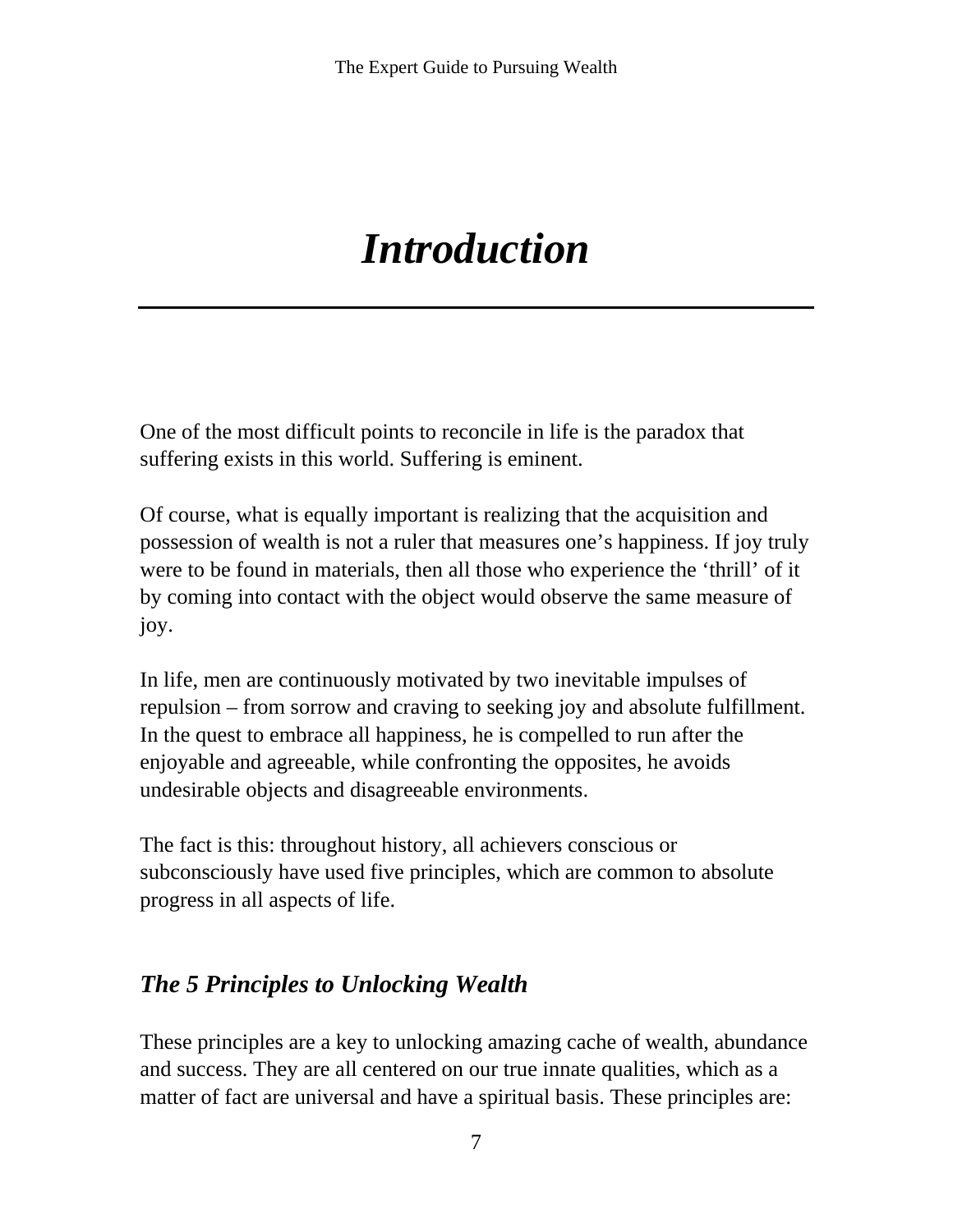- Truth
- Righteousness
- Peace
- Love, and
- Non-violence

The practice of these virtues will enable anyone to progress in life without any doubt.

The reason is simple.

These universal principles are all attractive and needless to say, they form the cornerstones of the code of ethics. You cannot go wrong practicing the importance to moral values, codes of conduct and obeying the Law of Nature in your pursuit of Wealth.

In the coming pages, you will discover the goal of reaching financial freedom while at the same time, acquiring the perfect art of happiness through the understanding that the measure of joy is not 'directly' proportional to just monetary wealth.

This concise, precise and straight-to-the-point manuscript explores avenues that are most definitely going to change your life for the better.

Unlike many other books on the same subject, this manuscript delves on subject areas relevant to aspects of your personal life and growth that I can guarantee will bring back that smile on your face. It is clear, focused and above all a readable book, which you will enjoy.

# *It Can Never Happen?*

While pessimism warns us of dangers lurking before our very own eyes, optimism may propel us into false security. Pessimism should only be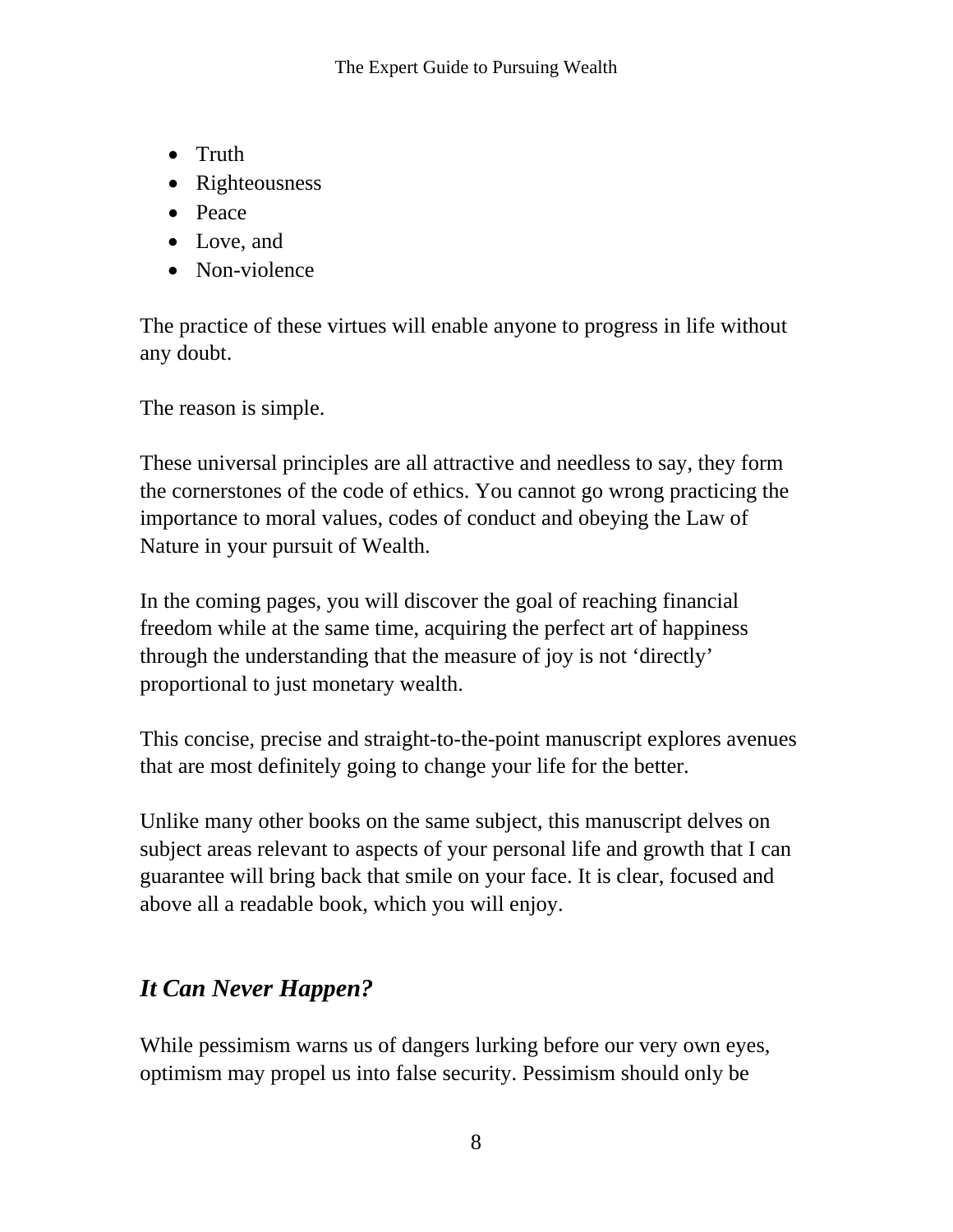considered initial and not a final predicament in any situation – this is the **first step** to success.

Time and again, we have been subjected to instances that are disturbing, and deep within us we 'realize' the potential dangers and risks surrounding us, and the 'voice' within adamantly rejects this threatening situation confronting us, as such because we fail to recognize this 'voice' within us our mental clinging to the outer world detaches us from the inner voice of 'TRUTH' thereby throwing us totally of the tracks as it were.

The **second step** to success and wealth is to convince yourself of the importance of self-control, self awareness and self-discipline.

We must listen to the voice within and realize the existence of the innate force or the Dynamic Willpower – the mighty power expressing through the mind, body and the intellect! Thus the second step qualifies that you develop faith in not just what you can do and achieve but most importantly developing faith in yourself (your innate, inherent and latent qualities).

**Step three** requires that through constant vigilance, employing the power of intelligence, self analysis and introspection and through careful understanding and use of these concepts, you can learn to live beyond the demands of the mind in whatever environment you find yourself – this will qualify you to implement and embrace the road to wealth.

There is no such thing as a free lunch. If you hate to put in any work/effort but love to attain success, you will have to reconsider your views.

So to achieve the latter, you have to do the former and the sensible idea is to find out what really gives us pleasure and then find out if it is possible to make money from doing it.

#### **"If you do not start you will not succeed."**

### *Pursuing Wealth*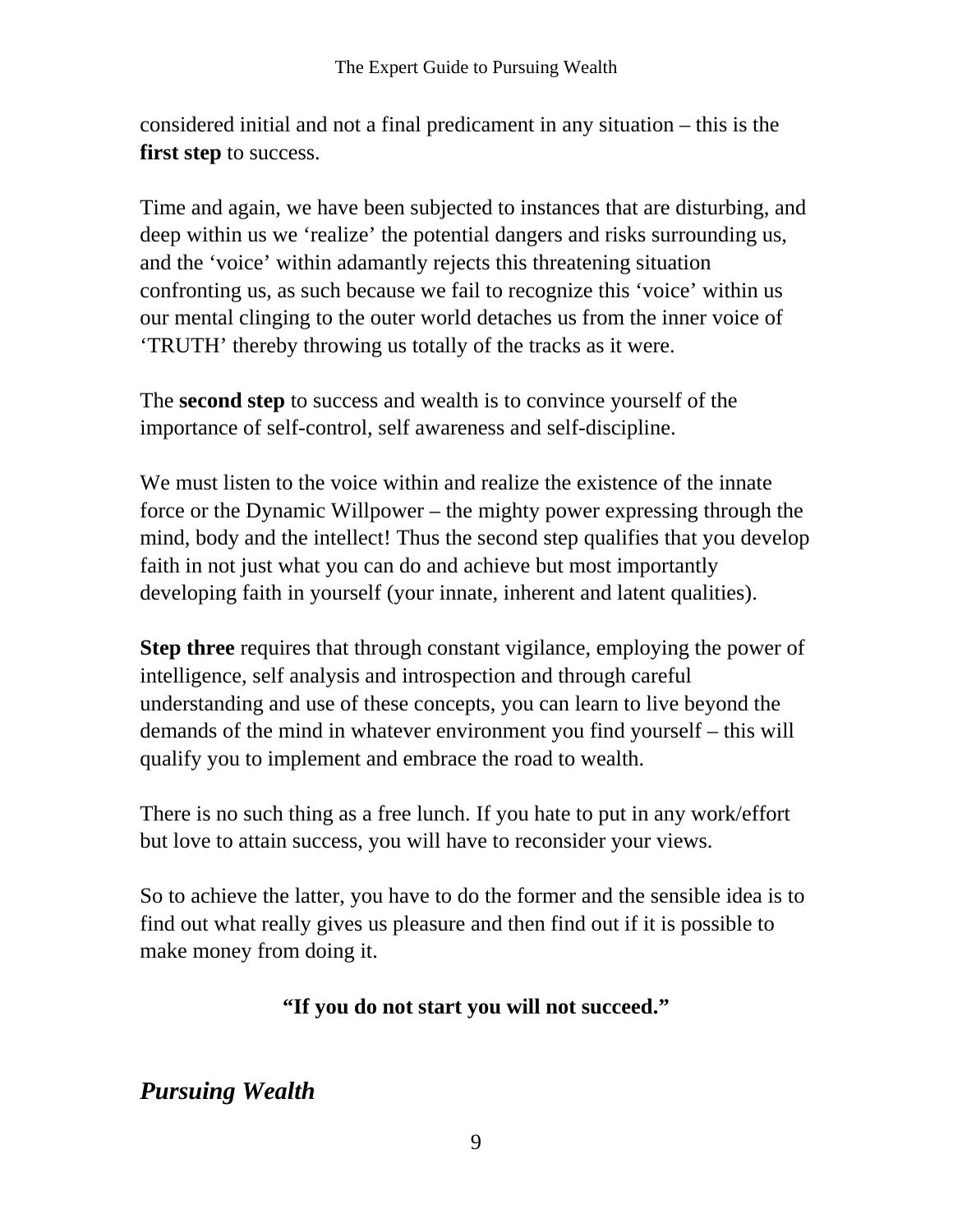The statement 'haste makes waste' stands true even today, and more often than not, some of us tend to feel frustrated when we cannot live up to our ideals and the standards we set for ourselves all the time.

On other occasions, we may feel that had we taken the challenge that came our way that perhaps things may well have changed for the better, yet there is also the possibility that in our over anxiety to reach the goal we try too hard and burn ourselves out entirely!

# *Has This Happened to You?*

The question that now remains to be asked how do we begin, how can we achieve success in life?

Well, my friend, rest assured that this book has been written to answer this question satisfactorily, eliminating confusion or anomalies whatsoever.

There are many strategies that one can employ and various means through which you can plough yourself to achieving the goal. One common thread in all of them is self-belief, self-righteousness or honesty and ethical living (in words, deeds, thoughts and actions) pertaining to your lifestyle – this is Step four.

In any business the emphasis on moral and ethical standards ranks the highest, and this should not be ignored or overlooked.

The only way to achieve equanimity, balance or equilibrium even after you become the wealthiest individual is to have your sense of realizing the true essence of life.

**Nothing in life is constant**. Life is ever changing and things that seem to have existence today may cease to exist tomorrow and this is a fact that you – and everyone else – must learn to accept.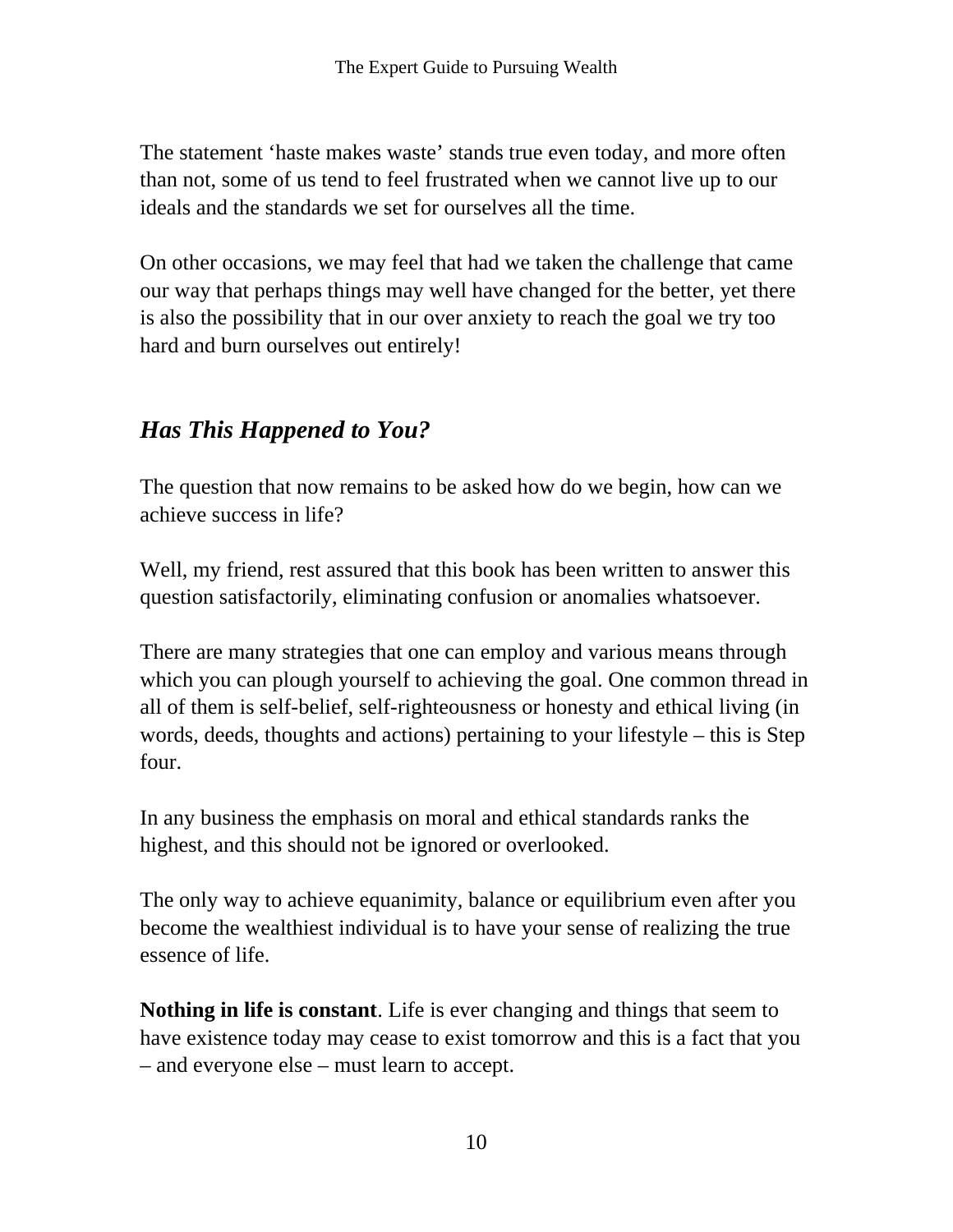**Step five**, when you discover something profound and beautiful, the natural tendency is to share it with others.

In the following chapters what you will discover are the true ways to achieve complete success, and this is a book that will allow you to unleash your innate qualities to the fore, thereby allowing you to reap the benefits and the rewards that thousands of people all over the world at this very second are enjoying because they have become wealthy.

Following the guide within the coming pages, and it is my sincere believe that every person has the potential to succeed in life.

#### **"Wealth is more than just money."**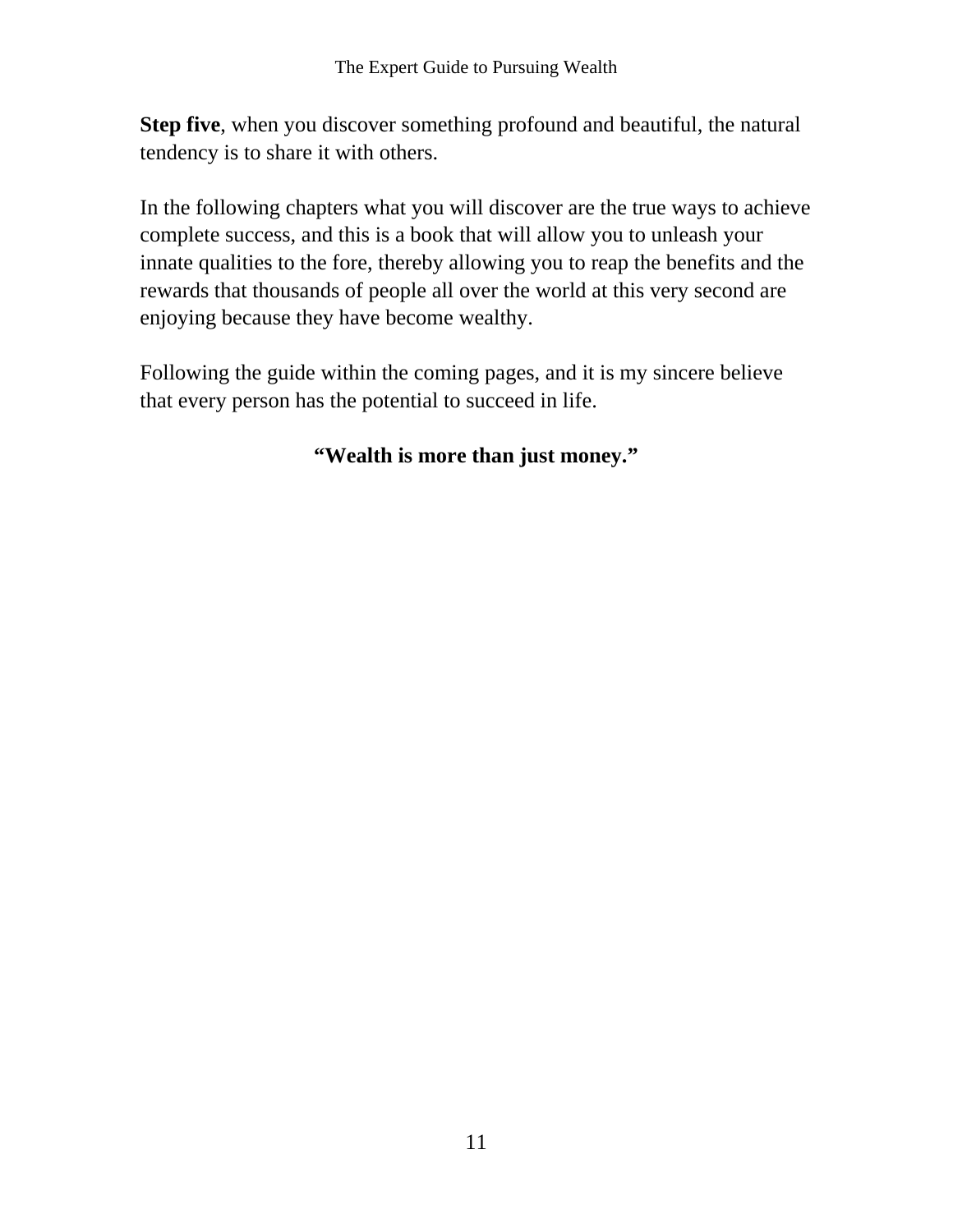# *The Ladder to Success*

It is the privilege of man to achieve all round greatness, and in reality success should be one's habit. Man is essentially perfect, and therefore infinite are the possibilities that lie dormant in him.

In order to bring out the very best from within, a life organized and perfectly disciplined for the discovery of the potentialities that lie lurking within us, is a life well spent.

The vital point is not how many talents each on of us has, but the importance should be focused on how much of our existing talents, attributes and capabilities are we prepared to develop, exploit, explore and implement in our daily lives.

The question you must ask, is whether you are making a practical use of at least one great talent lying inherent within you? The one supreme fundamental principal is to understand that all our success entirely depends upon ourselves.

The best way to be happy is to do the things that you naturally love and enjoy doing – something that you are absolutely passionate about! Likewise the best way to succeed and become wealthy is to see to it that you achieve the things you have earnestly desired to seek in life. This will require that you implement your efforts in to activities that will allow you to measure success.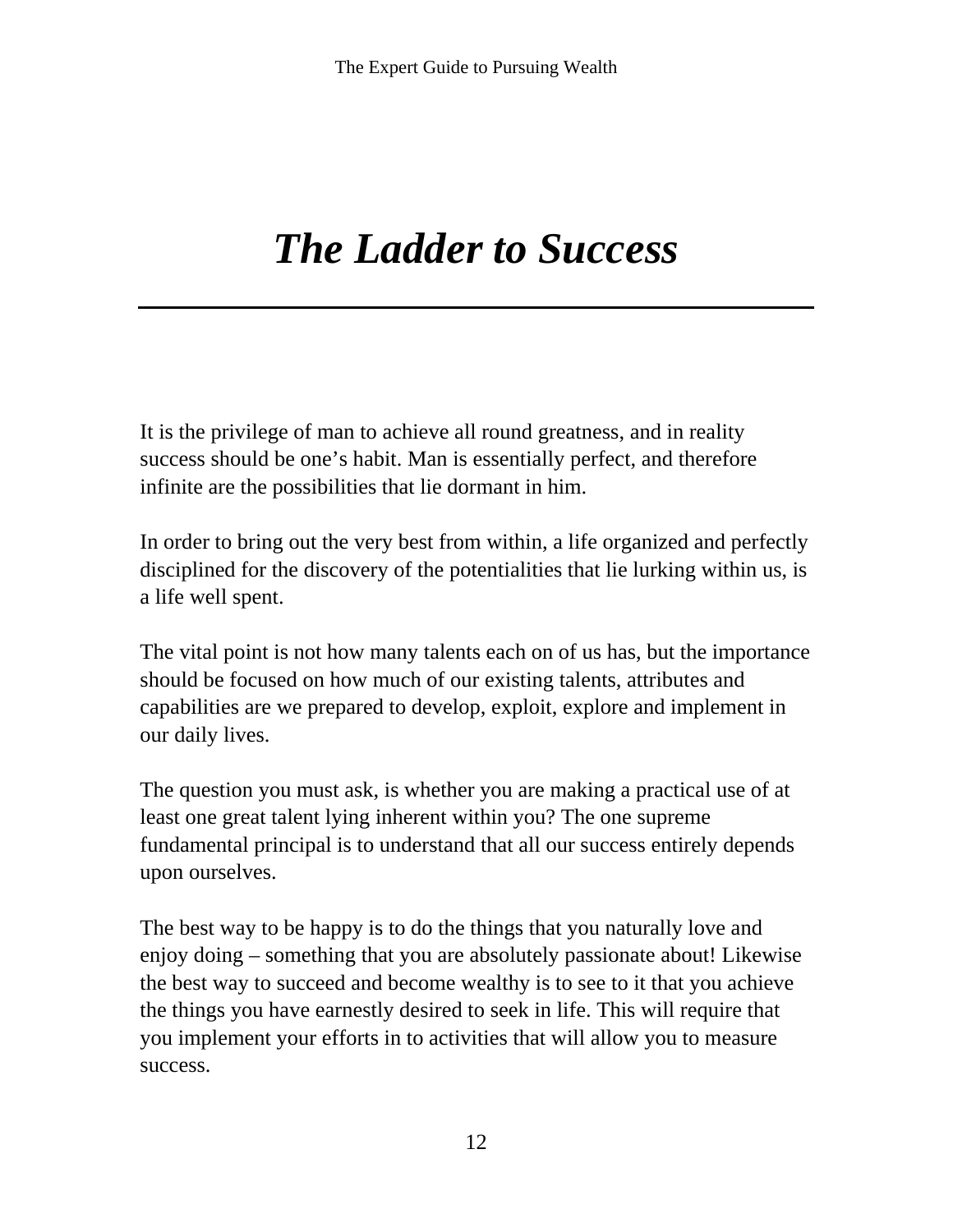For instance the simple way to explain this is to take into consideration the following example: if you take a liking for art, painting, and drawing then the way to proceed is to seek guidance on ways to enter competitions, and ways to submit your artwork via galleries (approach galleries directly and leave work on a sale or return basis) or fine art publishers' or even exposing your talent by entering seasonal fairs where you will find a large gathering of all kinds of retailers.

You may want to add various different types of themes to your art portfolio in order to maximize your capabilities to reach an audience far and wide with interests in different themes/subjects.

Contact groups, forums and even Internet newsgroups and explore various other avenues (such as photographers, photo and framing galleries, arts councils and government organizations that provide help including loans etc.) that will allow you to step up your enquiry – the idea is to pursue the goal relentlessly and with a positive attitude.

As far as your theme/subject matter is concerned post questions, polls, surveys, and determines what people are looking for, and then simply find the need and fill it.

Every little will help, but it is the force required to get the momentum going and that is the key point. Another useful point is not to just try, try and to continue trying – instead develop an attitude whereby you DO the thing you have decided to pursue, implement and apply the strategies shown in this book.

Finally do not just stop at that – keep faith and do not yield to any defeat. Once you have decided to put the 'plan' into action, make sure that it is kept ignited and glowing…rejections and disappointments should in no way curtail your hope, progress and your desire to success. People who have succeeded despite all the hardship, pain and struggle have inspired countless millions around the world – it is time you too set an example for others to follow in your footsteps.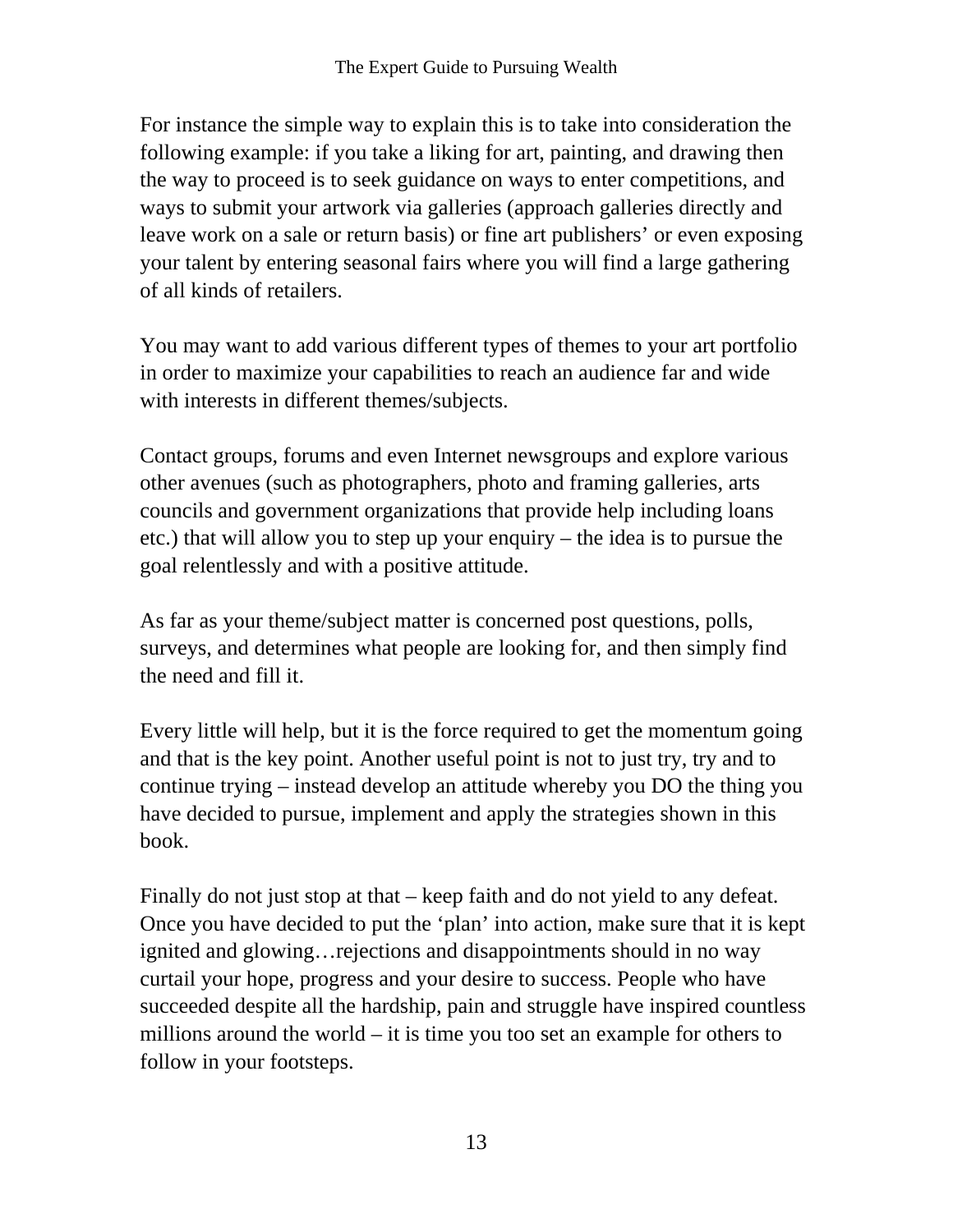You must remember that the methods employed by different individuals in procuring wealth may be distinct, but the goal is common to all, and the steps spoken of earlier are in effect your tools to your overall success.

Very strong willpower is needed in order to develop internally, and the need for two most important attributes, namely courage and confidence are essential ingredients. Thus poverty and prosperity does not necessarily depend on knowledge wholly (e.g. business acumen, marketing strategies and so on) but it certainly depends on the three C's and they are character, creativity and your innate capabilities.

Courage and confidence alone can bring about unique transformation while the opposite will only bring much sorrow and despair in times of distress and crisis. However, despite life's problems we should resist obstacles and hindrances and as such constantly remind ourselves of the supreme inherent or innate power which we all posses and which we can all successfully develop through spiritual insight. Thus ignoring our abilities and potential for developing the personal power that we need for going through egobreaking experiences requires immense fortitude and discipline, and I explain to you in this book on how you could achieve all this here and now.

Without these qualities you are destined to fail, and that is the reason why a large portion of people feel despondent because they got into competition or they simply gave up under pressure, through lack of self-courage and dynamic willpower.

When our fantasies and expectations are not fulfilled, there is a tendency for us to revert to our old ways – the hollowness we experience can be most annoying and we cannot ignore it forever. A lot of the time what exactly happens is that whatever good we undertake in life, it does not mean we will continue. This is not because an impossible discipline is required but because we lack courage and confidence we are overwhelmed with negative attitude – this is what stops everything in its tracks!

The initial burst of enthusiasm begins to fade, and what seemed so wonderful becomes a peril a dilemma and a problem. The mind takes over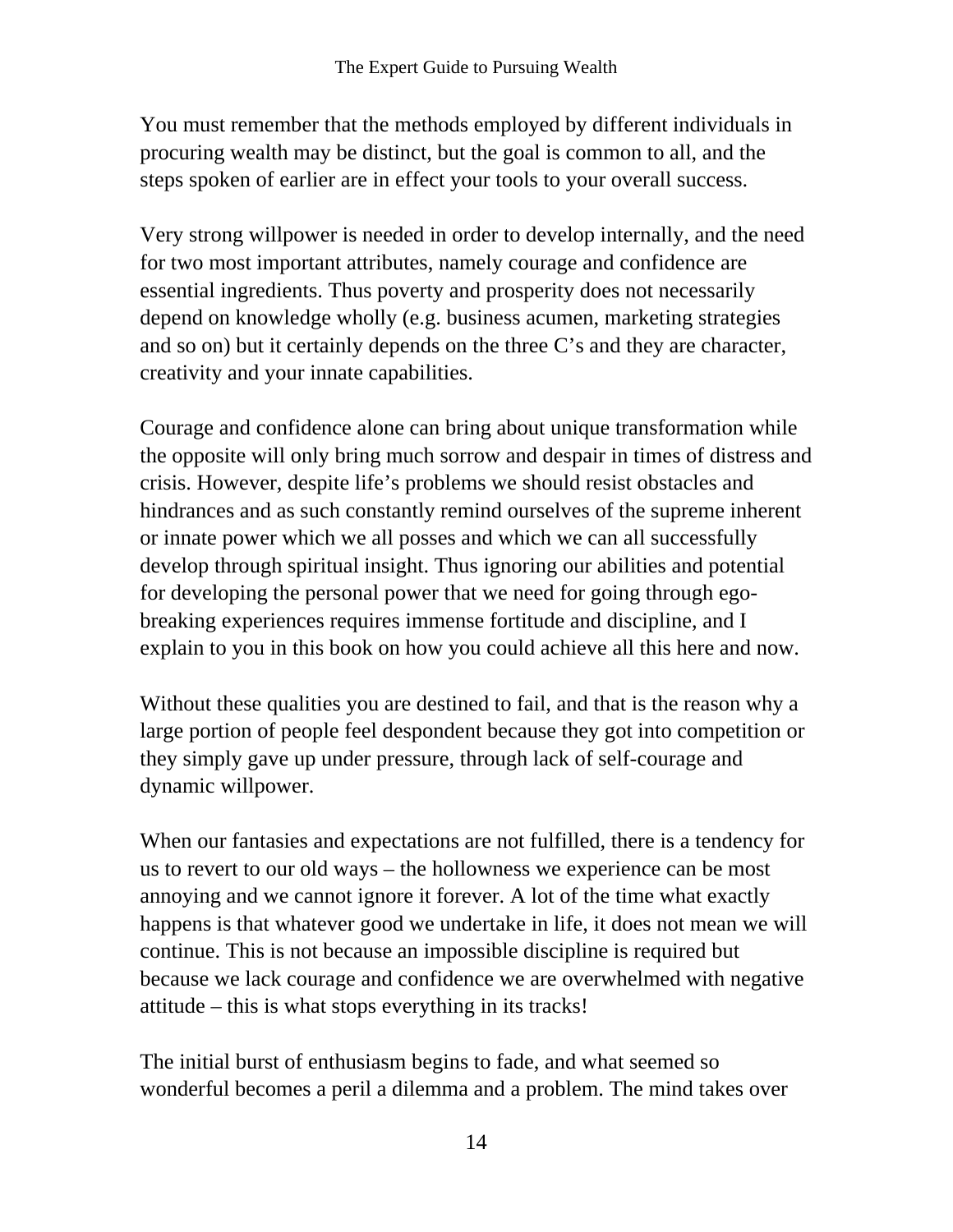and questions surmount raising doubts after doubts whether the whole idea or concept is worthwhile – a conflict ensues, the mind says the one thing and the intellect and our intuition urges us to follow the path to 'success'.

Even before we begin the journey the end is imminent, because we are undecided what true path to follow. Success lies in what you make of it not what you 'think' it ought to be (do not fantasize success).

So how can we get started?

# *Formula to Success*

What you think and how you then act is the deciding factor that will help you discover the goal of success. These two attributes are important together with a set of consistent principles, which you follow through. Thoughts based on reason are a powerful catalyst to start any reaction, and once you set off, you will soon realize that courage is the simple virtue needed for a human being to traverse the rocky road.

Obstacles are natural, and they are a means to the source of acquiring wealth, as I am sure you will agree. Persistence, patience and perseverance will have to be practiced religiously to reach the goal and to overcome the obstacles. Of course that said, I would now like to point out the P's that you should frown upon.

Do not procrastinate, do not pretend that you know it all and finally do not prolong your 'venture(s)'. Be prepared to fight the stumbling blocks that may confront you, but pursue your goal and allow your potential willpower to predominate.

In any situation in life, it is unequivocally important to remain level headed, despite all the 'ups and the downs' that we are likely to face. Remember life is dualistic by nature – the obverse and the reverse sides of the same coin to put it simply. I am compelled to add that though we know that the past is the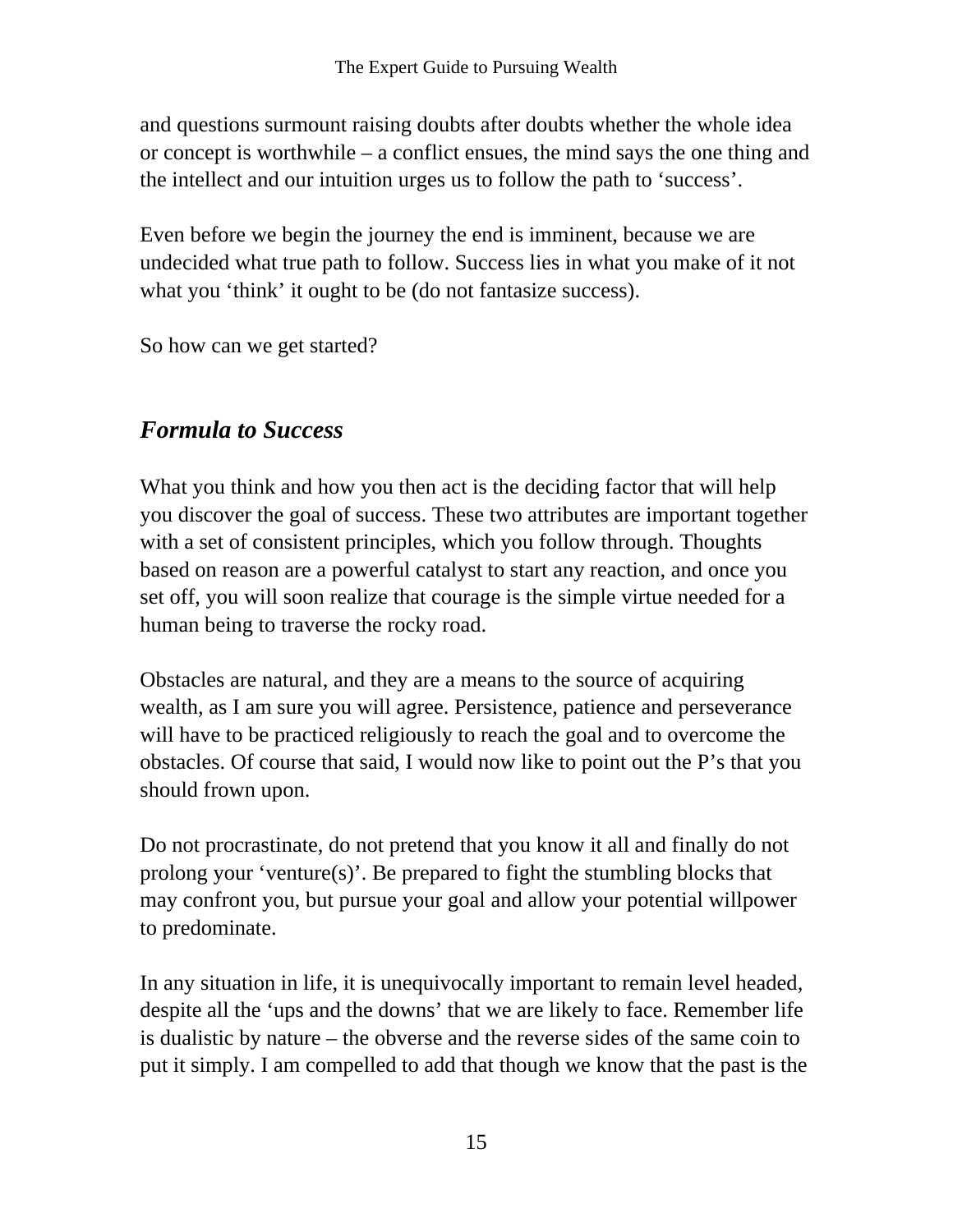cause and the present is the effect, it is self evident that with time the present itself becomes the cause with reference to the future.

There is a very deep meaning embroiled in this syntax, and if you can relate this to success, then it can be said that if we intelligently live in the scientific self-discipline, we can become the architects of our own future.

# *The Basic Steps*

The following guidelines will help you pave a wonderful path to your ultimate success.

The steps are very simple to implement in your daily life.

- 1. Do what you love and what you are good at.
- 2. Be prepared to learn and to be positive (motivation and enthusiasm).
- 3. Be an innovative individual.

4. Be prepared to invest not just money but your time, effort and resources, too.

I mentioned money – this does not mean that you have to invest a large sum to become a millionaire or wealthy.

5. You must be disciplined in having set goals and targets. Remember that persistence is the key to success.

6. You must be prepared to manage your time effectively.

7. As you evolve, learn to give back what you amass to the society. I call this philanthropy.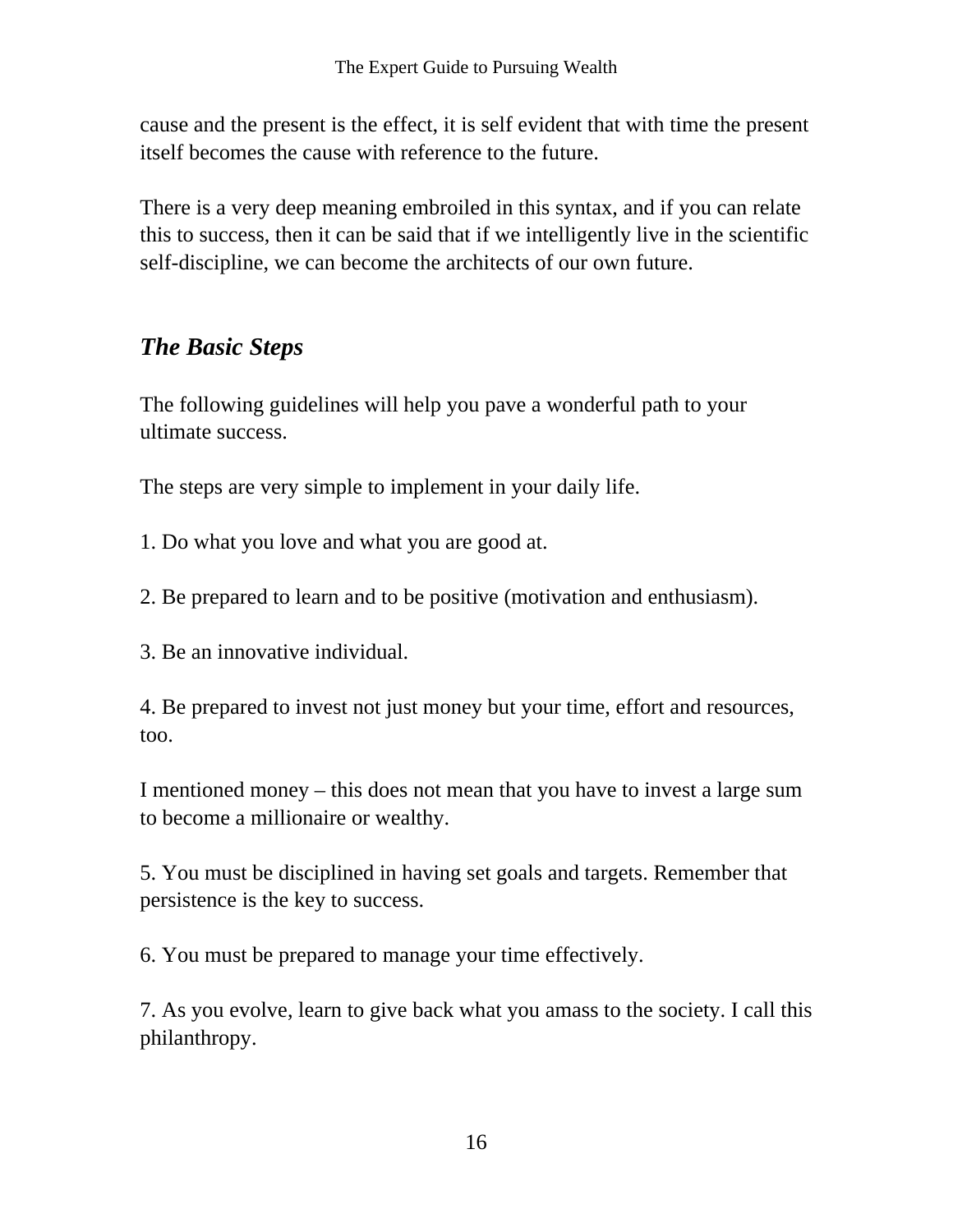You must have a solid vision – one in which you 'see' yourself having attained success. Great people of the past and present see to it that they reach this coveted position, by employing these basic steps.

However, notice in step 2 I deliberately used the word 'learn', and that too for a very good reason. Life is the greatest teacher, thus you must be willing to accept challenges all the time (using the power of discrimination) and thus as a result you must learn via its eternal principles the magnificent doctrine it has revealed with the passing of time. This means that you must act when the time is right.

Action is incredibly important and highlights success – the two are synonymous to be quite honest. To succeed action is needed but the essential ingredient is how serious you are. Being too serious can ruin your business venture, so the point is to have FUN.

Any discipline will require organization and orderliness. You must as I mentioned in the introduction be prepared to listen to your inner voice as much as you possibly can. This means that rather than being too dependent on your family, friends and so on (not that this is bad) begin to have faith in your own capabilities.

Stand-alone and strive to learn and succeed. Often, failures may just result from instances where we have stopped exercising our own views, or we have become too dependent on others'.

Success is not some secret that you have to search for or unearth in order to reach your destination; it is rather the understanding or the recognition factor that you develop with respect to what you really want in life. Intuition, courage, skills, knowledge, challenges and opportunities are some of the concepts that determine the traits of people who enjoy wealth. Any task performed with the right spirit will give you victory. Mental attitude is what will give you success, but negative attitude, laziness and working unwillingly will result in failure.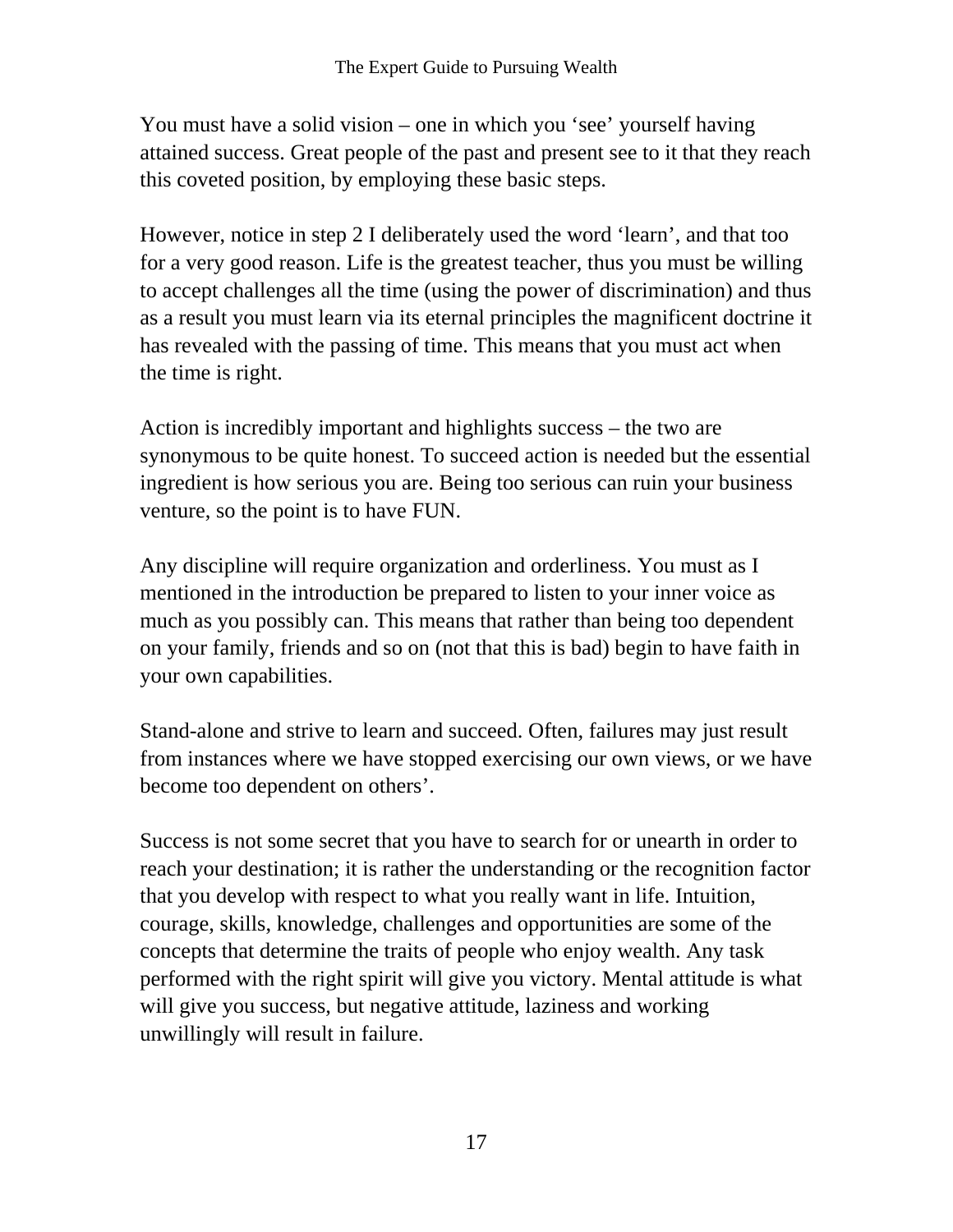Do not expect too much in too short a time, but your approach should be positive and execute your task with absolute perfection, paying particular attention to your long-term goal(s). This means that you approach your duty with concentrated energy and you execute your plans righteously. This should be your philosophy of life.

To begin a new venture, it vitally important that you realize the following, which I have to say is crucial. You have to appreciate the fact that to start a business you need to acquaint yourself with the term cash flow. Investment in the form of a capital is a requirement, but more importantly it is the concept of viability of the business venture that matters most.

# *Steps to Personal Wealth*

Decision-making is perhaps the hardest step to get over with in your quest to begin the journey to wealth. The problem is until you do not delve deep within yourself to unlock your innate qualities chances are that you will be indecisive and hesitant. This is not wrong as such, but more often than not this 'feeling' may not allow you to maximize your full potential.

There is no secret to unleashing your full-blown potential – the 'secret' lies in your willingness to listen to your inner voice. The initiative to seize a good opportunity that comes your way is by undertaking the task in a methodical way.

Sit quietly, calm your senses and thoughts, and meditate deeply on the subject matter in question. Do not jump into anything at once just because the idea seems favorable. Most things appear very 'good' in the initial phase, but thinking, planning and time are a prerequisite. Often it is something within that will tell you what to do. The secret is not necessarily from without, but can be acquired from within.

Striving to do your very best at all times is the little secret that will help you amass wealth. Imagination (I mean constructive imagination) which is the power to visualize is an important factor in creative thought – but as you will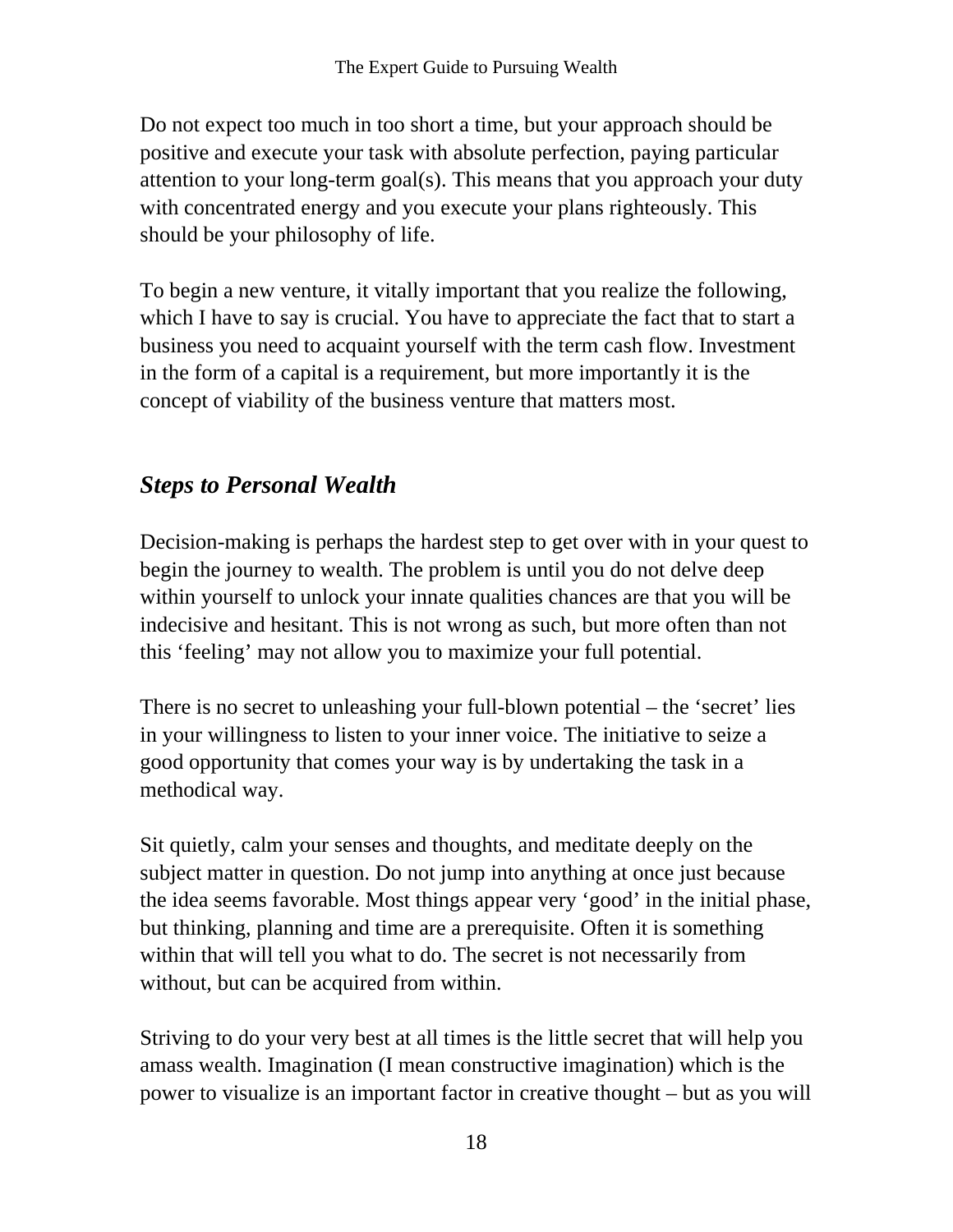appreciate you will not be able to do this without a strong will, and above all this faculty of visualization has to be ripened into firm belief and conviction.

1. You must have the desire to achieve your goal of fame – this is rule number one.

2. Be prepared to handle money efficiently with respect to budget, expenditure and responsibility and/or accountability.

3. Do not spend more than you are required to and spend less than you make.

4. Personal problems, including addiction not only to drugs etc., can be ruinous. This is something that must be taken care of from the very onset.

5. Figure out ways to invest and above all begin to save money. You will have to play smart and get your priorities absolutely right.

In any venture, it is likely that you may face a lot of antagonism, a far cry from an idealistic situation. Over expectations, over optimism and the tendency to 'wish' that things run as planned, can and often may lead to failure.

Thus as mentioned earlier planning is very important to your success. Of course the other factors that one needs to consider also are over work and exhaustion. In the hope to make your millions, the probability is that you will become a frustrated wreck and become quite despondent – this will not be helpful in your progress or pursuit to wealth.

# *Achieving Your Goal*

When you persist refusing to accept failure, know that the object you have set out to achieve will materialize through the dynamic willpower.

Thoughts can be incredibly powerful tools, and if you are willing to implement this divine gift then you are sure to attain your goal. If you cling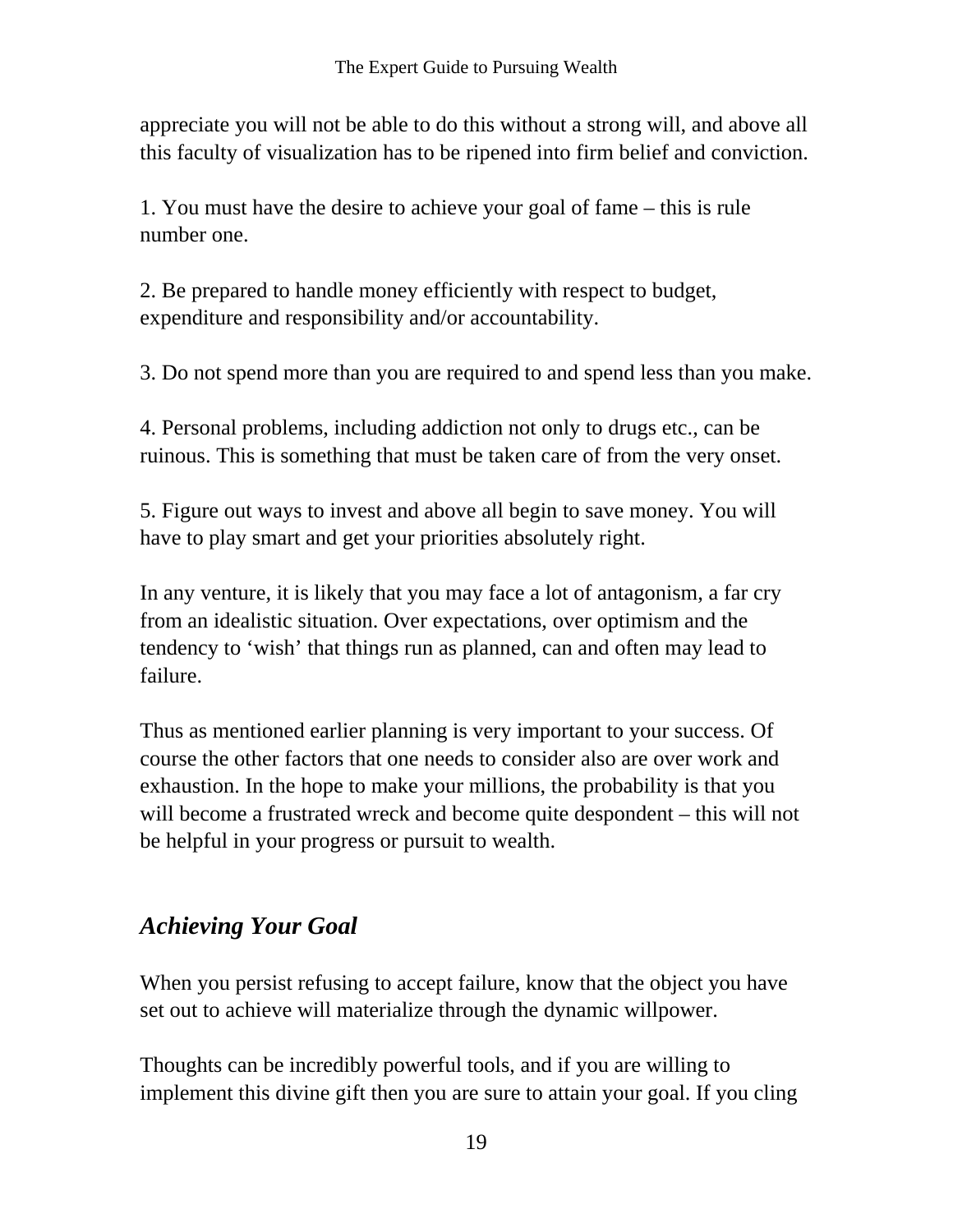to a certain thought with dynamic willpower, it assumes a tangible outward form.

Now is the time to cauterize the negative characteristics inherent in the form of habits, lack of strong willpower, lack of confidence, hesitance and wrong attitude towards life in general. You have within you the power to accomplish everything you want, that power lies in the will. The root cause of failure in life is lack of concentration – do not hoard yourself with ideas, concepts and strategies all at once in the very hope to succeed. Begin slowly and be consistent in your goal setting scheme.

Focus your attention on one thing at a time, and do not allow your MIND to go in a state of 'over drive'. There is a scientific way of utilizing concentration, and the magic word is to keep calm, while you perform all your duties with the correct speed.

Do NOT rush and create chaos, but rather methodically and meticulously focus and centre your whole mind on whatever you undertake, and the important thing is to keep your mind flexible.

Once you know that you are genuinely on the right tracks and on the path to achieving your goal, do exercise care as far as time management is concerned. It is often very easy to get involved with a project so much so that you can get carried away in perfecting whatever it is that you are doing.

You must prioritize your work and above all respect and honor the value of time – do not waste your time and your life!

# *The Keys to Success*

As I have mentioned the environment plays a huge role as it is quite inevitable – particularly our inner environment.

A calm relaxed individual is far more likely to come out a winner in a trying situation than his/her counterpart – a person who his nervous frustrated and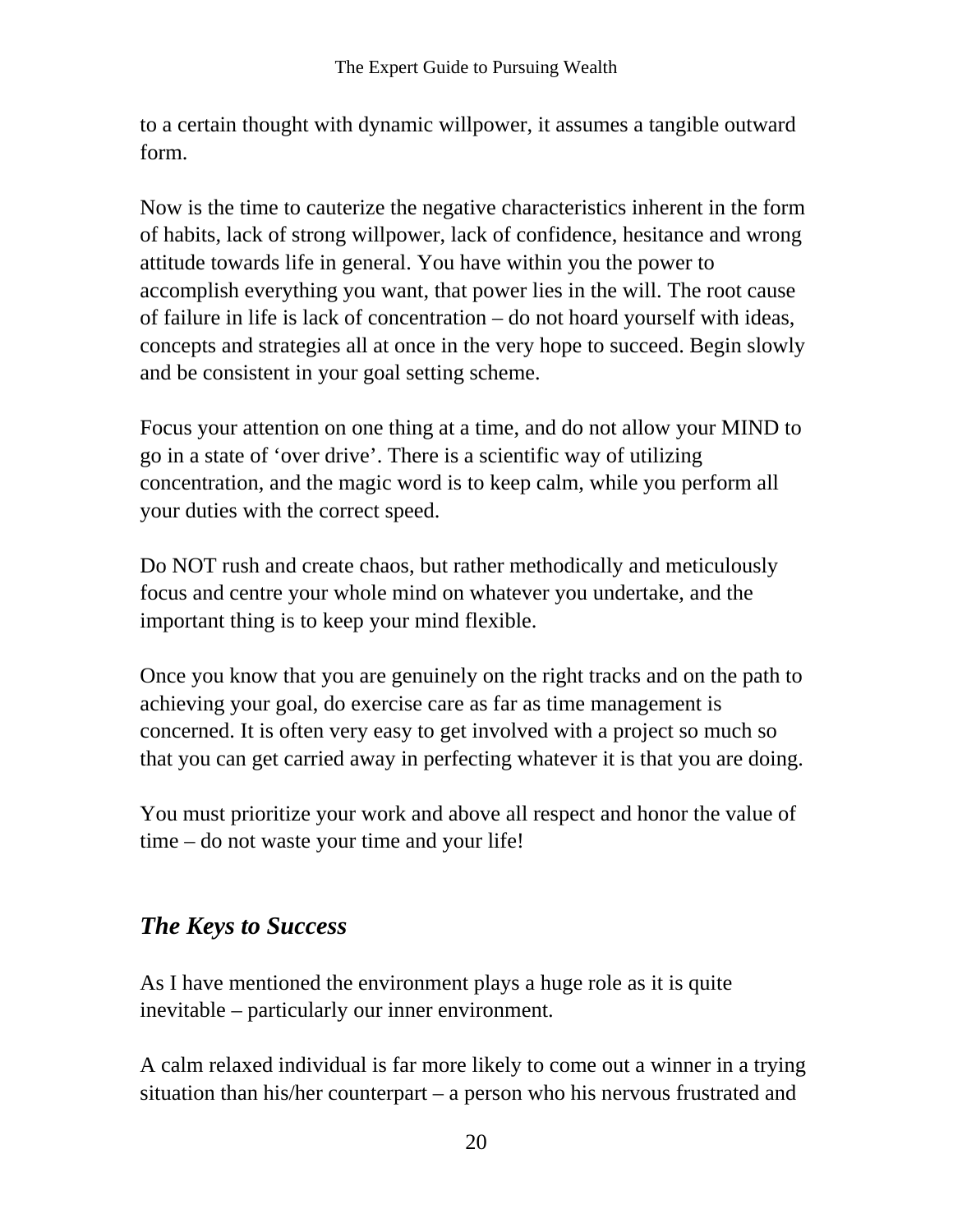erratic. The former has his senses fully identified with the environment in which he places himself.

However, the restless individual does not understand the environment and consequently gets into trouble. The keywords are focus, concentration and care in whatever you do in life.

- 1. Develop a definite and a clear-cut goal/aim.
- 2. Draw up a wise workable plan/program.
- 3. Guard your health. Without health there is no real wealth.
- 4. You must conserve your energy.
- 5. Be honest in your life (in words, deeds, thoughts and actions).
- 6. Stick to virtues and adopt good principles.
- 7. Reflect upon ideal personalities and seek strength from their philosophy.
- 8. Seek divine guidance and be truthful.
- 9. Endeavor to help and serve others with gratitude.
- 10. Always think positive and believe in the power of God.

Transformative thinking is indeed the way to success. Set out a plan to achieve your goal and deliberately ruminate over the meaning of this plan and make it happen.

From time immemorial great people from all walks of life have emerged as true victors and the reason behind this is training the mind for happiness. Ethical discipline is essential, particularly self-discipline.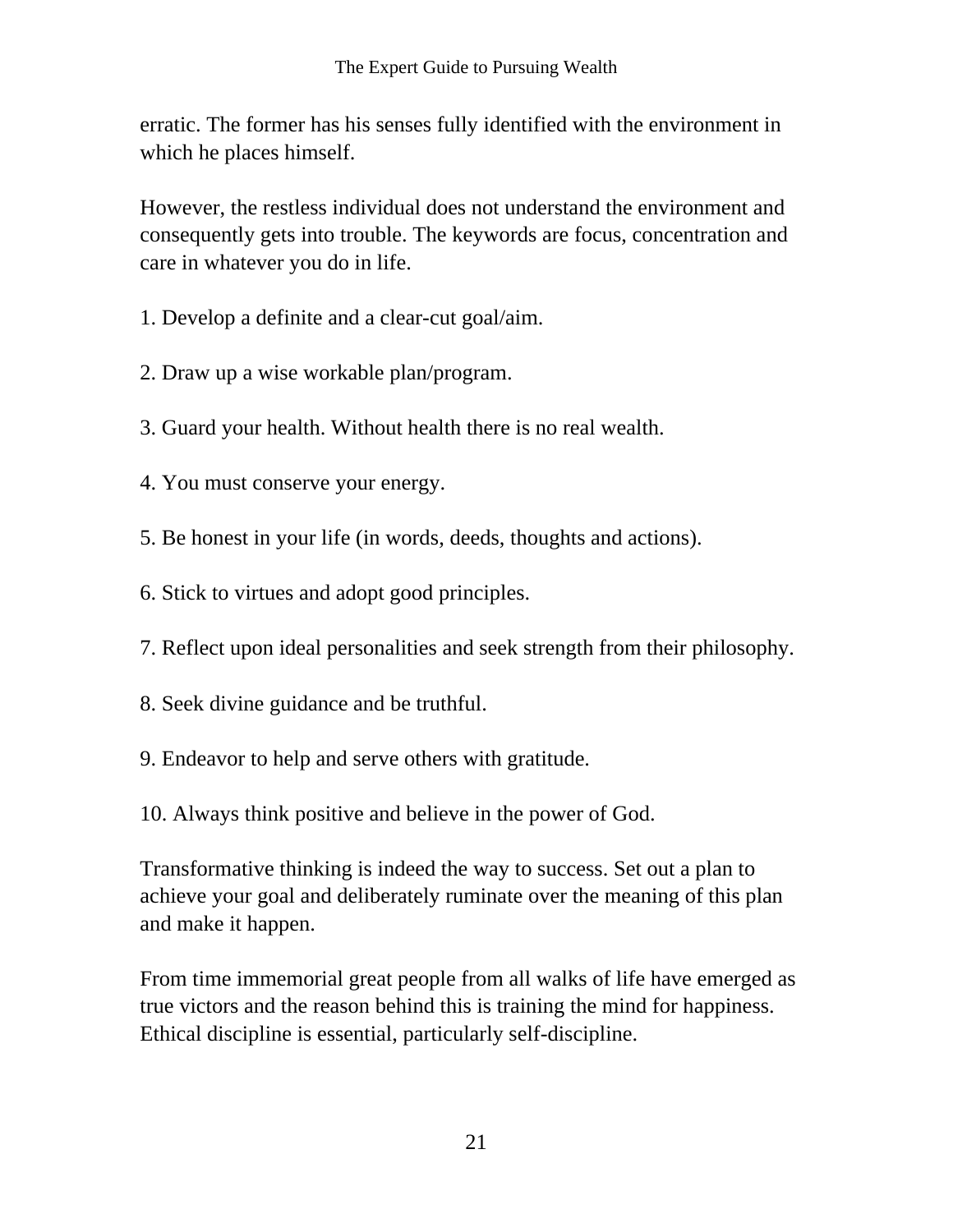Each individual is unique. What is good for person A may not be suitable for person B. However, it has to be emphasized that all can enjoy quietude, solitude and silence, and to be honest every individual irrespective of age, caste, creed, color, sex has at some stage or another experienced peace.

After discovering through trial and error method, you can determine the precise way to compose your mind body complex and thus attain great heights.

Meditation may not be effective for all, but that does not mean that you do not improvise such methods as and when required.

Be systematic, and your only goal should be to employ methods that bring you success and happiness.

Our mental faculties determine our actions, and it is quite obvious that the mind should be tamed and subdued. Constant vigilance is necessary and continuous training of the mind will pave the path to ultimate success.

Do not fall prey to the dictates of your mind!

Optimistic, heroic and noble ideals have a powerful and uplifting effect upon the body. Enthusiasm with deliberate well-orchestrated self-application in joyous mood and absolute optimism is the secret path to wealth for all great men.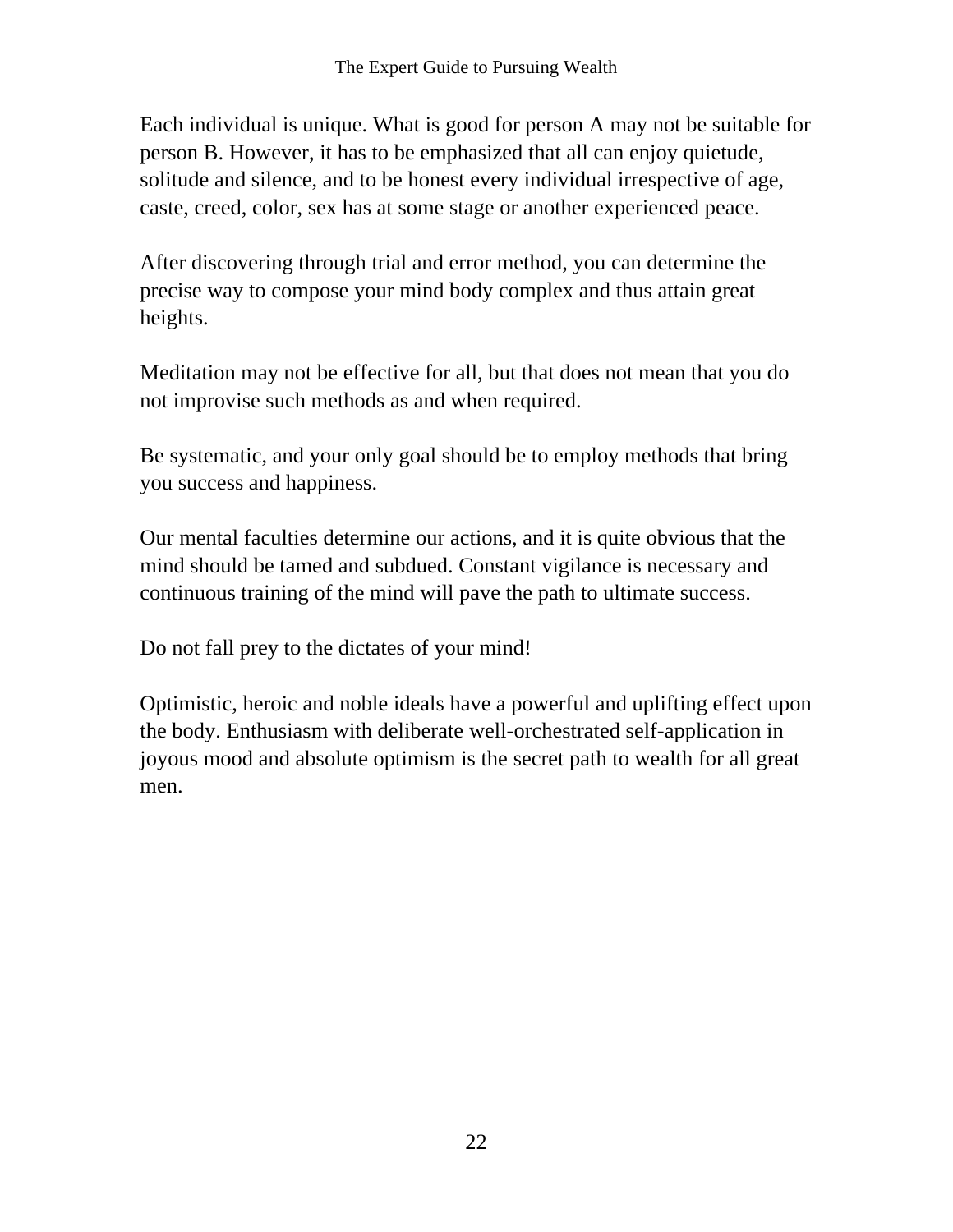# *The Power of Thoughts*

The preceding chapter highlighted the importance of cultivating correct attitude and developing faith in what you seek to achieve in life.

Nothing in life is impossible, unless you think it so. Thoughts are remarkable 'packets' of energy and if you tenaciously cling to a certain thought with the dynamic willpower, there is no reason why this thought cannot manifest according to the blueprint you have created.

Earlier I briefly mentioned by explaining how a person interested in art can step up his/her abilities to excel in life. I shall now use the same example to illustrate the power of thought. An artist develops an idea of creating a painting or a drawing of a beautiful landscape.

The thought process initiates a series of ideas and the artist subsequently uses these ideas to produce the skeleton work, which allows him/her to eventually complete the final work of art according to the mental blueprint created initially. A mere thought process allows the artist to create the masterpiece!

This creation is in itself a scientific principal based on the Universal Law Of Creation. It is the source from which everything manifests. It is in us all, and it can certainly be tapped if you are just willing to give it a go. The secret is not really a secret, but it is a treasure trove within each and every one of us and we have the right to use it most efficaciously.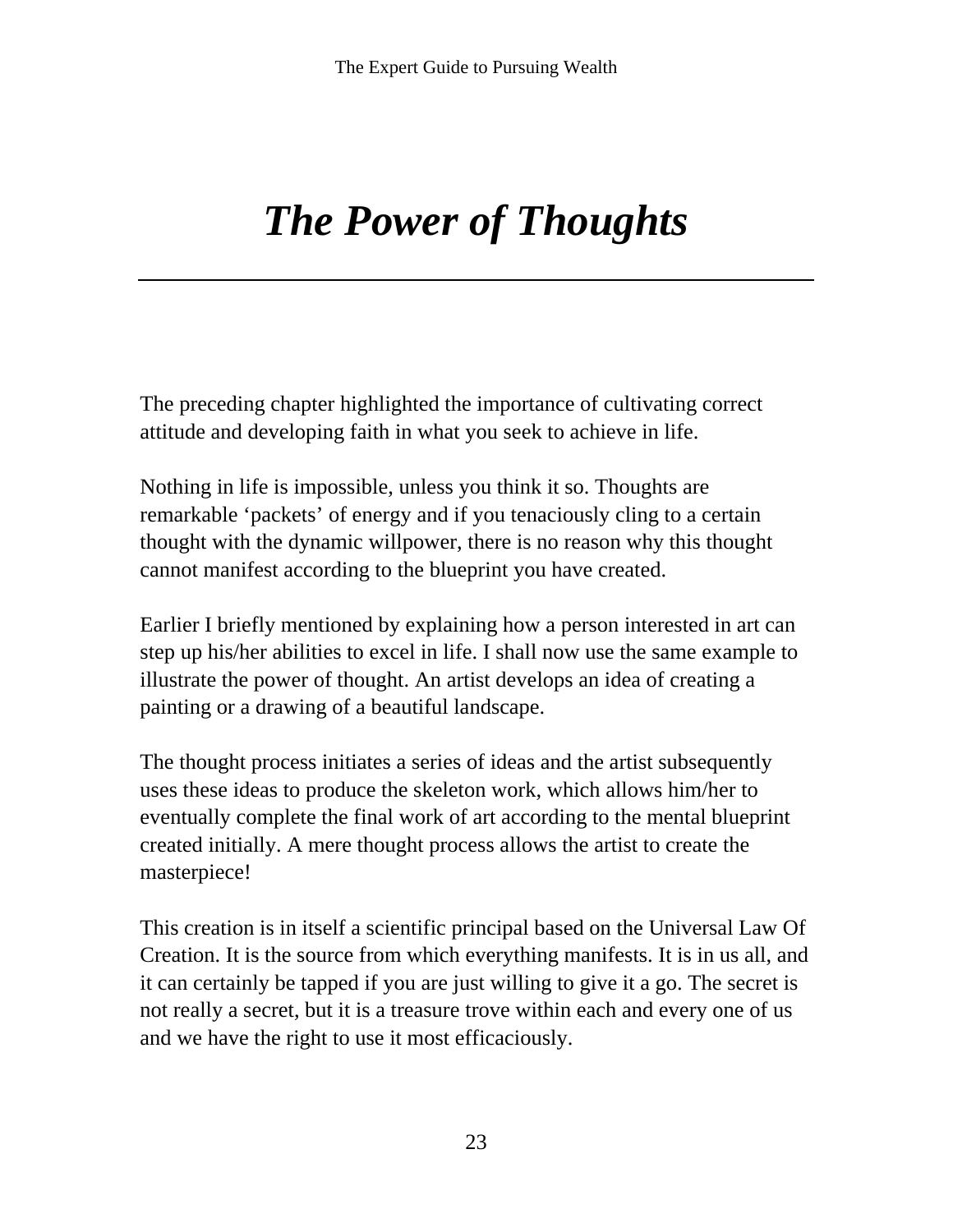Is it not true that when you see someone so very happy and elated, your mind gets caught up with the cheer and you discover that there is a smile on your face?

The thoughts are so closely interweaved with the mind. If the thoughts are calm the mind is calm. In any aspect of life, be it starting a business, getting your first job or getting married, the relationship of mind and thought is foremost.

Systematically, therefore we must train and discipline the mind for right thinking and diligent activity, and thus have correct understanding of what you really want in life, and how this will add to the effectual dynamism in your quest and what you ultimately seek – your path to success and wealth will become gracious, meaningful and attainable!

People with certain qualities are almost magnetically attracted, and such qualities are called positive qualities. These qualities are present in all of us, but they are not invoked or clearly understood. We know what love, kindness, courage and joy mean, these are noble virtues, and we also recognize them as qualities we admire in others.

Despite knowing this, when we act we act compromising ideals. The reason behind this is that we are never true to our own selves – we are constantly acting and putting up a 'show' to please everyone around us, but ourselves! It is painful, demoralizing and quite agonizing not to be your true self.

You may exclaim in disbelief, and sat what has this got to do with wealth and prosperity? I acknowledge your concern, but I humbly request that you take a moment or two, and in the silence of the night ruminate over this point deeply. I would like you then to implement what I mentioned above by being **yourself.** 

Notice the changes that occur with the passage of time, and what you will truly discover is that when one can bring out into expression the fragrance of one's innate positive qualities or characteristics (of who you really are), then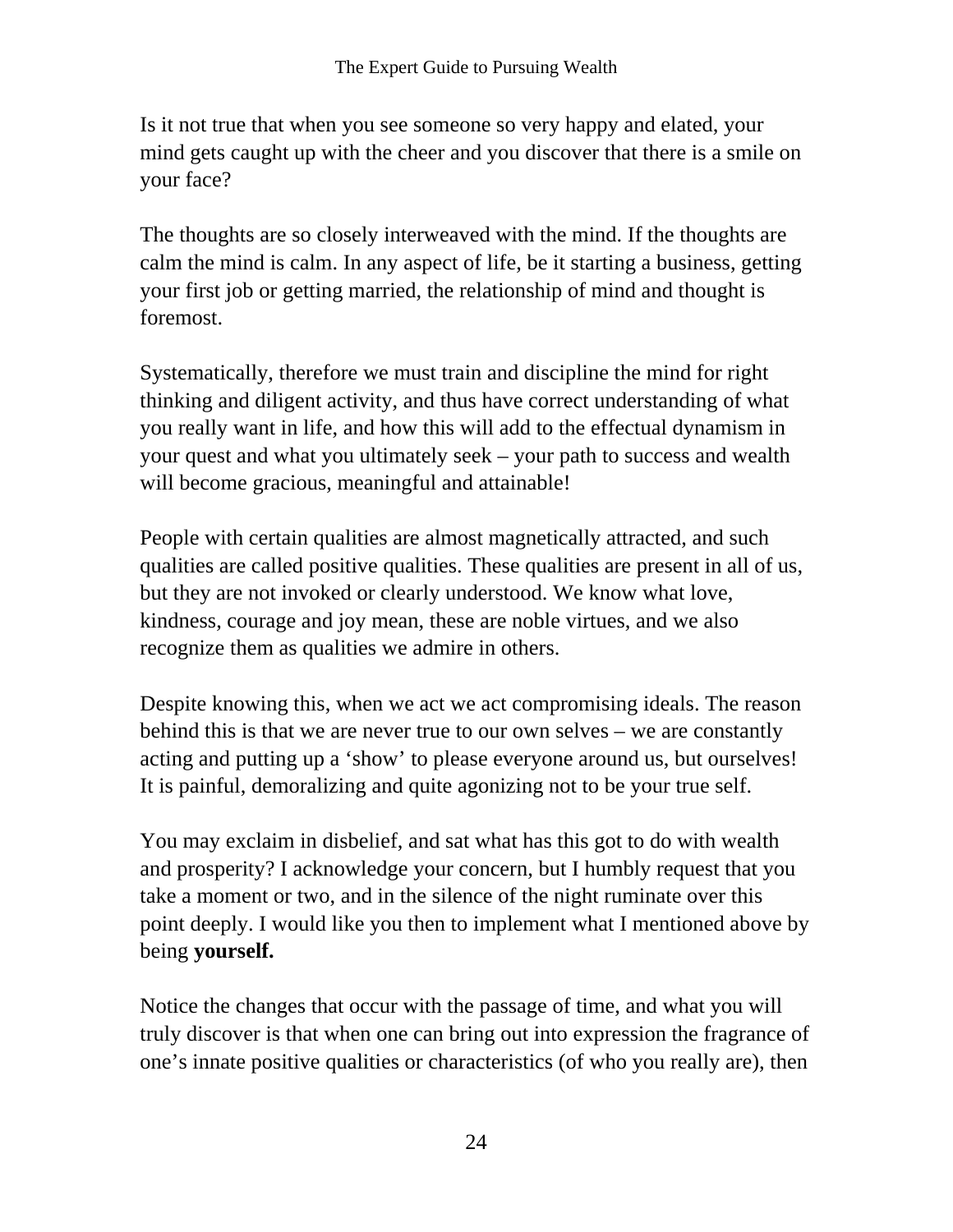not only people but all the things that you have ever desired or wished for will come to you.

#### **"As the thought, so the mind."**

In order to fulfill your set goals and your dreams, it is necessary to practice what the book outlines.

The habitual inclination of our thought patterns is ultimately the deciding factor, which determines our abilities, talents and our personal characteristics. Based on this critical and vital piece of knowledge, one assumes that those lucky few have been born with the special talent you lack and fervently desire to have.

To a large extent this is true, but it has to be said that no one is born a millionaire – full stop! The valuable information lies in the art of cultivating the pattern that brings success. We are what we think we are.

It is true when Masters say that, "Your Thoughts create the environment".

- Thoughts develop personality
- Thoughts promote health
- Thoughts influence the body
- Thoughts can change and shape the future (destiny)
- Thoughts bring forth creation
- Thoughts influence the physiology and psychology of people
- Thoughts can bring success
- Thoughts can even heal the body

Watch your thoughts constantly. Your experiences and the environment have their 'seat' in thoughts.

Your suggestion, and autosuggestions via meditation and visualization techniques must be stronger than the 'thoughts, and when your actions uplift you, know that you have understood the art of controlling your thought processes.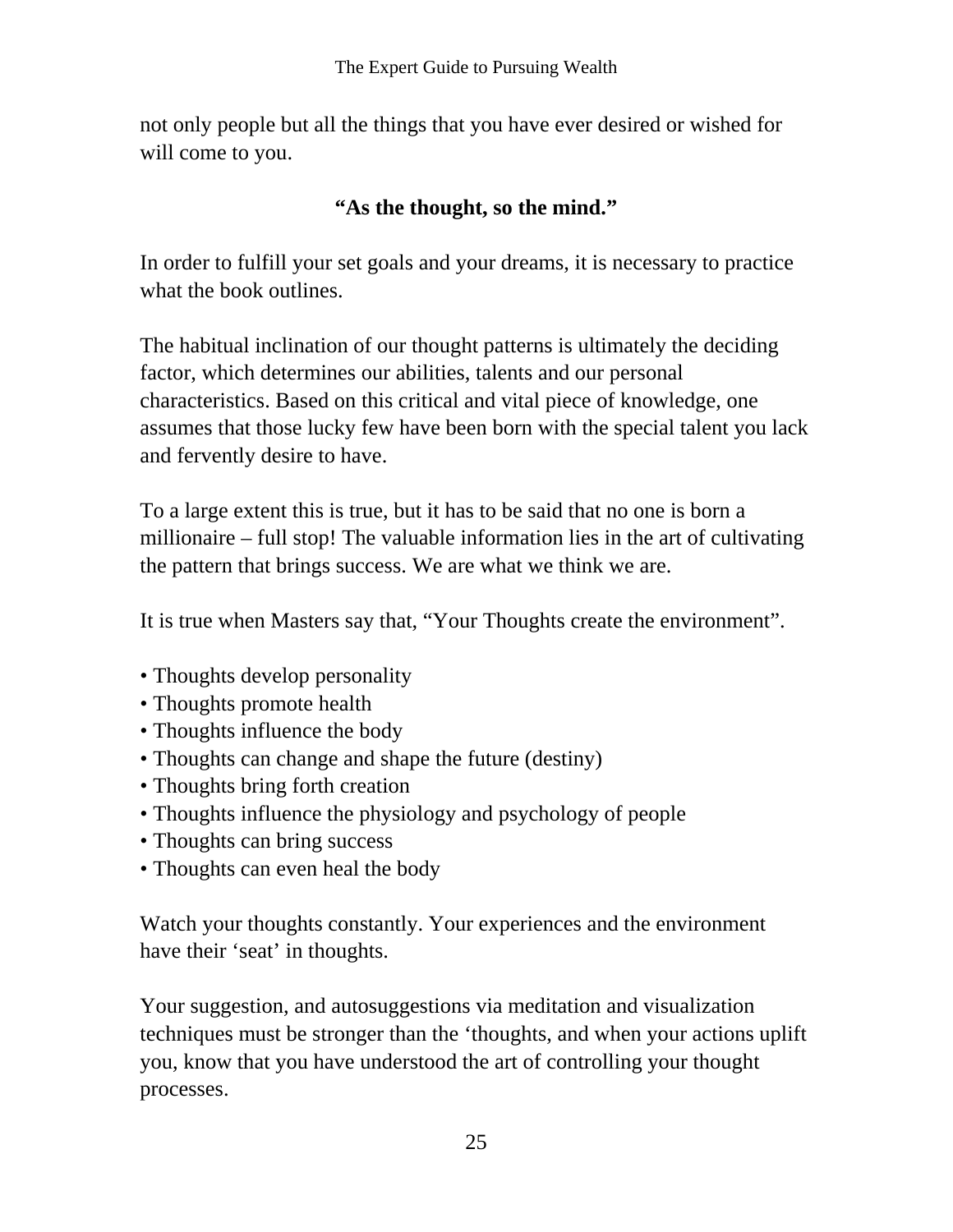You can accomplish anything through the power of thought. Visualization uses your imagination to allow yourself to 'picture' your success or achieving your earnest goal.

Your mental thoughts or vibrations are incredibly powerful, because the mind has a tangible connection with your thoughts and your actions. Your thoughts are subtle energies and have a strong connection to our consciousness.

Therefore, constant nourishment of positive thoughts via visualization, yoga and meditation will bring harmony, happiness, health and wealth!

# *Factors That Bring Inertia*

First and foremost is to introspect, and this literally means that you take stock of your traits and habits.

Often, lack of self-analysis is the cause of our short fall, and it is the lack of definite, undivided effort and attention that stands in your way to progress and achievement of your desired goal.

Introspection therefore means reassessment of our mental 'block' and diagnosing deficiencies by weeding out negative tendencies in the form of habits, indecisiveness, fear, lack of confidence and so on – what we often term as failures.

It is time to reenergize so that by uprooting all these negativities from your life the true happiness with the zeal to progress becomes prominent and firmly rooted.

The greatest enemy that stops us from advancing in life other than apathy, lack of confidence and inferiority complex is **FEAR.** Fear will literally stop us from moving forward – in fact we will not even fulfill our very aim to succeed. The best way to combat fear is to practice deep breathing exercises,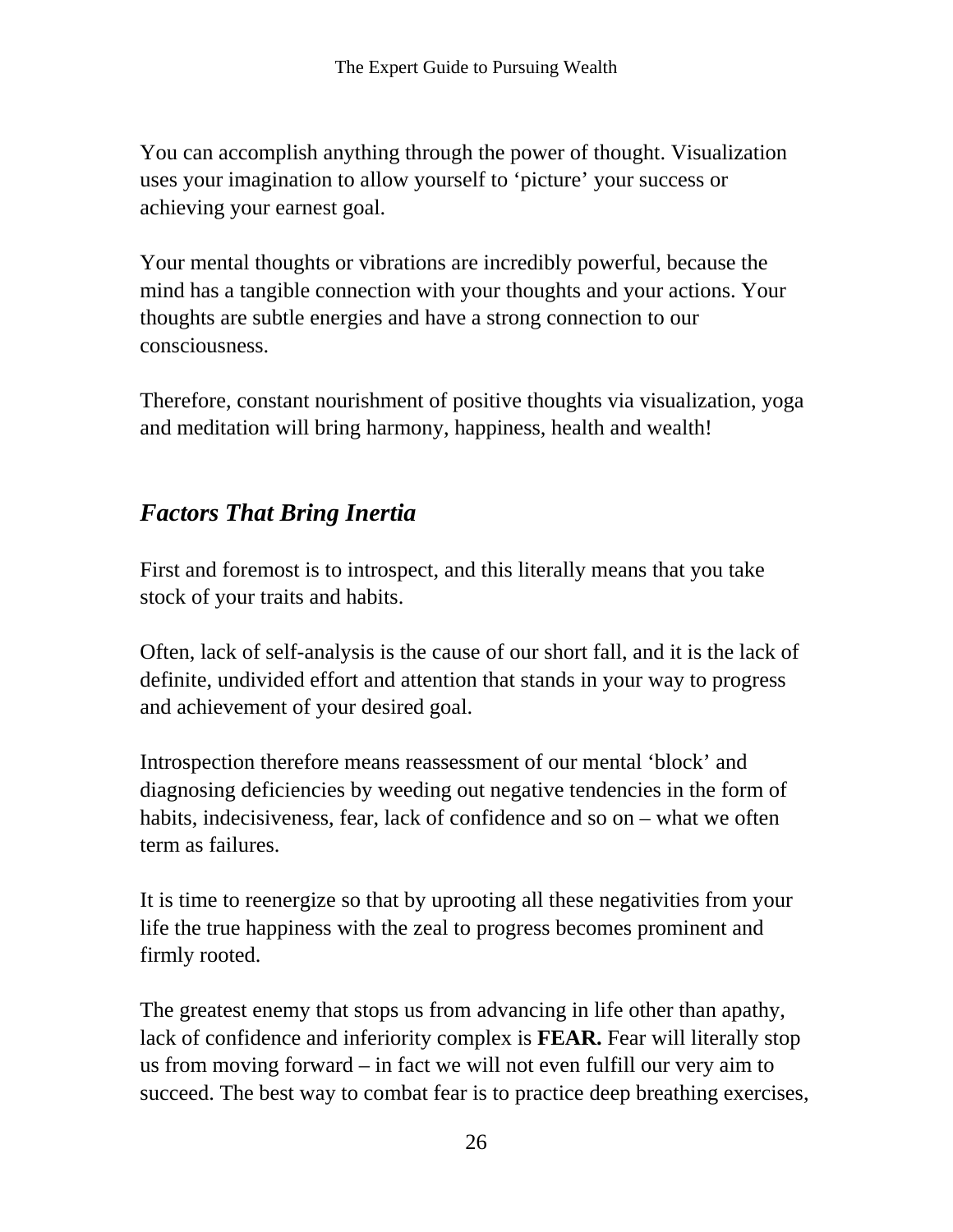and every night mentally affirm that you are under the protection of the supreme personality of godhead, and energize your thoughts with positive feelings.

Consciously uproot the seeds of fear from within by forceful concentration upon courage, and shift your awareness to a level that allows you to fully appreciate that you are beyond any type or kind of hurting. Fear comes from the heart, so fill your heart with LOVE, and when you feel agitated relax, calm down and breathe rhythmically, relaxing with each exhalation.

Of course there is yet another problem, which I believe, is the major cause of frustration and subsequently dampening our ability to excel in life. It is, what I call 'desirous of results without the will to put in the effort'. I have personally failed because of such a negative outlook – and I am the first one to admit this openly.

Now this is where the point I made above becomes clearer. Failure, sorrow, illness and inadequacies are natural eventualities when the Law of Nature is broken.

Transgression and violation of the eternal Law of nature brings misery. As human beings we have the abilities to shape, correct and change our lives, goals and destiny.

The greatest impediment that you will ever meet in your life is your immediate environment. If anything you will have to change that – you may have noticed that I started this book sounding slightly cynical and somewhat over cautious, much less a little negative – the prime reason for this will now become apparent.

The environment that I just mentioned can be defined into two, namely the inner and the outer. It is these two fields of environment that you will have to watch out for.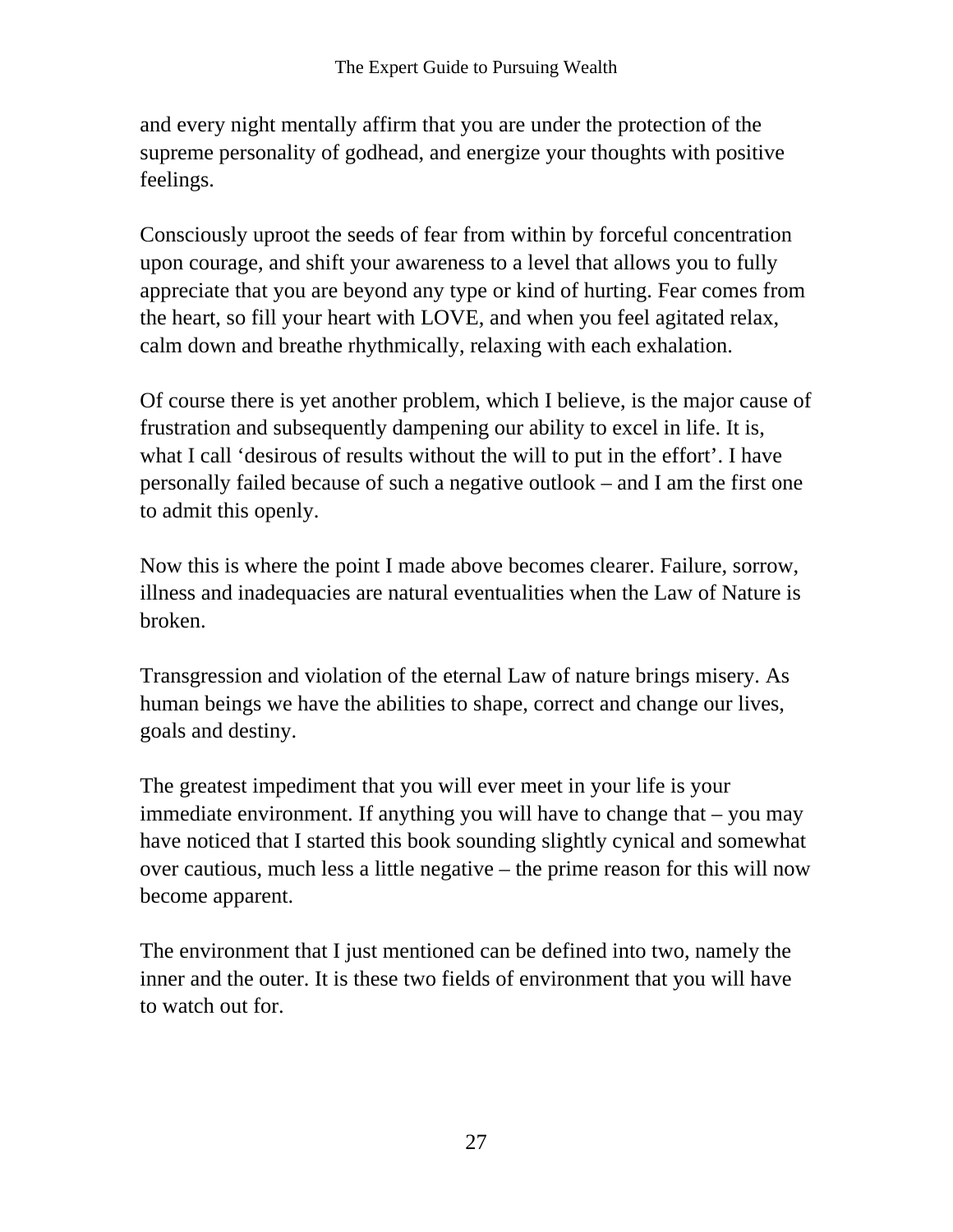All your experiences come from your mind stuff – or the inner environment (thoughts). What you perceive through all your senses from the outside will equally shape your future.

Thus the important point here is to keep watch over your thoughts. My suggestion to you is to beware of your inner environment more so than your outer environment. For example you may have stumbled upon a great home business opportunity that is potentially superb and just right for you in every aspect.

You are happy, and quite willing to give it a go…yet in retrospect something about this business 'stops' you from going ahead with it. There may be several reasons for this, but I am very curious to learn the major reason. Rest assured it cannot be the money (because it is within your budget), nor can it be a hype (because it has apparently worked for thousands with testimonials to confirm).

So what is it I wonder? Think about this point, and you will no doubt come to a favorable conclusion…and surprisingly it is, the mind stuff – the perpetrator.

To succeed in life you will have to begin by correcting your thought patterns, because it is the company of your thoughts and the affinity you have for them that will determine your fate.

#### **"Thoughts express through the physical body."**

### *The Risk Factor*

Without digressing from the subject matter, I would like to remind you what I mentioned in the early stages of the book regarding the dualistic nature of life.

Why is it that some people are so lucky and yet others fall behind in the struggle to succeed?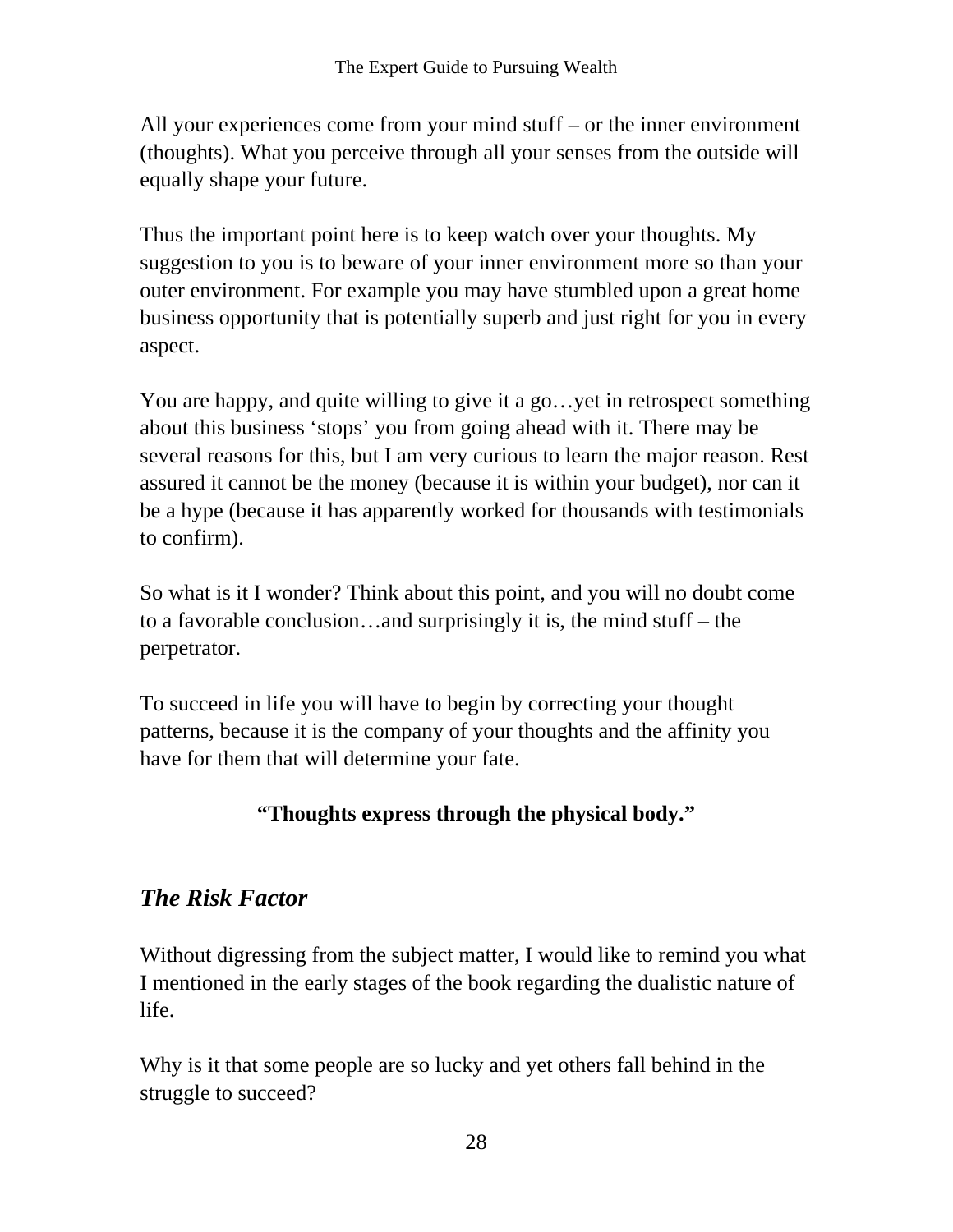To answer this conclusively it is worth noting that in general majority of people have the notion that affluent people have something special which they obviously lack – This is not true as we all know, however what makes one person richer than the other is largely dependant on the choice or the decision taken, coupled with the risk(s) acknowledged through the greater understanding of the power of discrimination, and the ability to weigh and balance the scales of your intuitive faculty.

Now the risk that you take has got to be one based on the understanding that the venture you have decided to pursue has been researched thoroughly. You only embark upon taking a driving test for example once you feel that you are proficient enough to pass it and not otherwise.

Thus, the risk that you undertake in this regard has got to be what I call an informed risk. In other words, it is one where you have confidence on what you are getting yourself into, and this too is based on information source that you have searched well.

The fact that you are now reading this report is to gain the understanding on how to achieve financial success – thus this report is in a way your research tool to enable you to then implement the techniques and the tips outlined to achieve the goal. The action taken has therefore come directly from a source that can be considered authentic, valuable and genuine.

Once you feel confident to take the driving test with the guidance of the driving instructor of course, you decide to take the driving test – this is the perfect way to ensure success. I wish to redress a point made previously and it is about learning.

You must be willing to learn constantly, because to gain any skill, knowledge and power, you must be prepared to LEARN.

Commitment is the vital force which you should very much get used to from the very onset. Remember that there are certain situations that you may not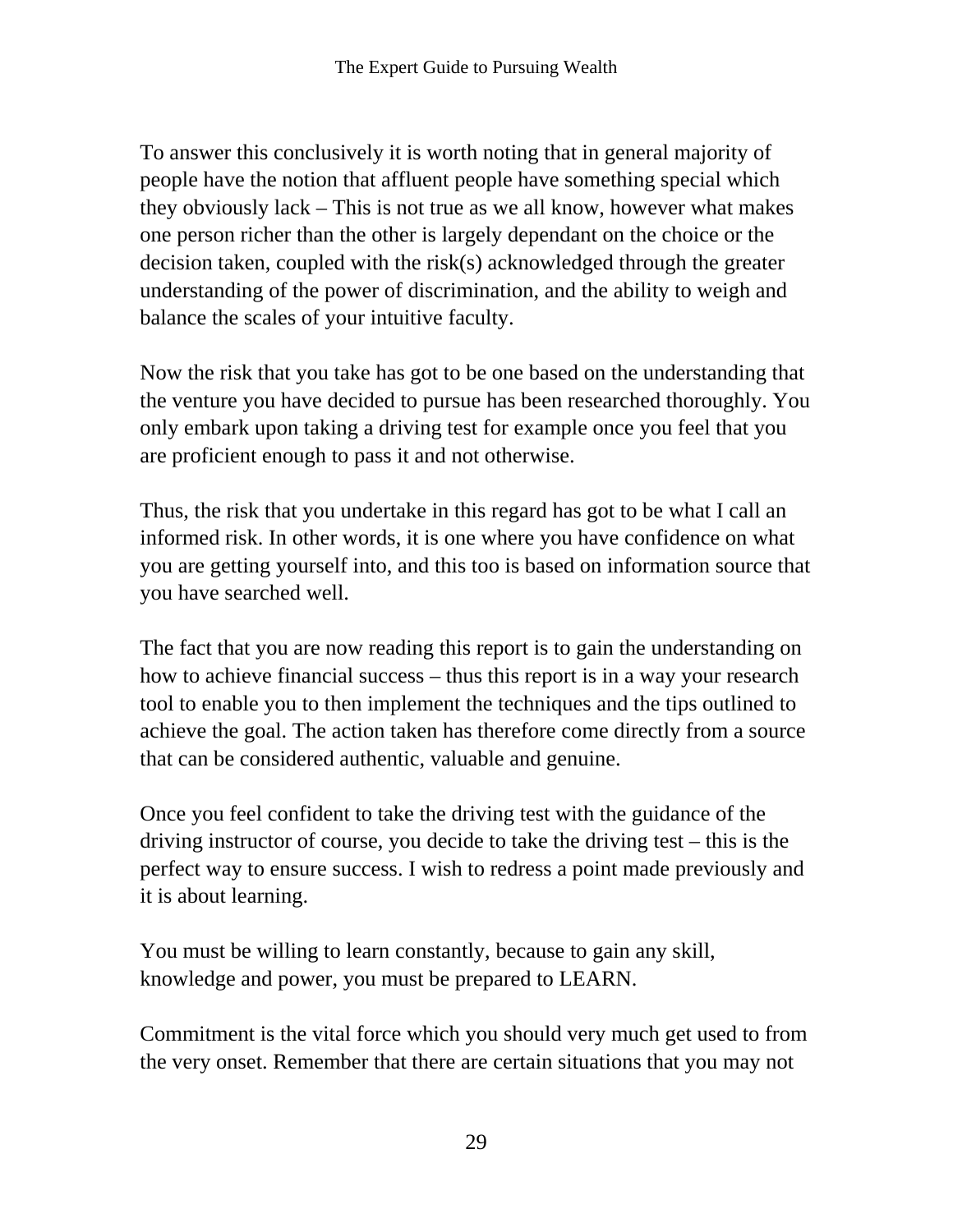have direct control to bring any foreseeable changes, which may result in much heartache.

However, this need not ever be the case because what really matters is the mechanism or the manner in which you control the situation and ultimately how well you react to it.

The trouble with us is that we tend to live in the past and in the future at the same time. When our mental faculty becomes over burdened we become discouraged.

The load is too heavy for the mind, so we must restrict the load. When we have too much to do at one time, we should at once stop our activities. The clock ticks on at a regular pace, it cannot tick twenty four hours away in 60 seconds, nor can you do in one hour what you can do most effectively in twenty four hours. Live for the now, and the 'future' will take care of itself.

Do not be greedy and above all do not burn yourself out by 'wanting' to become a millionaire!

The tables have turned around, more and more people are resorting to a simple back to basics lifestyle – without so many luxuries and fewer worries.

The dualistic concept of nature is prevalent everywhere – you cannot prosper if you write out cheques without having credible funds or credit (deposit) in your bank account, sooner or later you will run out of money.

Without peace of mind, the likely hood of running out of 'steam', happiness, calmness and strength you will become 'bankrupt' mentally, emotionally, spiritually and physically drained. What a pity it will have all been to come to a point of utter desolation!

This is when you must dwell on the power within, and mentally affirm your purpose in life; you may want to go through some pleasant experience so that you forget your worries completely. The point is do not take anything too seriously, enjoy what you have and be happy with what is your due.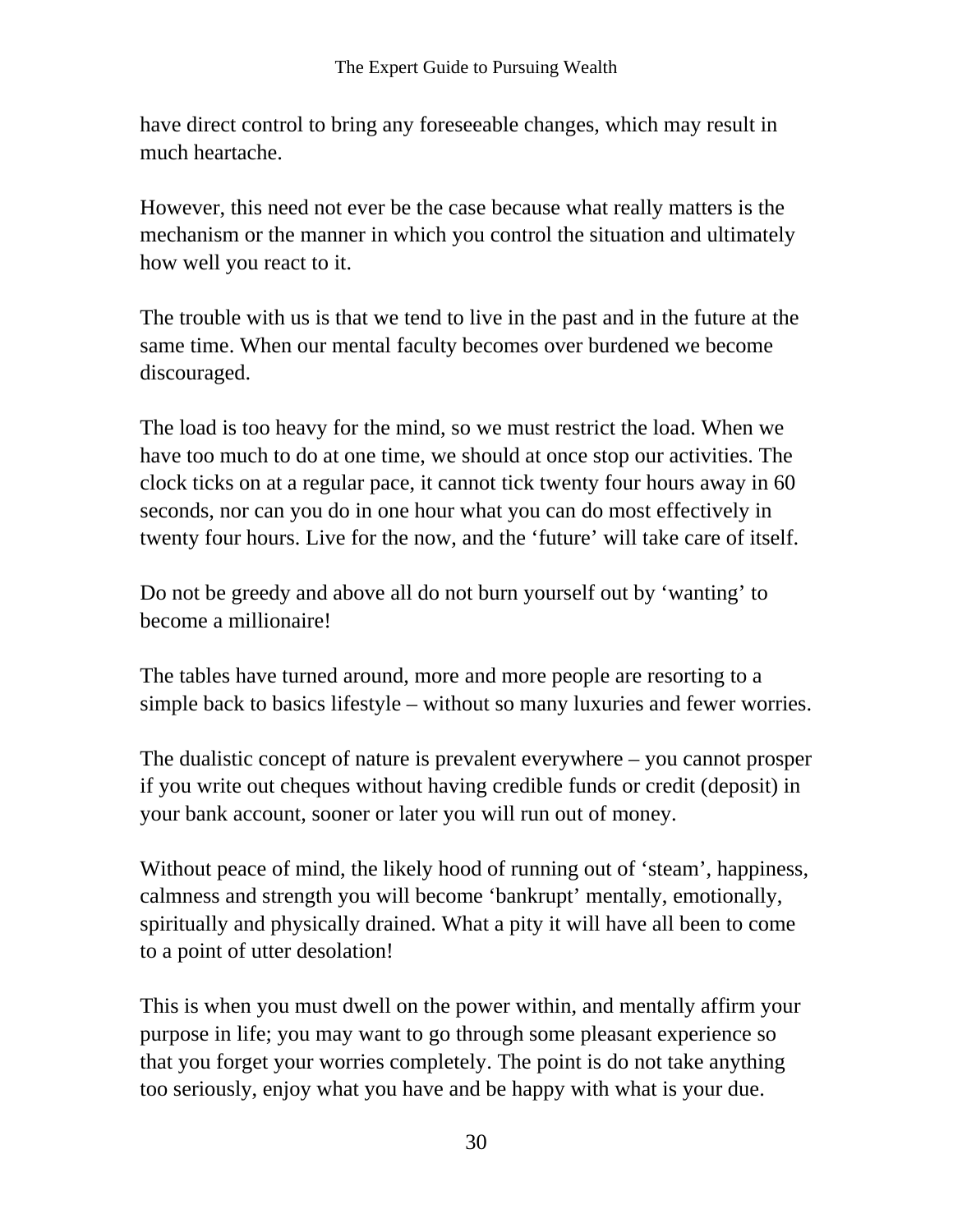# *What You Must Avoid*

It is natural that when the unforeseen happens we are far more likely to react in a negative way. However this need not be so, the book reveals ways to achieve your goal harmoniously and diligently.

The following are some pointers that will be most helpful:

1. When things go wrong do not overreact. Think positively and calmly.

2. Do not be over judgmental, and over critical.

3. Try not to ignore a bad situation, beware of the comfort zone.

4. Wisdom and strength alone can help you overcome much of life's imminent problems.

- 5. Tackle problems head on.
- 6. Avoid greed and conceit of any kind.

There is a business ethics and a businessman should practice this ethics. Those who are strictly honest and truthful will flourish in business. Let us once again consider art as an example to highlight what has been discussed thus far. As we all know we have innate powers – within each and everyone of us lies the storehouse of latent energy bursting to be 'awakened'.

Let us assume that you have the creative power, and that being an artist for example you can virtually paint and draw any subject or theme.

Fair enough, it is obvious that you have considerable talent as not all artists have this ability. Since you are aware of this, you may assume that because your artwork is good it has good potential to be sold. True, but let us consider all factors that need to be taken into account a step at a time.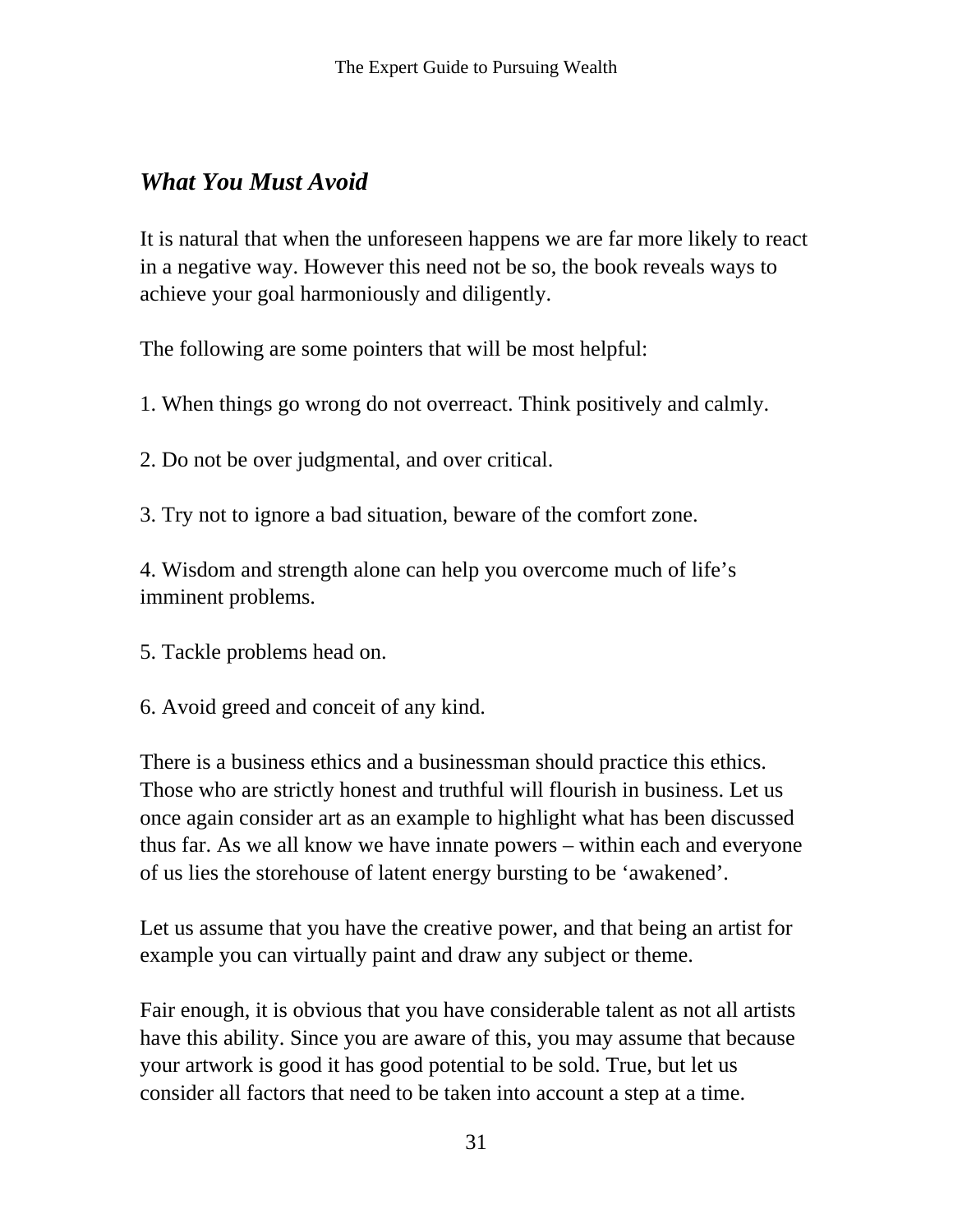1. You may be a very good artist, but if your work does not get noticed and appreciated, it is of no real benefit. It is important therefore that your work gets noticed (through maximum exposure) and the way to do this is get your name established.

This requires that you contact the right sources and approach artists who have been through the 'same' learning curve as it were to reach the path of prosperity. You must take into consideration competition that may exist in your chosen field. You must prepare a good foundation – this can be done using the information within the pages of this book.

2. Your artwork may be exceptionally beautiful, but without understanding the dynamics of the market place your work may not blossom.

3. From your personal perspective your work may seem to have great potential. However, it is relevant to appreciate the views of the general public – in other words your potential buyers.

Do not get into the rut that most do, "hearing what we want to hear" this is a type of preconditioning that can bring untold misery.

4. You must look into other areas to develop your potential. Expand on subject category/theme, use of various different types of media (e.g. acrylics, oils. Mixed media etc.), deciding on how to promote your work, you may even want to sell originals or reproduce prints perhaps… The possibilities are endless, the question is how determined you are in your quest to succeed.

The psychology of success depends on number of factors, but the one I believe that is most vital is self-belief. Most people never get the first stage of success because they lack this characteristic, which is essential.

Such conditioning often stems from your personal experiences, but the causative factor is environment, which has already been discussed. Though it is good to be cautious about anything that you do in life, it is equally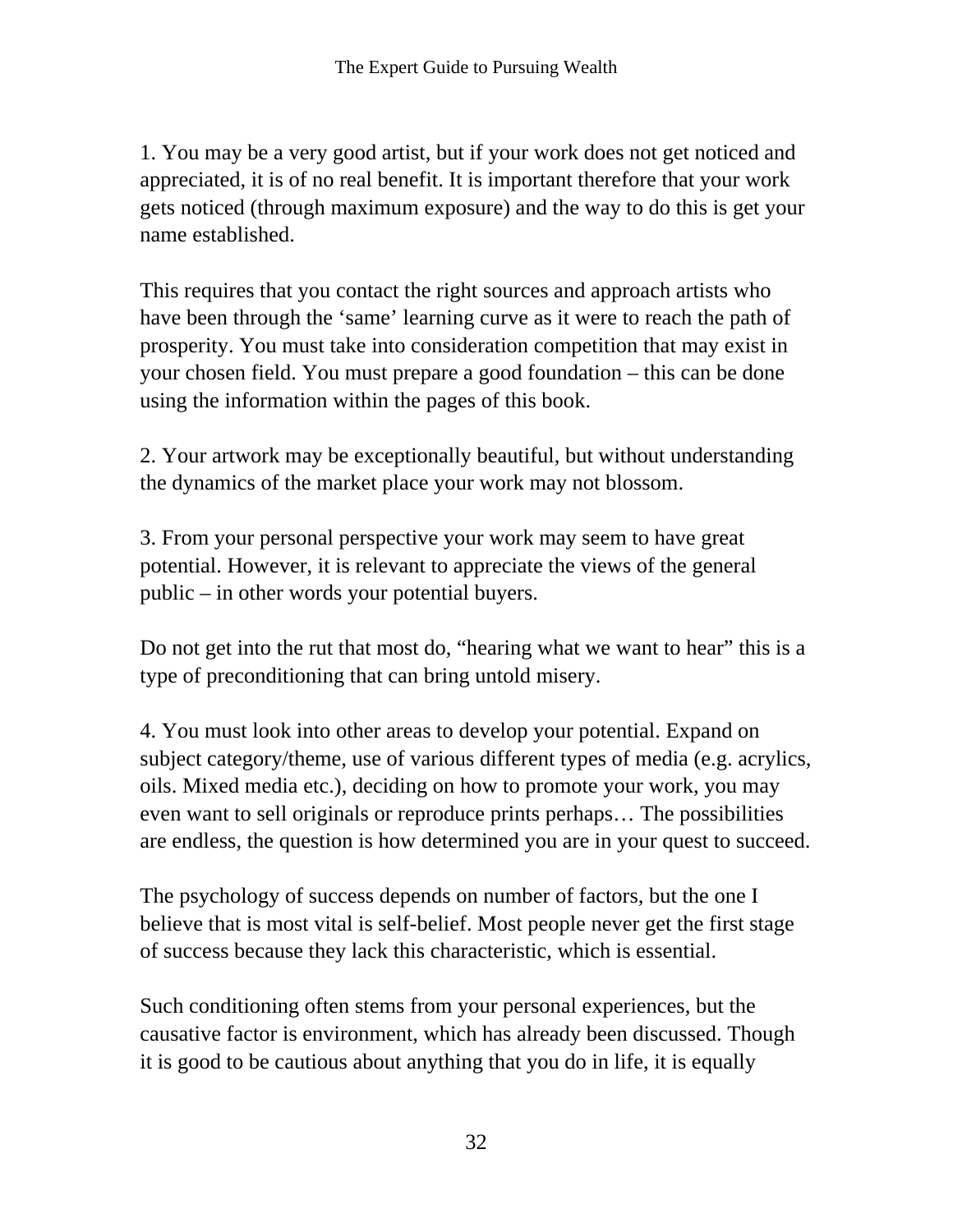essential that you do not get tangled into the technicalities of the 'process', but rather focus on the benefits and the ultimate reward that it yields.

Dedicate your goal to achieving success by implementing the five cardinal words beginning with the letter D to your success, namely Devotion, Discrimination, Discipline, Determination and Duty.

There is no harm in raising questions regarding proposals that come your way or even business opportunities you intend pursuing. So long as these questions afford all the answers and that you decide to follow through considering all the factors, then it is all well and good.

However, when your questions defeat the very purpose of your inquiry then it becomes a 'vicious cycle'.

Why, what, where, when, who are words that we often use to ascertain information about everything in life including business ventures – thus giving rise to questions.

The question with the word why is a necessity for it will help us draw a perfect conclusion and help us overcome doubts. The problem with this is that if you are not clear about your goal(s), then the very question why you wish to even pursue the venture becomes meaningless.

What you must consider are probable long-term goals, benefits and how your first step to wealth and success will enable you to enjoy greater heights.

# *The Inevitable Mistakes*

As human beings we are very restless – we often become overwhelmed with joy, success or gratification. It is so very important to maintain your calm during such events, because excitement can lead to problems, of which one is over spending.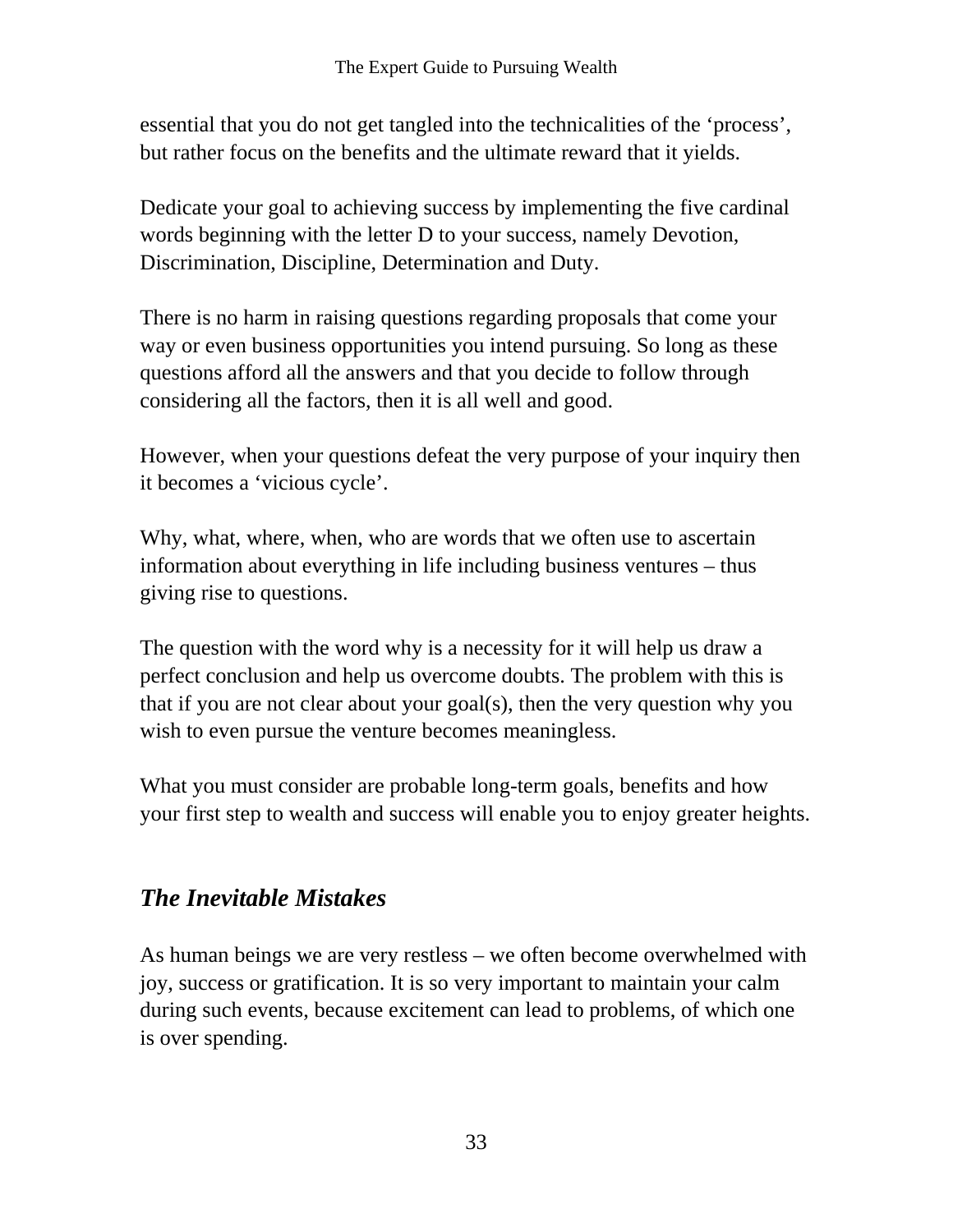That said, it is also quite important to realize that success may just 'knock' you back, in that you may become complacent and 'decide' not to do much, because you 'have it all'.

This is a terrible phase that you could ever possibly get into, and one you must consciously be aware of at all times. However, the one thing that you must beware of is the ego complex – do not let your ego become an impediment in your endeavor to attain wealth.

The best medicine to avoid ego is to conserve energy. The energy that has been generated and conserved, unless it is directed into the right channels, it will be catastrophic.

We must control our urges, and this is where the art of practicing balance in life becomes an essential tool to your success. Idle talk is one single factor that can destroy your desire to succeed.

Remember, that people around you and the company you have will determine your future success – you may waste precious time, but those around you will make it even worse, they will contribute to overall wastage of your own time.

Thus as the saying goes, 'like attracts like' should be the maxim, and above all use your common sense all the time, and only do that which produces positive results.

Being systematic too will help avoid confusion and annoyances, which can both, have an adverse effect in your business venture and goals. Do not take on board work that may set you back.

Try to evaluate the situation, paying much importance on priorities – do not procrastinate, do not waste time and most of all do not waste your precious energy. If you act thoughtfully then time will be managed most efficiently.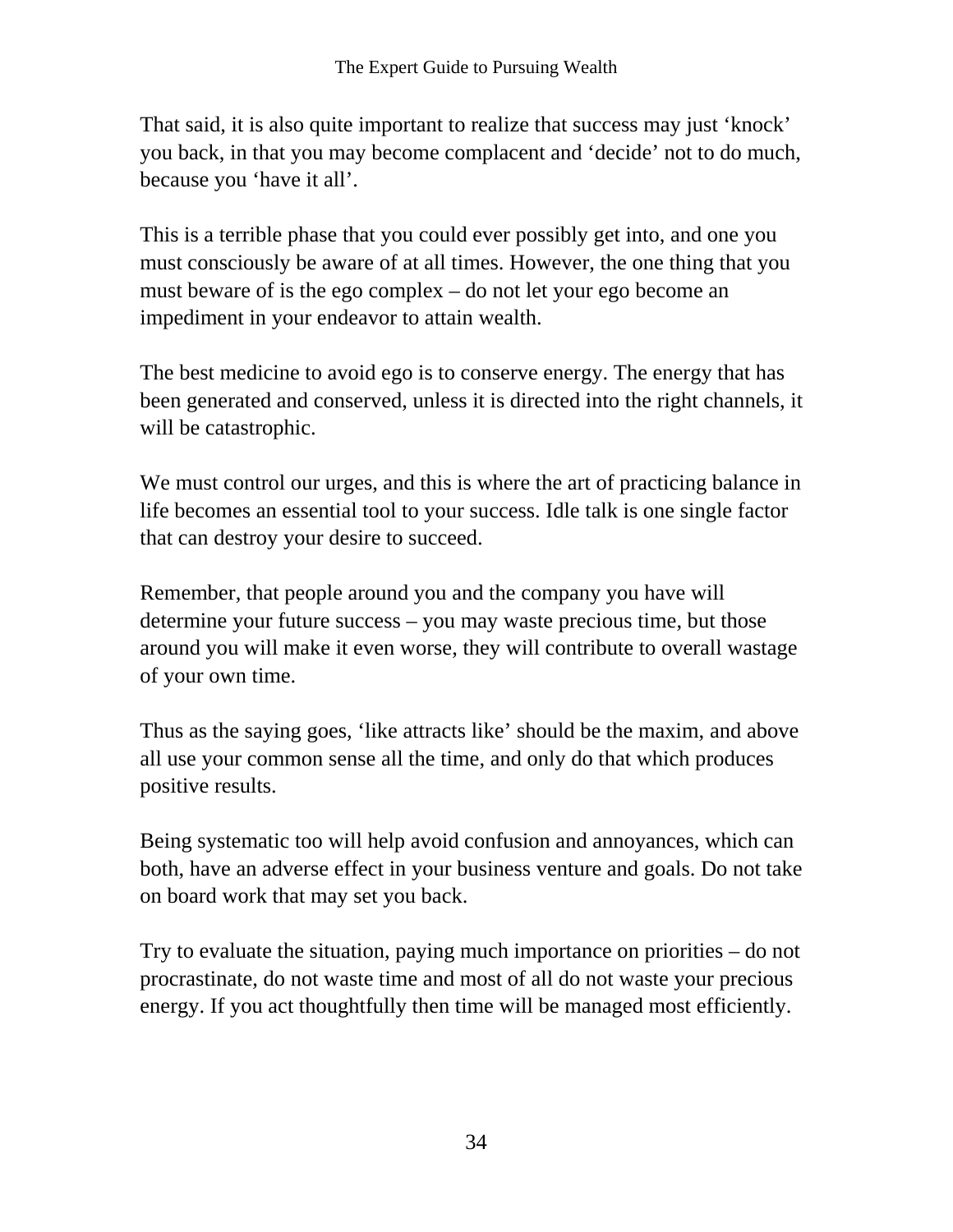If words, deeds, thoughts and actions are good then life will be good, and each moment will bring success and 'time' taken to achieve the coveted goal will be…well your guess is as good as mine.

**"Mind is the cause for bondage and freedom."** 

# *The Law of Success*

Simply by understanding common principles, of which some have already been discussed above, one can attain success.

A conscious effort has to be made to provide good experiences for the mind. Nature has provided man with everything in vast abundance – sadly though human beings have not quite realized this fact.

You must make up your mind to be successful. How can you do this effectively?

How can you develop will? Success comes with planning, determination and faith no doubt. To ascertain this fact I suggest that you try the following: Choose some objective that you think you cannot accomplish, and then try with all your energy and strength to do that one thing.

This could be anything, from drawing a portrait to mastering how to use the computer. When you have achieved success, go on to something bigger and continue striving forward exercising your willpower. Despite any set backs do not be shaken at all, but derive strength from your surroundings and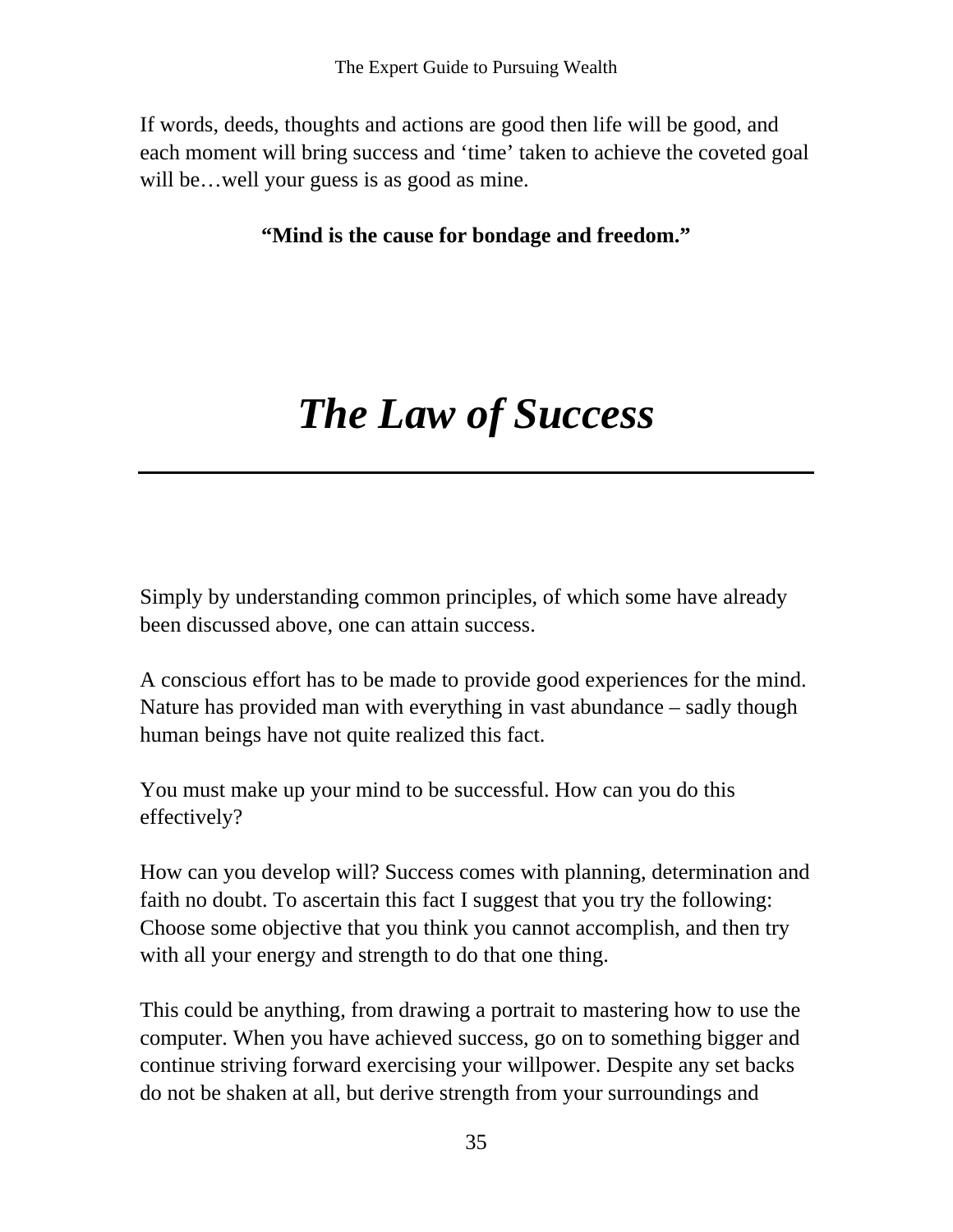above all learn from like-minded people who have sought to achieve success courageously without ever losing hope.

Remind yourselves of people like Abraham Lincoln, Henry Ford, Mother Teresa and many more who have achieved the coveted position, because of their innate power of faith and dynamic willpower. Remember, you too can achieve the same success.

This law can be applied by anybody and it does work. It is true that our thoughts and actions shape our future and destiny. You must be willing to channel your talent and innate capabilities in the right direction, so that you can soar to new heights.

To recap on what has been said thus far, allow me to remind you what it takes to be successful.

- Planning is crucial and perhaps the most important step to your success.
- Prepare yourself to change your views, habits and your thought patterns.

• Only pursue tasks that are important. You must divide your needs from your wants – there is a fine line, so exercise discrimination.

• Watch your personal financial situation. Budget well and reduce spending.

• Surround yourself with people with a positive persona and those who are successful. Read books about people who have succeeded in life.

- Do not pretend to be who you are not. Be yourself and do not show off.
- Expand your horizon and be enthusiastic and ambitious.

• It is good to increase your income but it is even better to invest in assets that will make you wealthy.

• Prepare to work hard and make sacrifices.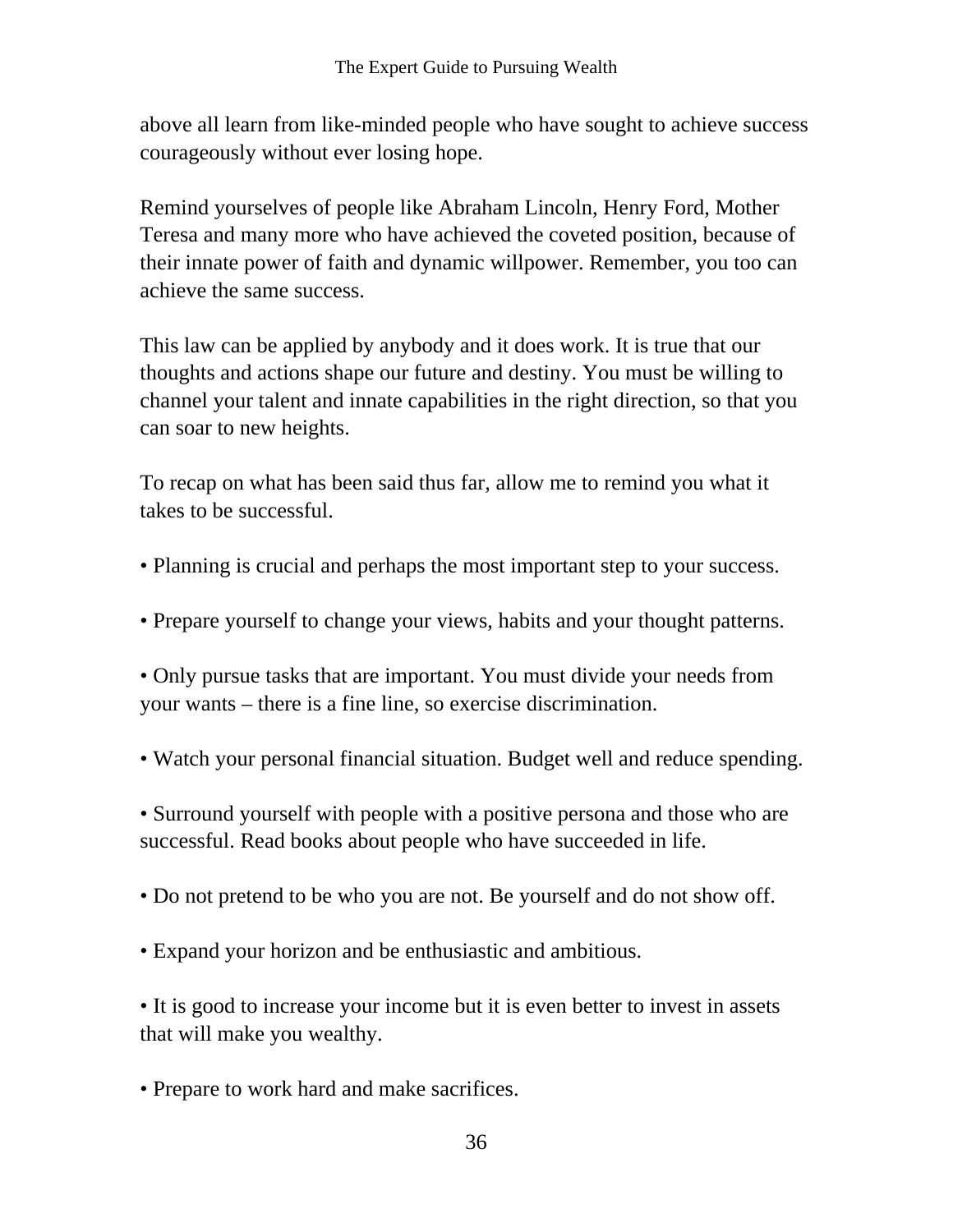Right actions enrich, strengthen and motivate us fully vitalizing our inner resources.

Cultivation of such values and adhering to the right values of living will help us grow and achieve success.

Such a consistent regime and exposure can mould our character and will help redeem our lower tendencies.

### *Time to Learn Who You Are*

I would frown upon anyone who would even think of making a comment, by saying that success is only a wishful thought.

We are not born failures – let me get this point straightened. We have all been successful in our lives at some stage or another, and this is an undeniable TRUTH.

The following points will surely enable you to understand who you really are, and that is a guarantee. Once you ascertain your own attributes, it becomes that much easier to embrace ideals that will allow you to leap to greater heights.

1. Are you generally enthusiastic and positive or the complete opposite?

2. Do you like to work hard and would you put in that little bit of extra effort if you did what you love most?

3. Are you being all that you can be – you may want to analyze your strengths and weaknesses.

4. Are you content with your present situation and/or circumstances?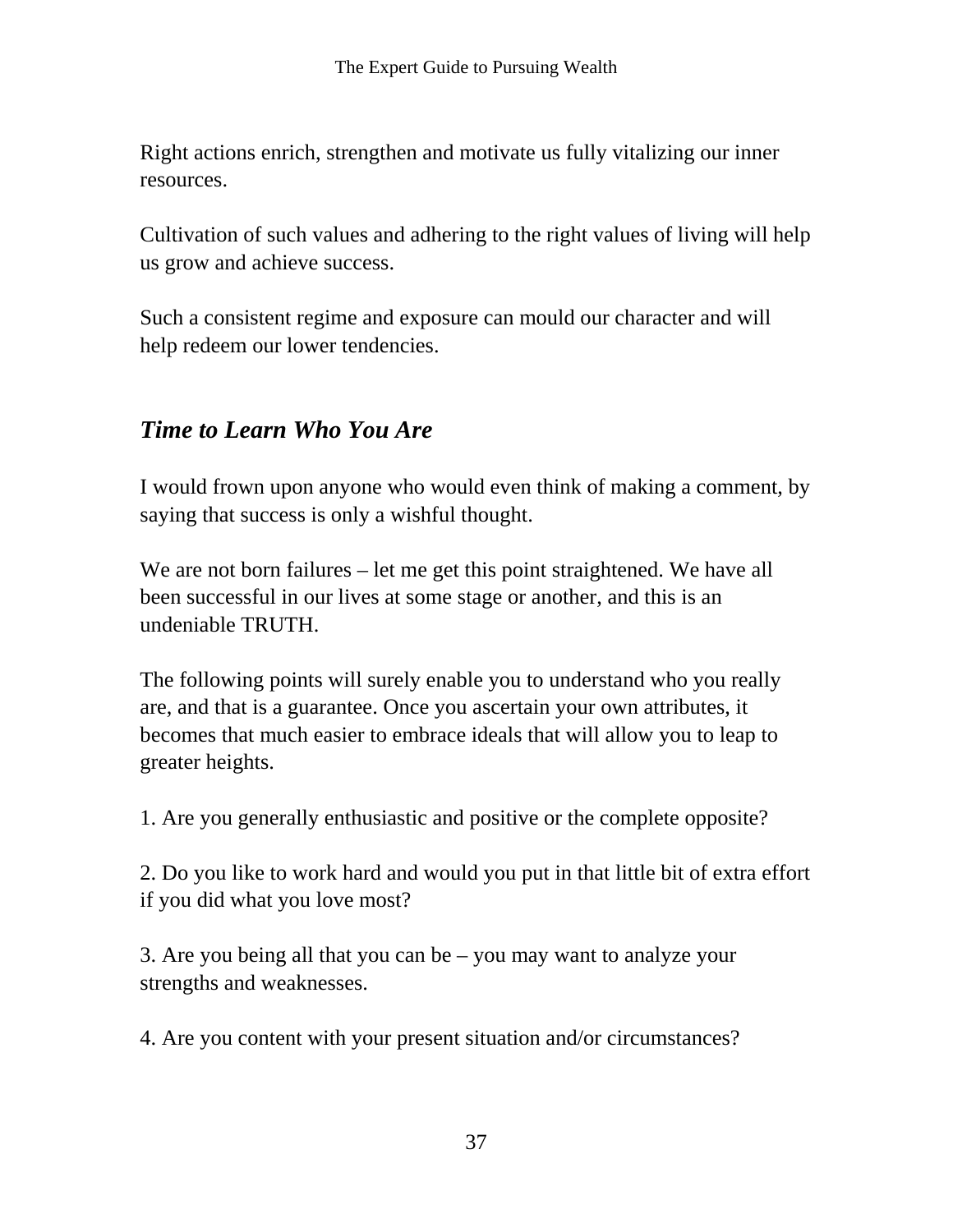Upon answering these three very important issues, you can determine your future. Remind yourselves about the importance of discipline and organization mentioned earlier.

The next point I wish to highlight is simplicity. Do not unnecessarily create hardships in the way of your work and the goal to success.

By simplicity I mean, do not complicate situation, and do not let success get to your head – pompous attitude is yet another problem that may bring you down. Be humble, assertive and righteous in your endeavors to succeed.

A calm individual can achieve virtually anything simply through the power of concentration – this is a scientific based truth.

Research has clearly shown that techniques like yoga, visualization, and relaxation can bring heightened awareness, thereby allowing the individual to reach his maximum potential.

By the power of concentration and focus, a person can accomplish that which he/she has desired.

# *The Need for Change*

We are all too aware that nothing ever remains permanent in life, despite understanding one fact that life itself is a continuum, what we have failed to realize is that our own attitudes, conditioning and propensities stops us from incorporating changes.

One of the most difficult things to change is our nature (the indelible thoughts), particularly those that have left a mark (blueprint) on our psyche.

We may be able to change a lot of things around us but the need to change our thoughts, attitudes and habits which almost certainly have become a part of our self identity becomes arduously difficult a task.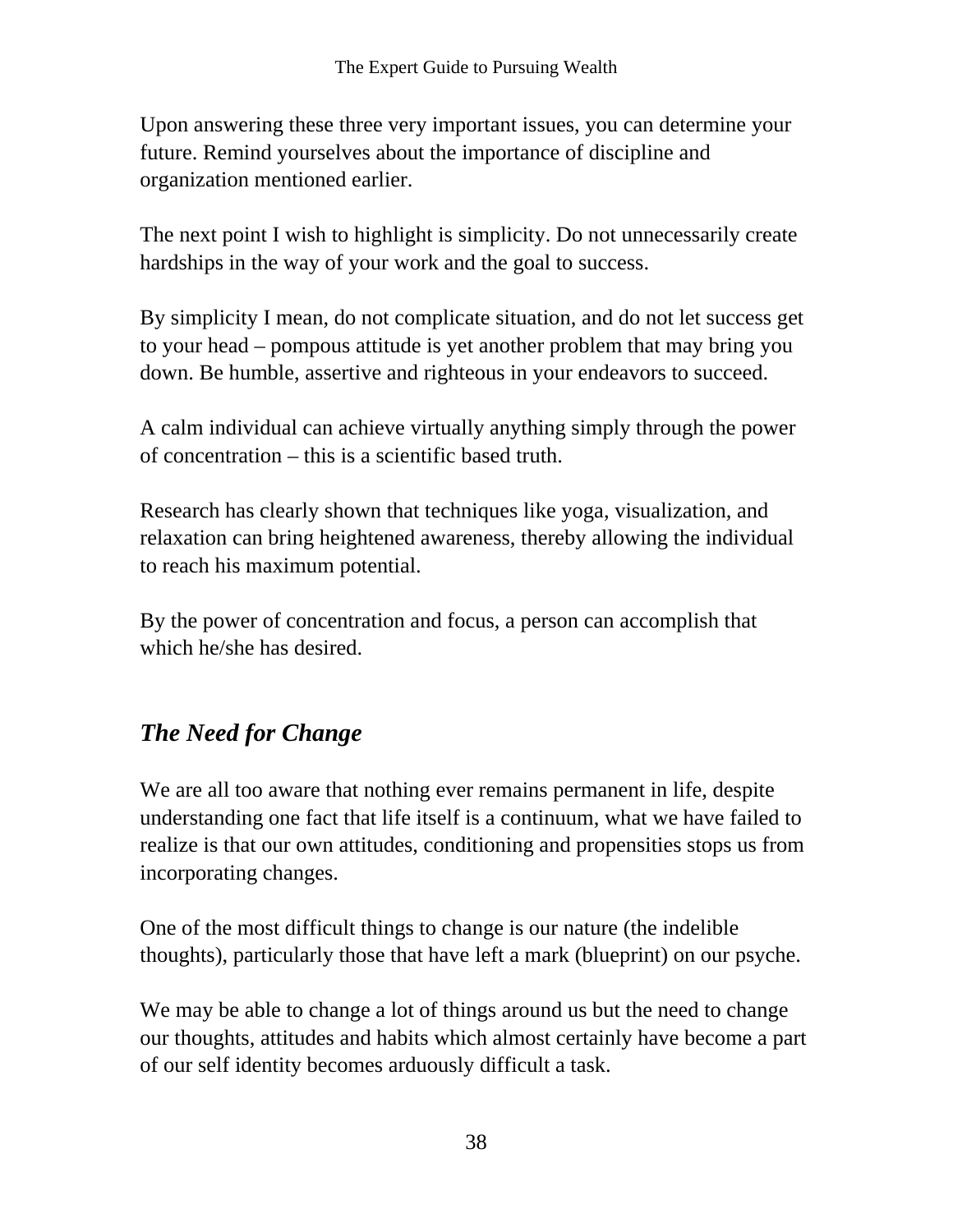As with all things in life time can heal anything and everything – allow time to help you grow in life and without wasting time reach your individual goals.

How do we change our mental attitude? The answer is very easy – once again there is no secret as such, nor is this arduous a task to implement. The primary answer lies in the word change itself. Initiating gradual changes in your lifestyle will help you reach your goal much faster. I say that the answer is easy with respect to how we can bring about positive changes, because let us consider habits for instance.

Habits take time to take root, as we are all too aware. Just as you 'learn' your habits with time you simply begin to unlearn them. Habits are very difficult to eradicate at once, and thus you allow time to take care of your habits. What has this got to do with being happy and rich, I 'hear' you ask?

Well, my friends I would like to throw back the very same question to you! Ask yourself why you have not been able to progress?

Put into practice what you have gathered thus far. Sit in a quiet corner and open your heart out, and solve this problem – the answer to all you problems good or bad lie within you. The exactness of the problem will no doubt vary, but the reason(s) for it are self-explanatory.

They stem from experiences, environment and your thought patterns. Why is it that person Y is able to quit smoking and yet person Z has much difficulties to quit the habit, though both have been smoking for ten years, and both smoke twenty cigarettes a day? The answer lies in what I have already discussed above, and it is our THOUGHTS.

The one thing that you will have to change in your life is your current perception of who you are, what others think of you and finally who you really are?

While you can change your thoughts, your environment and your business strategies, what you will have to realize is that you will not be able to change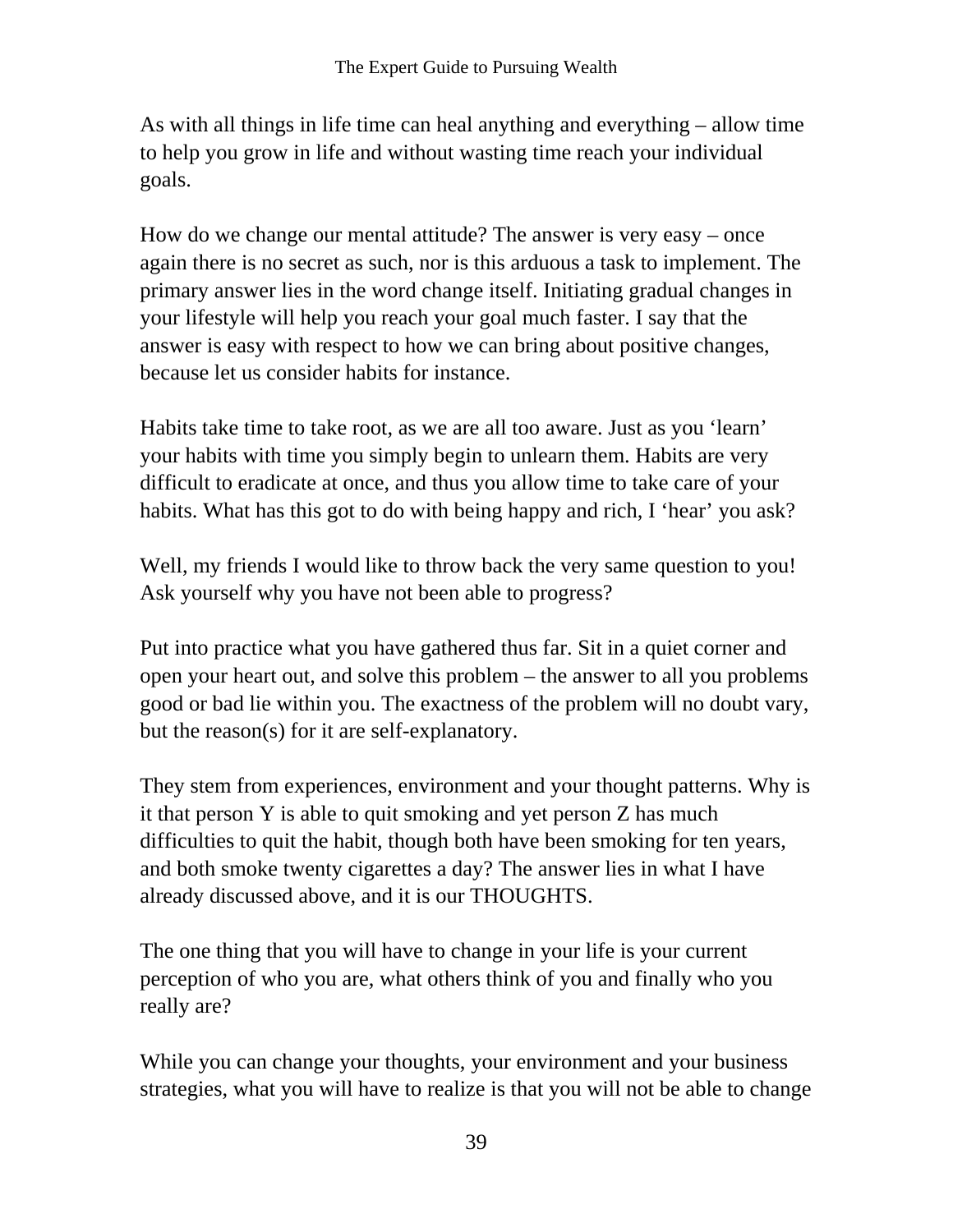the very Law of Nature – it is perfect. Thus, we must respect this and begin to adhere to its governing dynamics, without violating it. How can nature affect our success?

This is a valid question, but upon deep analysis you will understand that we as human beings are constantly breaking the rules, laws and life's eternal processes daily.

Without digressing from the subject matter too much, carefully watch and notice how the beautiful rhythm of nature is fulfilling its duty daily without any discordance, and interruption. Likewise we have a lot to learn from Nature. Deviation from truth leads to utter dismay and failure, and breaking the Laws of Nature will bring despair – in short the macrocosm and the microcosm are indifferent.

The decisions that you make in your life will determine the outcome of your future events. Always think first of what you are about to do or intend doing, and by undertaking this act how will it then affect you.

Do not act on impulse, but rather remain calm, quiet and try to maintain deep silence as much as you can. It is simply amazing what you can achieve through silence and introspection.

I do suggest that you undertake a form of relaxation exercise, such as meditation or even yoga to help you achieve peace and success. Good judgment is a perfect indicator of wisdom through the expression of the power of intellect via the discriminative faculty.

If you have clearly recognized your folly, then you must admit mistakes and bad habits. If it annoys others or affects your health, conscience, financial status, family, well-being and your peace of mind, then you must ask, 'How much better off would I be without it?' If you do not benefit from this  $-$  why even take it up or think about it?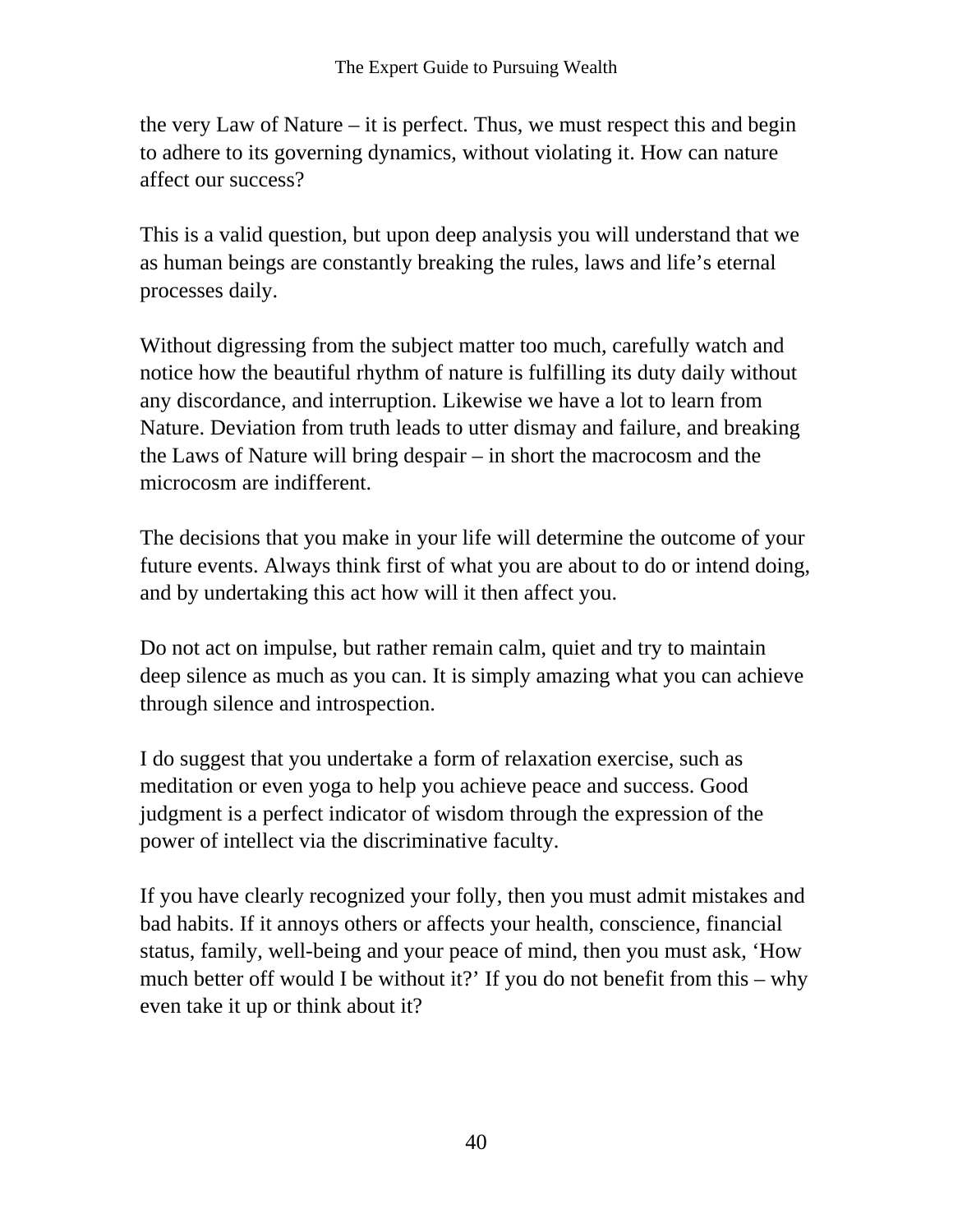# *Understanding Failure*

#### **'Reason is the greatest enemy that faith has.'**

This is a fact because both the believer and the non-believer are quite likely to resort to this statement in support of their respective arguments.

You have already been acquainted to life's dualistic nature, and as such human reason will find both 'pros' and cons' for both good and bad action respectively.

This is when you have to learn to be guided by the inner voice of 'conscience'. The following arise from this innate powerhouse, intuition, truth, peace, righteousness, love, nonviolence (in words, deeds, actions and thoughts) and power of discrimination. These attributes have their existence in the soul.

This is the greatest truth that you cannot afford not to know. Effort is proportional to grace, but I wish to add that success is proportional to effort only when you have learned to appreciate the qualities of love.

Whatever you do put in all your effort and do whatever you do with absolute love.

Those who are willing to take risks achieve success. It is a known fact, that young people are more adaptable to changes. As we age it becomes a little tricky and tougher to bring about changes and the ability to adapt to wide ranging comfort zones. Before it becomes too late, weed out the problem early on – do not allow it gnaw into your system. Like a virus take action and remove it from your system at once.

The fact is that we are born perfect (I do not mean this in a physical sense of the word), but the rigors of time 'adulterates' this perfection, and therefore the infinite possibilities that lie lurking within us become diffused.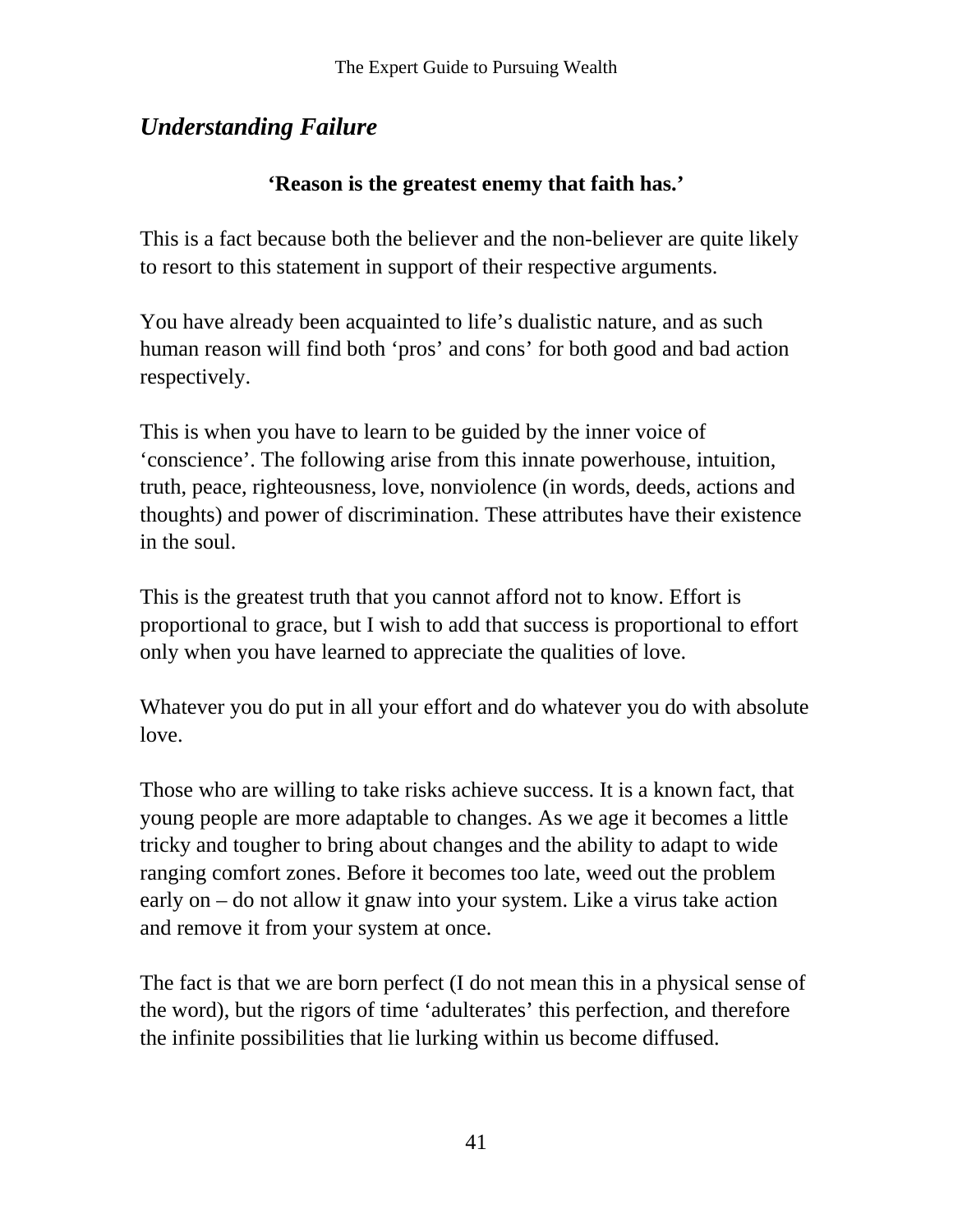However, what makes us superior is that there is but one great and covetable gift which is ours all the time, and this is our extraordinary power to discover, develop and declare that we as human beings have the capacity to reach great if not greater heights – lying within us is the infinite source of energy that is distinctly ours!

**"We are helpless victims of our own desires and wants."** 

# *The Final Goal*

Most people as I am sure you will agree do everything half-heartedly, and the reasons(s) for this have all been covered.

They do not use their full potential, mainly because they have not understood the power of the mind.

Often we are drawn or compelled to do things that bring sorrow. Temporary pleasures bring sorrow, and consequently majority of us through fear or perhaps even lack of confidence are 'forced' to throw in the white towel.

This need not be the case, because this book gives you the ability to overcome these hurdles, by delivering words so potent that you can change your circumstances. It is high time that you watch the graphs of your mind very carefully.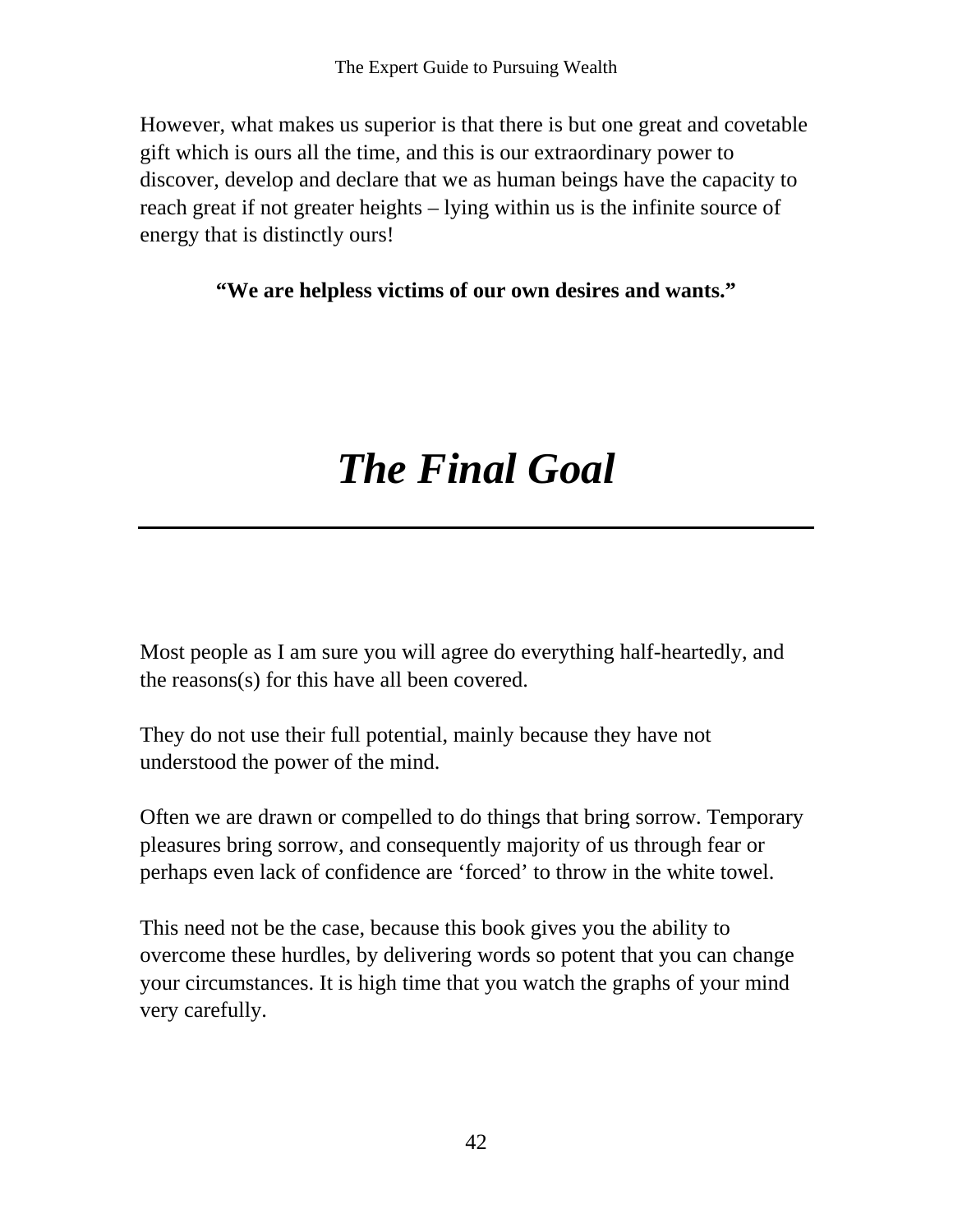Upon introspection it is now time to weed out the dirt and through the use of the power of discrimination distinguish that which gives you lasting happiness as opposed to sorrow.

The bottom line is you have to exercise control over your thoughts.

The following is included to guide you to your journey to wealth, health and happiness.

• Avoid dwelling on all the wrongs things you have done.

• Repeating wrong actions over and over become habits. Simply take care not to repeat those actions again.

• Do not think of yourself as a failure. Use failures as a means to acquiring success – do not give up until you reach your desired goal.

• You will have to erase the grooves of bad habits that you have created by creating good habits. If you are lazy decide to become positively active and assertive – set yourself tasks or goals and make sure you achieve them.

The fact that we resist change shows that we have our own 'comfort zones' and this is a result of our thoughts. Why is it that we resist change – the simple answer to this question is fear of change.

A change means that we have to let go of that which we 'feel' is 'right' for us.

The question then remains to be asked is what is right for you? This is a difficult one, and the answer is that until we are not fully content within ourselves then even a millionaire who desires an extra million is a beggar. How many of us are content?

We seek instant results, and when we do not 'see' results we become despondent and subsequently give up. It is my belief that when you desire a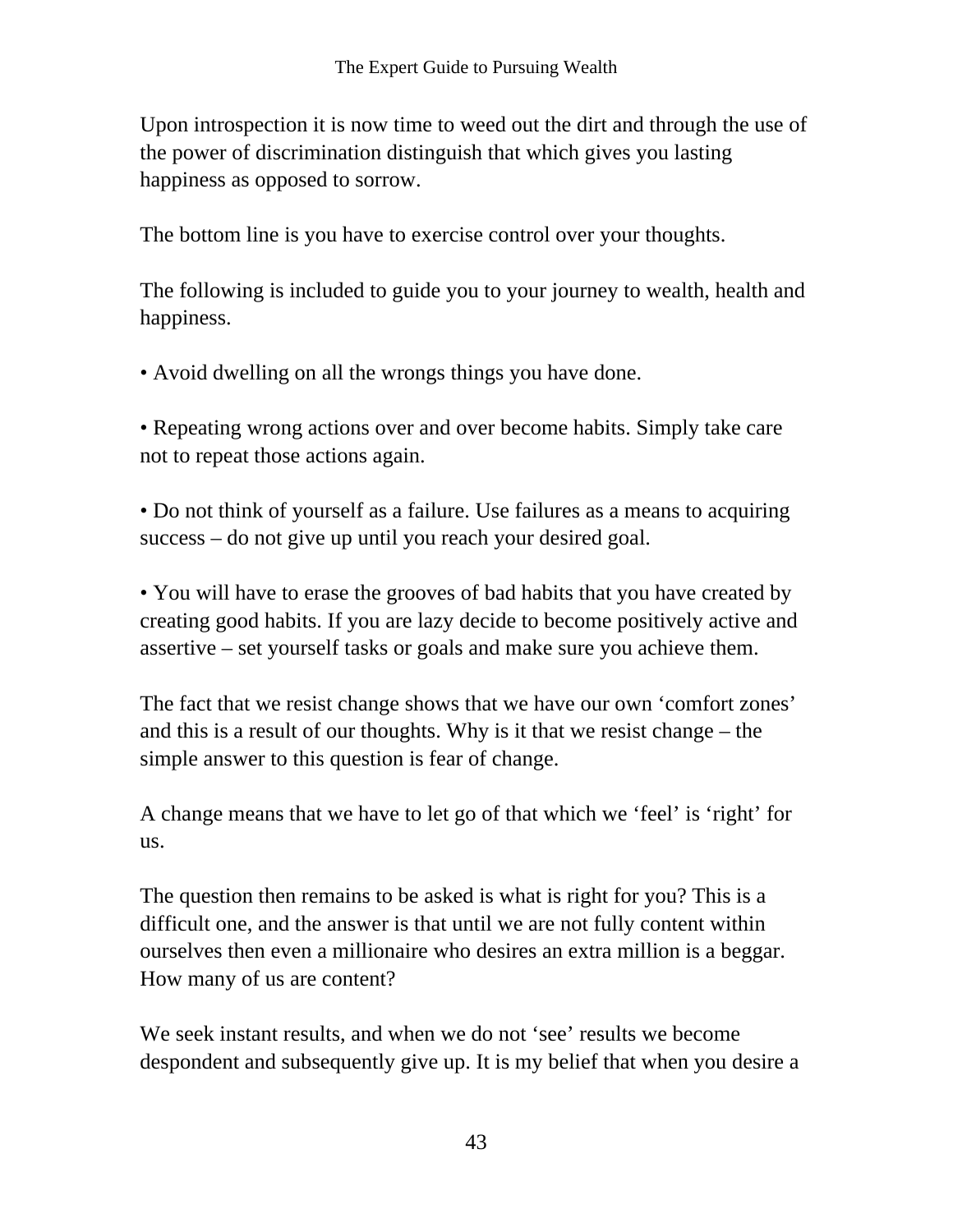thing for the right reasons then nothing will ever stop you from acquiring it  $$ this is the eternal law.

# *Paving Your Path to Success*

I wrote this book with only one intention in mind and that is to help you understand and ultimately help you realize the Power of the Mind.

What you will shortly find out is a series of steps that you have to follow very strictly to ascertain your deep-seated desire. These steps are not monumental tasks, but simple guidelines to get you started.

1. Believe in yourself, and the power of affirmations. Successful people become successful through constant use of their willpower. Do not be frightened of mishaps in the initial stages. Transform failures into success through wisdom, strength and faith.

2. Believe in the philosophy of 'simple living and high thinking'.

3. Do not hold anything against anyone. Strive to overcome your past grievances and move on. Try to forgive everybody 'hurt never help ever'.

4. Honesty is the golden rule. Observe silence, meditate and remove all negative tendencies from your system (i.e. jealousy, ego, hatred, fear and so on). Stick to the following principles, love, truth, righteousness, peace and non-violence (you must not even injure anyone through your speech, actions and thoughts).

With absolute determination, it is relevant that to acquire success you associate with people who have already attained it.

To appreciate the purpose of this book, it becomes vitally important to scrutinize the following points. It will make more sense to you now why success or failure depends on how you define yourself: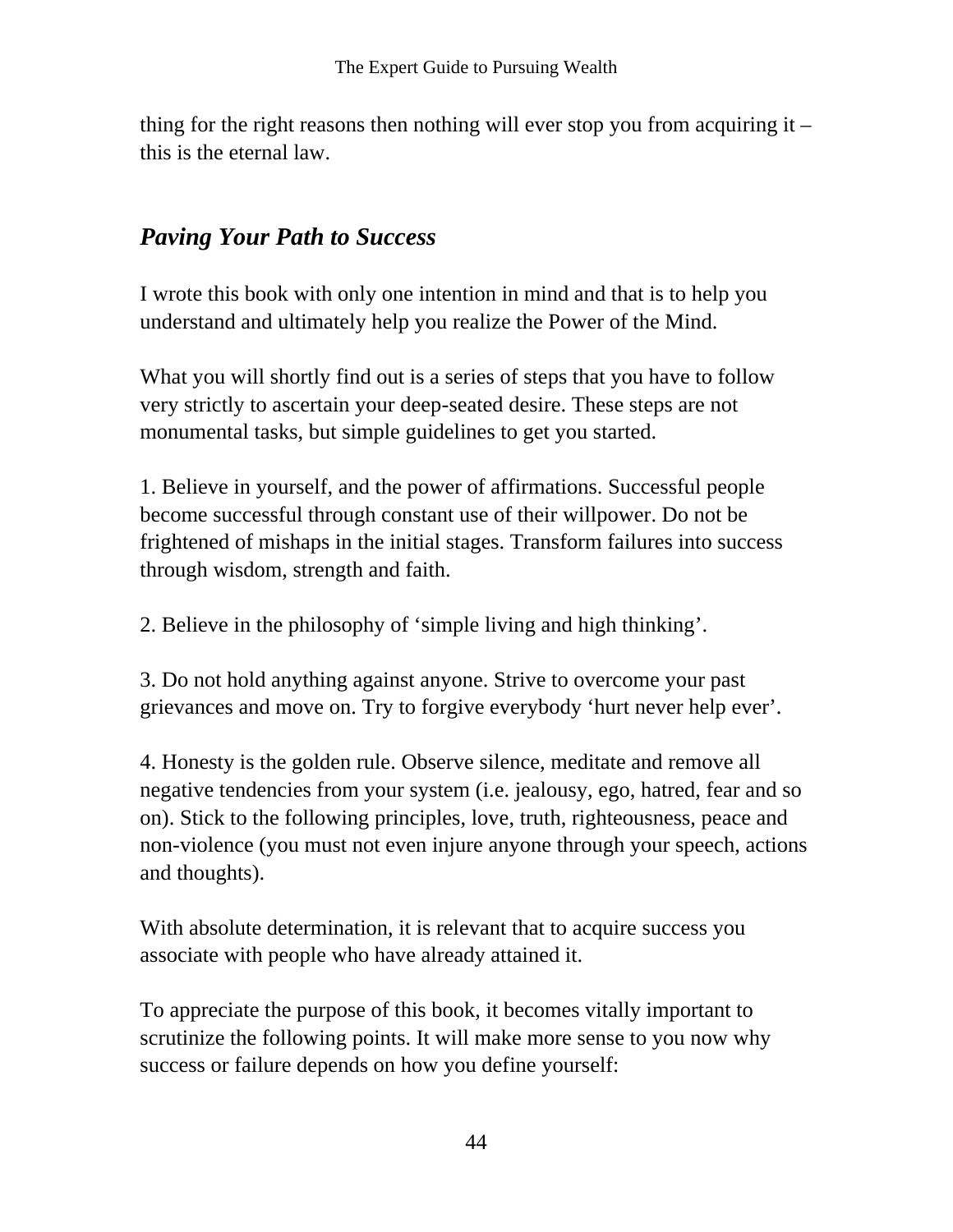**IMAGE:** The better you feel about your self-image the more likely you will succeed. Image does not necessarily mean looks; it also has a deeper meaning and connotes reflection.

The image that you may have about yourself is more likely to stem from what you 'think' about yourself. The internal environment that I have discussed earlier can play a crucial role in determining your final goal.

**EMOTIONS:** It is obvious that our thoughts and feelings, which are subtle, have tremendous influence in our lives. The best way to counteract these subtle forces is to exercise silence during meditation and relaxation exercises.

It is advisable to take up a form of exercise to keep your mind positively active. Of course the second benefit is health. Healthy body serves as a perfect 'vehicle' to do well.

Every individual seeks happiness in life. Now the very happiness we seek becomes a joy once found. This joy can surmount to 'bliss' simply by incorporating.

**LOVE**. You must share love in what you do and you must love what you accomplish daily in your life. In the silence of the night, introspect and learn how to improve your life (in words, deeds, thoughts and actions) and thank the supreme universal energy.

Together with what has been said above, good communication skills, interaction and good relationship is the way ahead – this is ultimately the essence of fine virtues and character that will make you successful.

Develop a harmonious personality, and remember what was mentioned at the start, always use loving words – words can bring peace or start a world war.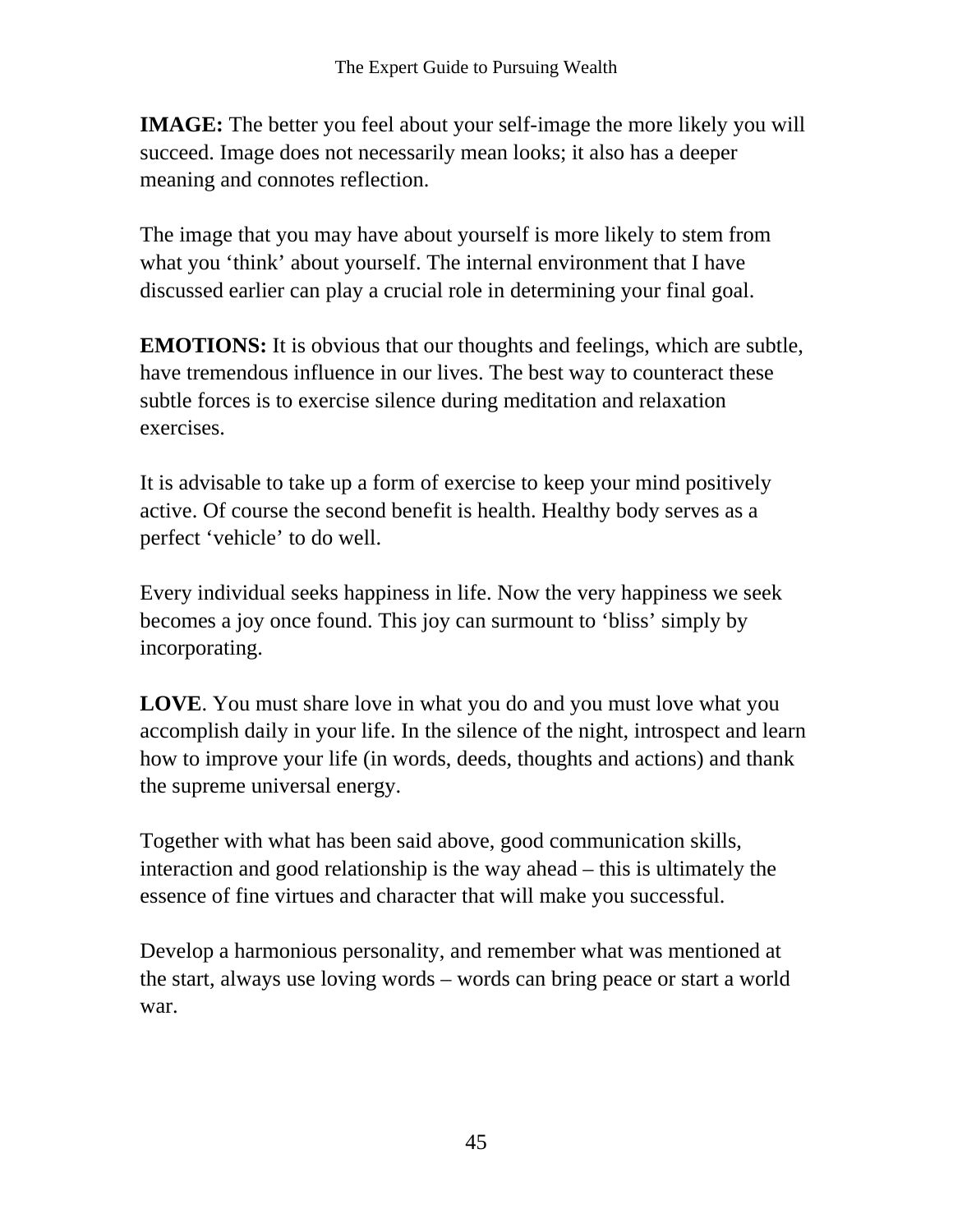Conditioning your mind effectively will allow you to reap the rewards. It is very good practice to scrutinize your daily thoughts just prior to bedtime, and log this in your progress book.

Set goals and targets daily and work at it until you achieve them.

Time is the most precious asset in life, use it wisely – time wasted is life wasted. When you decide to achieve success in your life, make sure you do not have conflicting thoughts. If you learn how to consciously control and thus implement the inexhaustible powers within you, you can accomplish much more.

Language is nothing but the expression of thoughts and experiences. Communication plays a vital role in your overall success, much less your day-to-day living. Through the power of knowledge, you can achieve specific goals, because the secret of our strength is in our knowledge. When you have an idea that is workable it is necessary to focus on it hundred percent.

Do not tell the world about it – there is no need for such 'show'. Ponder over it and develop it into a 'product' that has a sound base. Without a firm foundation an edifice has no chance to stand.

# *The Law of Prosperity*

There is no harm to desire success and all the other good things in life, but rest assured, desire which leads to the nagging feeling of lack or incompleteness can be dangerous.

If for any reason desire leads to sleepless nights and frustration - it is time to STOP whatever is it that you are doing.

Contentment is the true single factor of affirming your abundance. A selfish desire leads to utter failure!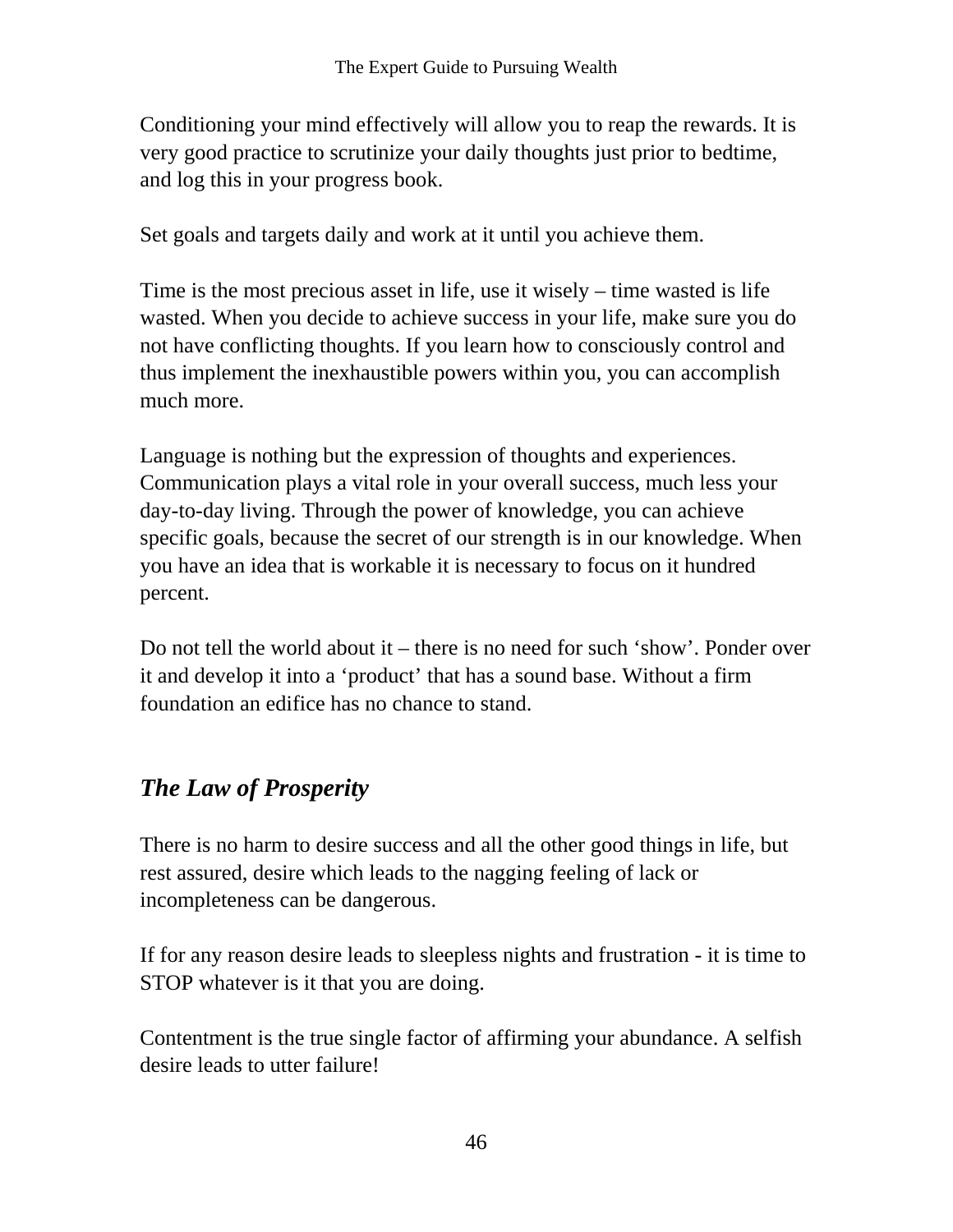Spiritual law is very powerful indeed.

That said, you must endeavor to follow the following principles daily in your life. Always be good to all around you, do not be treacherous and deceitful. Beware of the ego and be true and sincere.

Thoughtfulness is incredibly important, so always remind yourself of people who may not be so lucky, and extend your helping hand as much as you possibly can to those who deserve it.

Training your mind to accomplish great heights is not a difficult task. In your spare time, do not waste your energy; instead spend time contemplating on the power of your innate being.

Meditate daily and visualize your success and your goals. My friends, the power of the mind is simply awesome, the fact is that we do not even use 10 percent of it in our daily lives – now based on this scientific understanding just imagine what you could achieve if you were to use the remaining 90 percent?

Just as you savor food when you chew it and taste it – perform each and every act with a sense of gratitude and do it willingly and most importantly happily.

Do NOT follow every little impulse blindly, learn to reflect and distinguish between what is temporary and fleeting and what is lasting, what is essential and what is non essential, between what is pleasing and what is unworthy.

Self-conquest will give us that which we are seeking. It has to be stressed that balance is also an essential ingredient in your quest for success and wealth. You must allocate time for yourself and your family or the loved one's. A permanent happiness must be independent of a changing environment.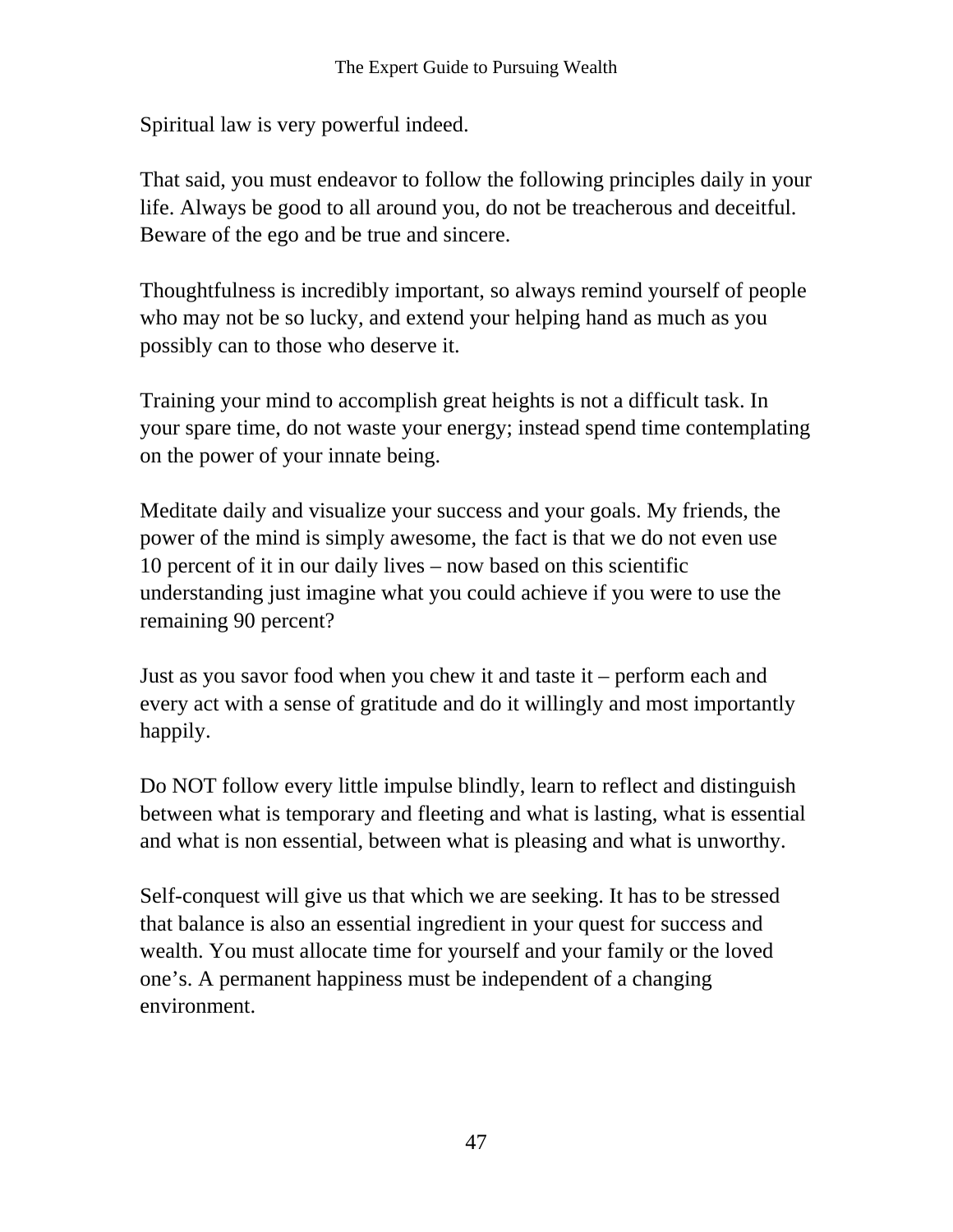Do not become a workaholic or a 'wealthpreneur' freak in your quest to success, lest it damages your relationship, much less your attempts to sincerely succeed in life.

Do not deviate from the path of righteousness or the Law of Nature. It is great fun indeed to witness success and wealth, and the joy that wells up is beyond belief no doubt. However, if happiness, joy and success all come at once at the expense of your health, then I am afraid it is all a terrible waste.

The way to being wealthy, is by the employment of the following virtues which is our real true nature, and it is to be found not just in human beings but everything around you: Truth, righteousness, peace, love and non violence. Ask yourself, that if all fellow human beings apply these attributes consistently – the world and its inhabitants would prosper.

We must approach all our work (including problems) or duties with concentrated energy and thus execute it with absolute perfection. Endeavor to do all the things (little or however small a duty or job this may be) in an extraordinary way. Perform all your work and duty with LOVE and enthusiasm, and watch the results. Never attempt anything half heatedly; you will not progress in life.

# *Power of Words*

Power of words can have a very strong impact on our minds and in our lives.

Before I continue, I would like you to cogitate on the following question, could someone remain silent at all times?

Not letting anyone know what is inside his/her heart and mind for the mere reason of not being verbally or emotionally expressive? Yet I can say with certainty that each and every one of us are silent talkers. We talk to ourselves in many ways and situations, some times we hurt ourselves and yet at other times, silent talking brings a wonderful smile to our faces!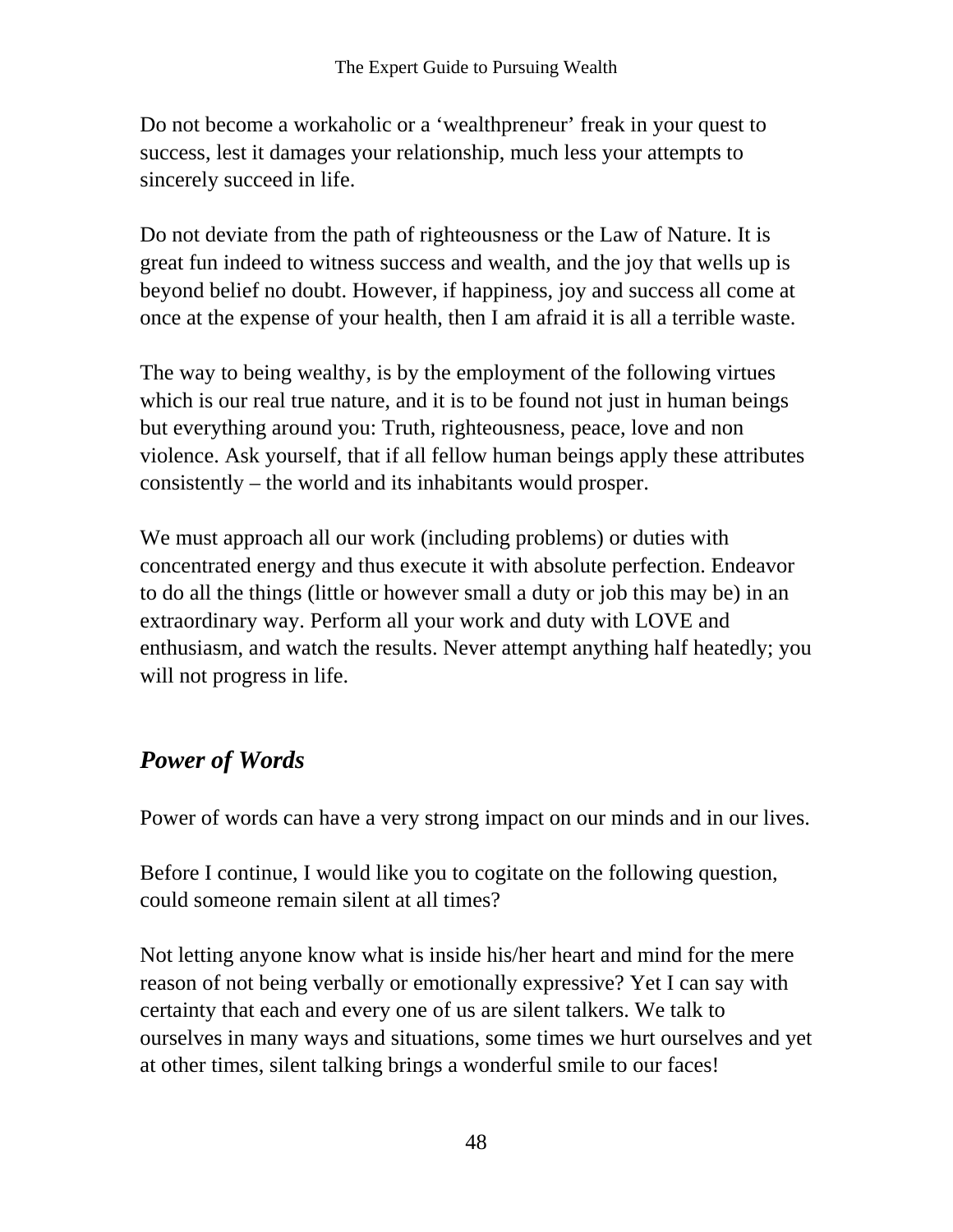Communication is therefore very important in life. Words are powerful and depending how they are spoken, they can influence our day-to-day thought processes, actions, behavior and our outlook towards life as a whole.

Of course depending on how they are used the effect words can have is quite incredible, they can be used to persuade, inform, hurt, ease pain or even start a war! Words spoken with great emotions have the power to bring changes that can speed up the body's healing process!

This enormous power is in the meaning of the words, what they mean to the person who hears them. Far more than simple communication, truth, falsehood and the infinite shades between them, words have the power to manipulate other people's thinking and behavior.

It is our interpretation of words that is the true cause of our emotional reactions.

Words spoken softly, unselfishly, innocently and with absolute love are the ones that get lodged indelibly in our being from whence they produce their overwhelming soul stirring effect. Thus it is so important to use words selectively and appropriately at any given time and situation.

Modern science is beginning to appreciate the powerful effect words can have on our bodies when they are used in the form of prayers or even affirmations. Did you know that through conscious effort, we could create a very strong willpower in ourselves?

#### **Affirmation for success:**

I will pursue relentlessly, as it is my birthright to be successful. I am powerful and I shall achieve what I need at the time I need. I am destined to reap the fruits of my actions and I will share my joy in success with all I know.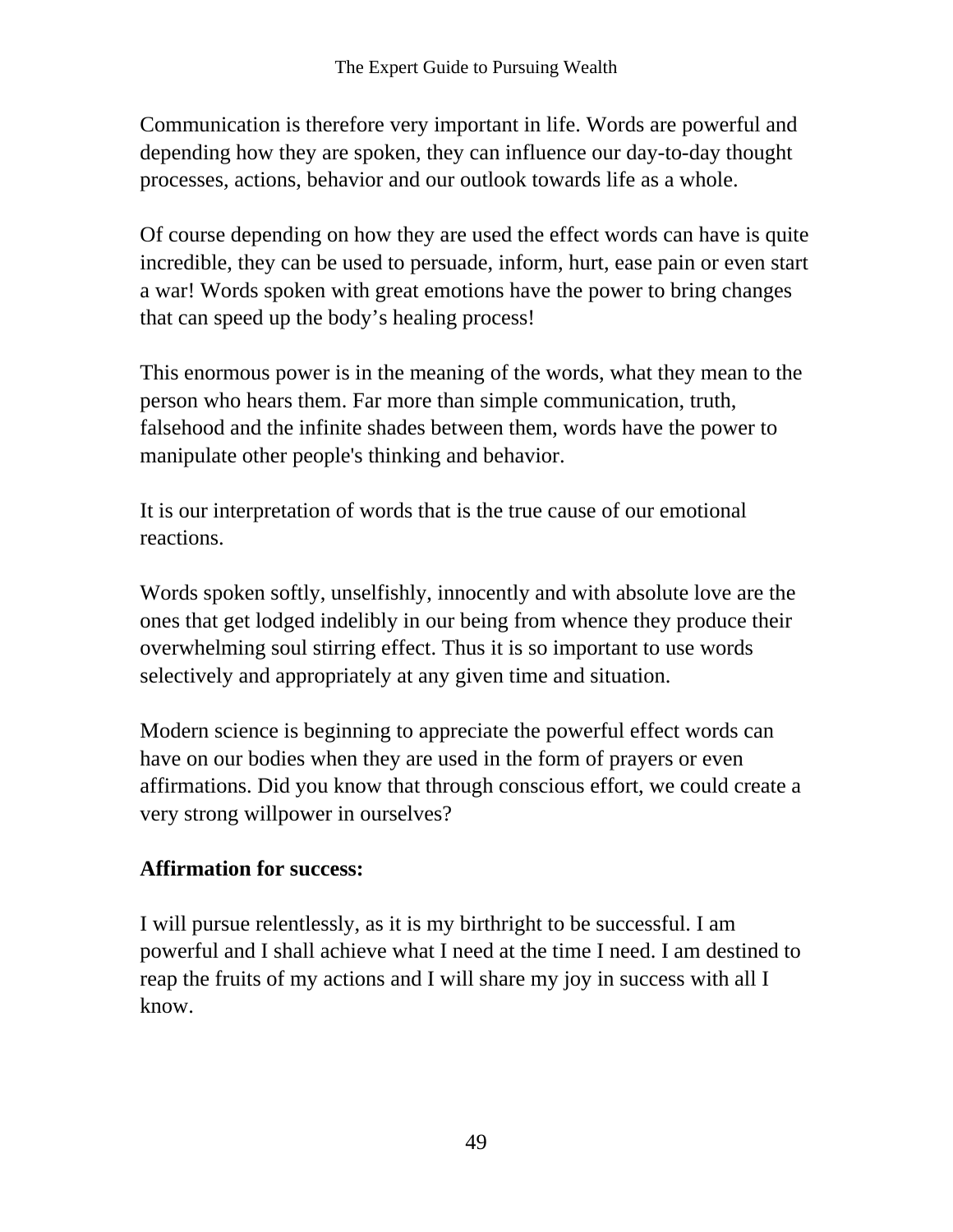#### **Benefits of Affirmations**

- Self-esteem and a positive outlook
- Helps you achieve goals and targets
- Improve you memory and skills
- Helps to create an inner self-belief (willpower, confidence and character)
- It can help you evolve spiritually

Words spoken softly gently and lovingly will be attractive and procure instant admiration. Wealth is in itself a word, and by itself it does not mean anything.

The one single factor, which gives the word wealth, the meaning is the intellect. The wealth of information is nowhere to be found, but it is within us at all times. Intellect is cultivated through logic, and the main point is that dry logic and philosophy can often prove counter productive. Thus, it is essential to communicate effectively, because in pursuit of wealth, you will need to sell yourself your business or your company via communication (words).

However, communication on its own will not reciprocate your success.

### *The Power of Unconditional Love*

It seems to me that people have forgotten the real value, meaning and definition of the word love.

You may exclaim and say what has love got to do with wealth! It is naturally difficult to define true love, let me explain, say you want to learn how to swim, you read books about the art of becoming a good swimmer, but until you do not jump into the swimming pool under guidance, the true meaning of swimming does not have any real value or meaning.

You will have to taste the fruit to know its real flavor, as the saying goes.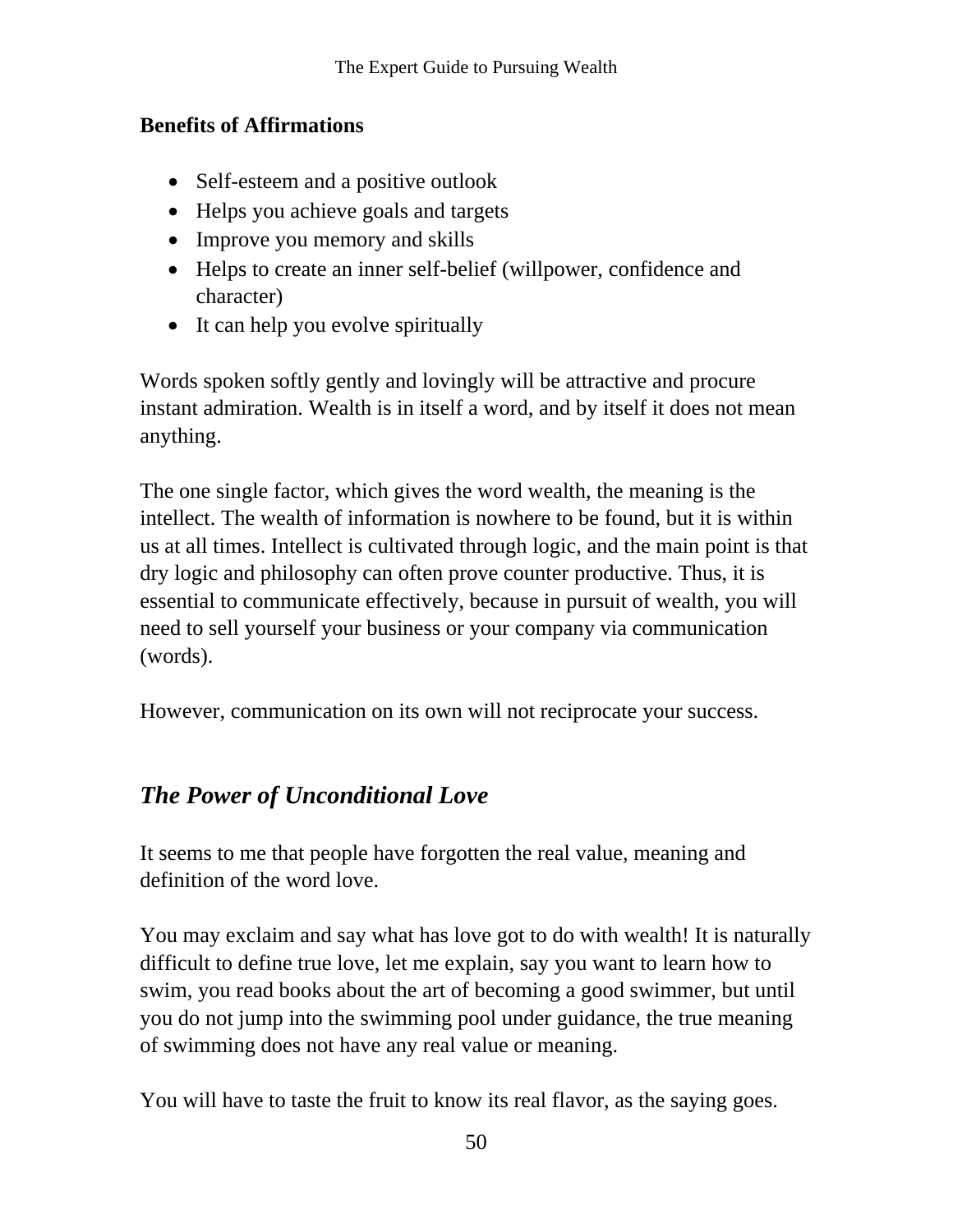Selfish love rooted in desires that are in no way harmonious is the most damaging, and if you become 'immersed' in acquiring your goals via deception, calumny and against all the noble and ethical principles than you might as well put this book away.

Those who understand love live in harmony and it is natural that these individuals will attract what they have willed to achieve.

The greatest power of attraction in every sense of the word be it a relationship, business and friendship is love.

As a budding entrepreneur, remember that the attractive power of love is incredible – you must practice compassion, and watch yourself grow and watch your venture thrive.

Upon achieving any form of success in life it becomes pertinent that no matter what happens, you do not force your success on anybody – avoid egoism, pride and do not impose your power on anyone – it is wrong to do so.

It is crucial that by getting wealthy, you do not abuse your newly acquired 'power'. When power is used appropriately know that you have achieved glory.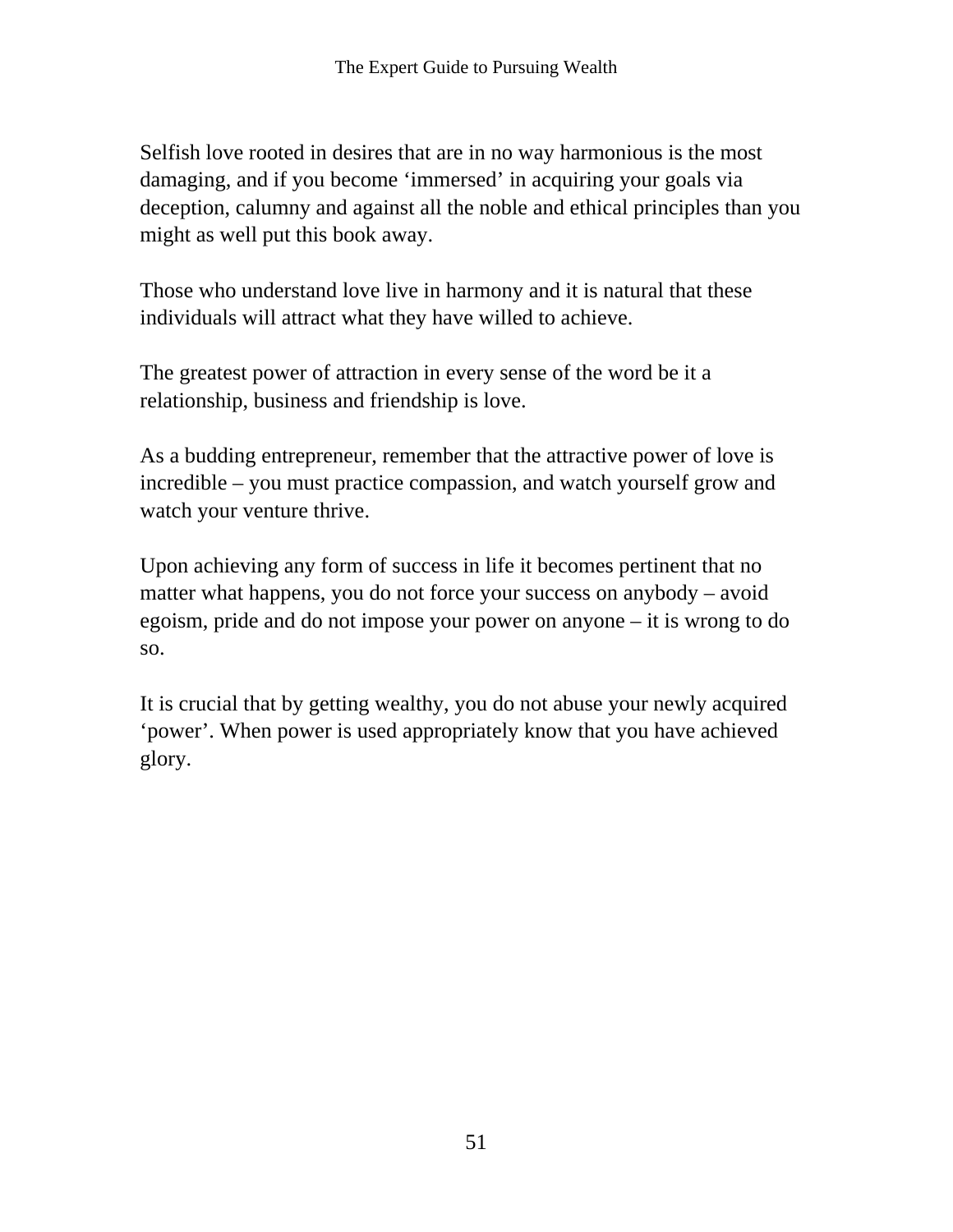The Expert Guide to Pursuing Wealth

# *Conclusion*

This book is written with the view to allow you to discern the innate latent powers that lie dormant within each and everyone of us.

Opportunity seekers cannot really afford to 'chose and pick', but rather they should learn to capitalize on every bit of chance that is afforded to them.

As a seeker avail yourself to opportunities that have the potential to become indispensable gateway to success – it is all about taking calculated, controlled, measured and an informed risk.

Wealthy individuals have created their own career because they are true believers of success.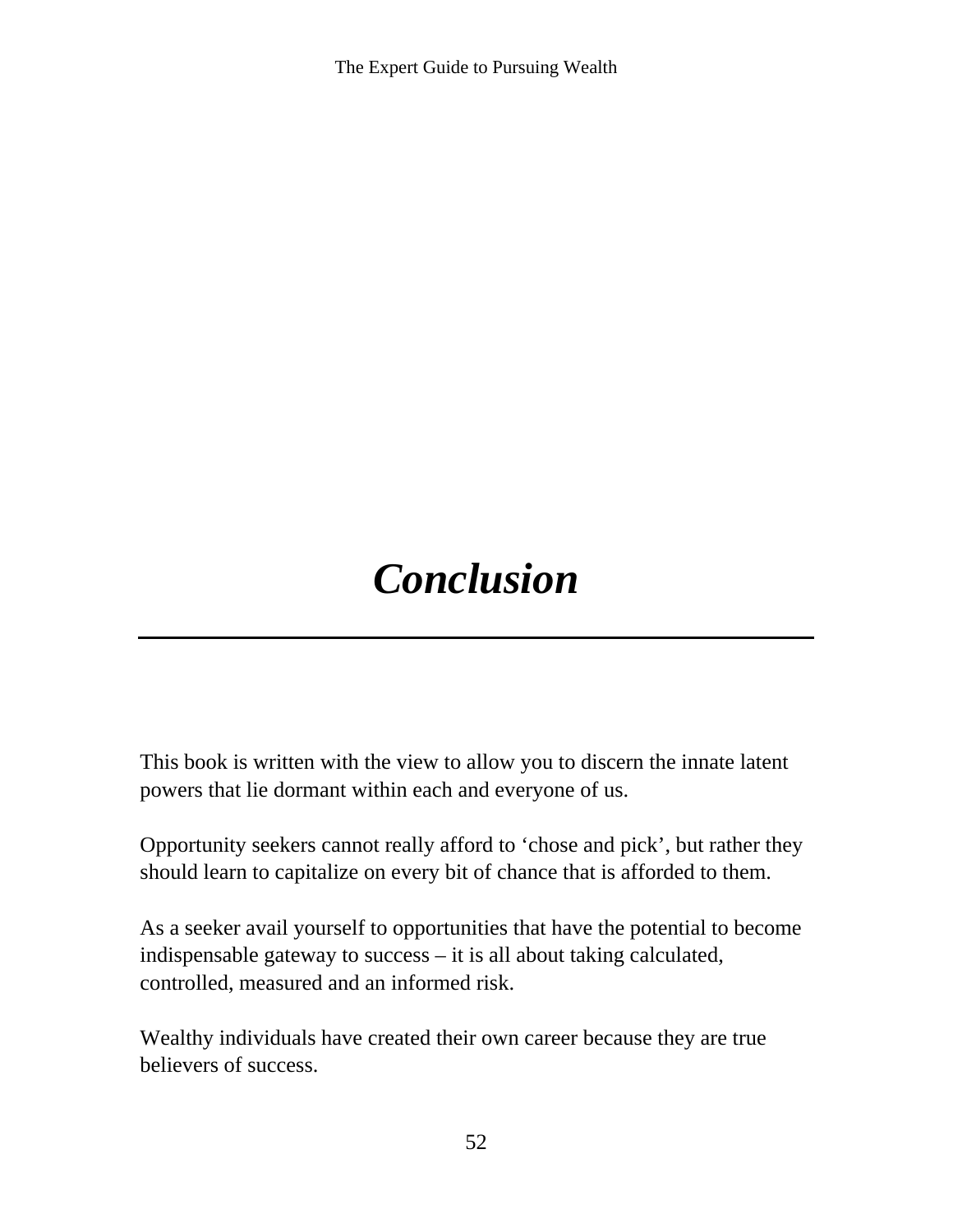These are individuals who cannot stop until they achieve success. They become rebellious fighters only to earn their unflinching goal – they are disciplined warriors wielding their weapons of truth, honesty, sincerity, compassion, determination, power, principles, righteousness, wisdom, faith, self-belief, creativity, fortitude and prowess to reach heights par excellence.

Life functions strictly according to the natures incorrigible laws. The reason for this is to establish efficiency, and within the ambit of law, the rational intellect in man can be developed to a greater efficiency.

You are wealthy already, however due to the lack of understanding your powerful innate qualities, these attributes lying in abundance have not found the dynamism to express and manifest.

Finally do not take life too seriously. Life is a journey made possible for us all, and if we are willing to give ourselves the opportunity to grow, then life can be so wonderful an experience. It is most entertaining, especially when one follows its governing principles religiously.

Be happy at all times, when difficulties arise, laugh at them, and employ the dynamic willpower within you to fight them off. As mentioned elsewhere, the body and especially the mind is truly an amazing instrument we have.

State of complete tranquility is possible and there is mounting proof to establish the greatness achieved by common people throughout history – it is time that you employ the powers of your mind to achieve your desire(s).